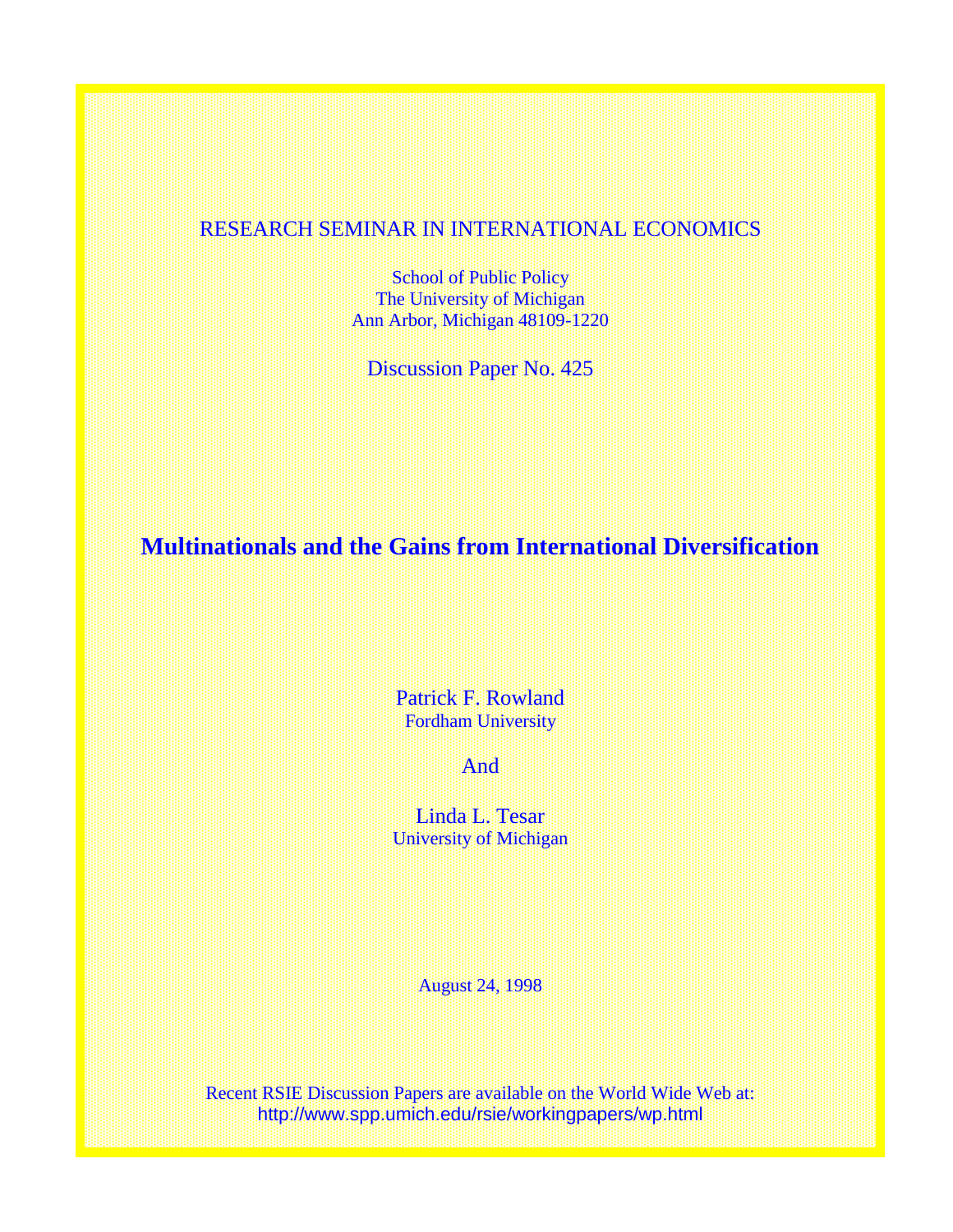## Multinationals and the Gains from International Diversification

### **Patrick F. Rowland**

*Department of Economics, Dealy Hall 441 East Fordham Road Fordham University Bronx, New York 10458*

### **Linda L. Tesar**

*Department of Economics 611 Tappan Street University of Michigan Ann Arbor, MI 48109 and National Bureau of Economic Research*

First Draft: November 23, 1997 This Draft: August 24, 1998.

### Abstract:

One possible explanation for home bias is that investors may obtain indirect international diversification benefits by investing in multinational firms rather than by investing directly in foreign markets. This paper employs mean-variance spanning tests to examine the diversification potential of multinational firms and foreign market indices for investors domiciled in Canada, France, Germany, Italy, Japan, the United Kingdom and the United States. We find that in most countries and most time periods, the portfolio of domestic stocks spans the risk and return opportunities of a portfolio that includes domestic and multinational stocks. However, there is weak evidence that U.S. multinationals provided global diversification benefits in the full 1984-92 sample and in the post-1987 subsample. We also find that the addition of foreign market indices to a domestic portfolio - inclusive of multinationals - provides diversification benefits. The economic importance of the shift of the portfolio frontier - measured as the utility gain from diversification - varies considerably from market to market and often reflects the benefits of large short positions in certain markets.

This paper previously circulated under the title "The Gains from Diversification Revisited." We have benefited from conversations with Henning Bohn, Lutz Kilian, Doug Steigerwald, Ingrid Werner and seminar participants at Indiana University, Yale University, the University of Michigan, the Federal Reserve Board of Governors, and the St. Louis Federal Reserve Bank.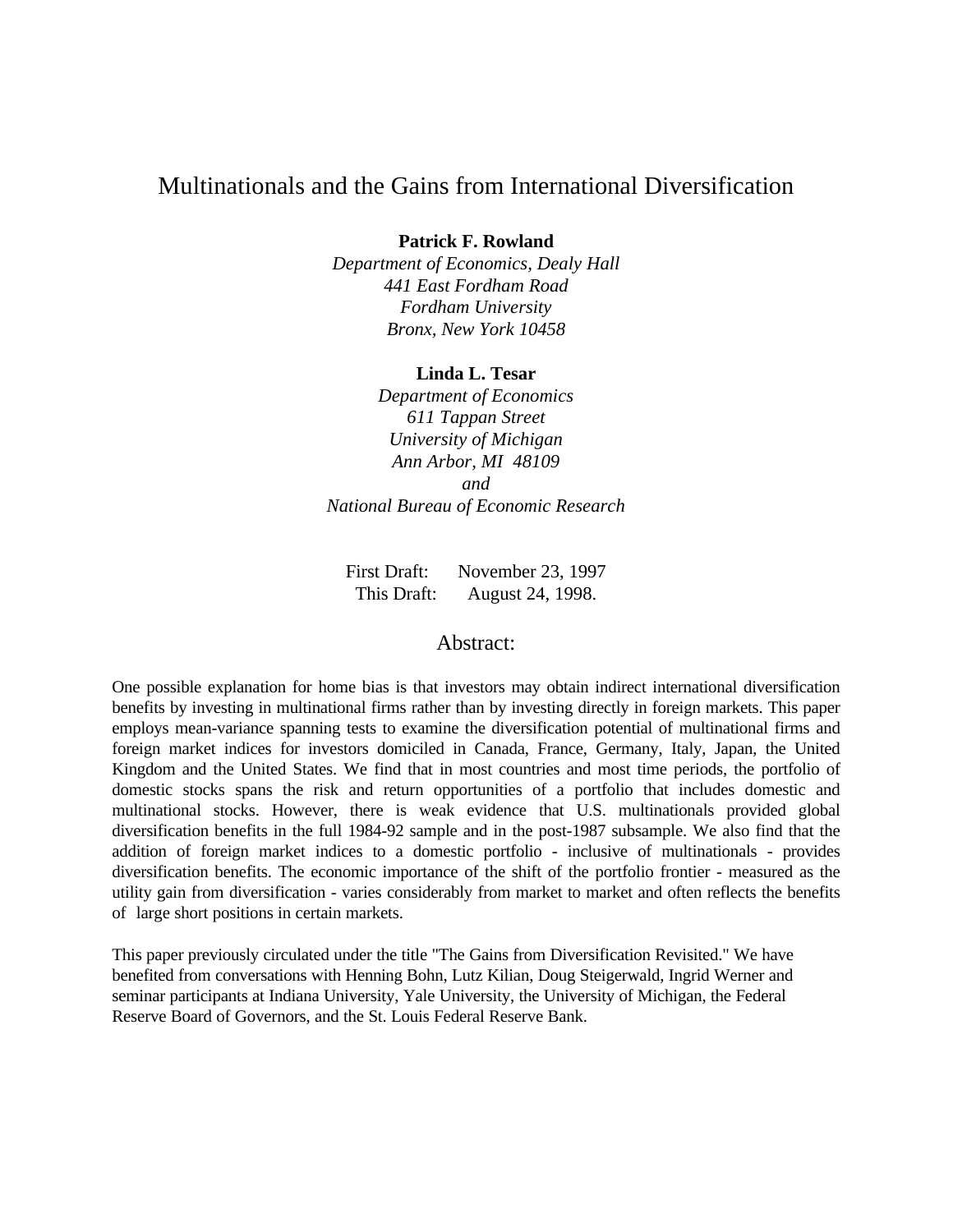#### **1. Introduction**

For decades economists have argued that there are substantial benefits to holding an internationally-diversified investment portfolio. Nearly thirty years ago, Grubel (1968) and Levy and Sarnat (1970) demonstrated that, given the relatively low correlation of equity returns across markets, investors could increase the return on their portfolios while minimizing risk by holding a combination of domestic and foreign market indices. The potential benefits from investing abroad have become even more compelling over time as the pool of international investment opportunities has expanded to include emerging markets and newly privatized firms in Asia, Europe and Latin America.

Despite the benefits of global diversification, evidence on home bias suggests that investors in industrialized countries have been reluctant to hold more than a fraction of their wealth in foreign assets (French and Poterba (1991) and Tesar and Werner (1995)). While investors have increased their holdings of foreign stocks in recent years, the fraction of the portfolio invested abroad remains far less than the share implied by standard models of optimal portfolio choice. At the end of 1996, the share of national equity portfolios invested in foreign stocks was 11.2 percent in Canada, 5.3 percent in Japan, 18.2 percent in Germany, 22.5 percent in the United Kingdom and 10 percent in the United States (Tesar and Werner (1997)). The extent of home bias in bond portfolios tends to be even larger than in equity portfolios.<sup>1</sup>

One possible explanation for home bias is that investors obtain indirect international diversification benefits by investing in multinational firms. Previous studies have generally concluded that multinational firms do not provide diversification benefits. Jacquillat and Solnik (1978) regressed the returns of multinationals from nine countries on the set of market indices and found that multinational returns tended to covary most with the firm's home market. Senchack and Beedles (1980) contrasted the risk, returns and betas of portfolios of multinationals with portfolios of domestic and international stocks and found that multinationals did not deliver diversification benefits. These studies presume that the appropriate domestic benchmark is the market portfolio. While in theory the value-weighted index of domestic stocks should reflect the full benefits of investing in the home market, the construction of a fully efficient market index is problematic (Roll (1977)).

In this paper, we employ mean-variance spanning techniques to test whether the addition of multinationals and international equities to a broad-based portfolio of domestic stocks significantly shifts the portfolio frontier. This method imposes no restriction on the asset weights in either the domestic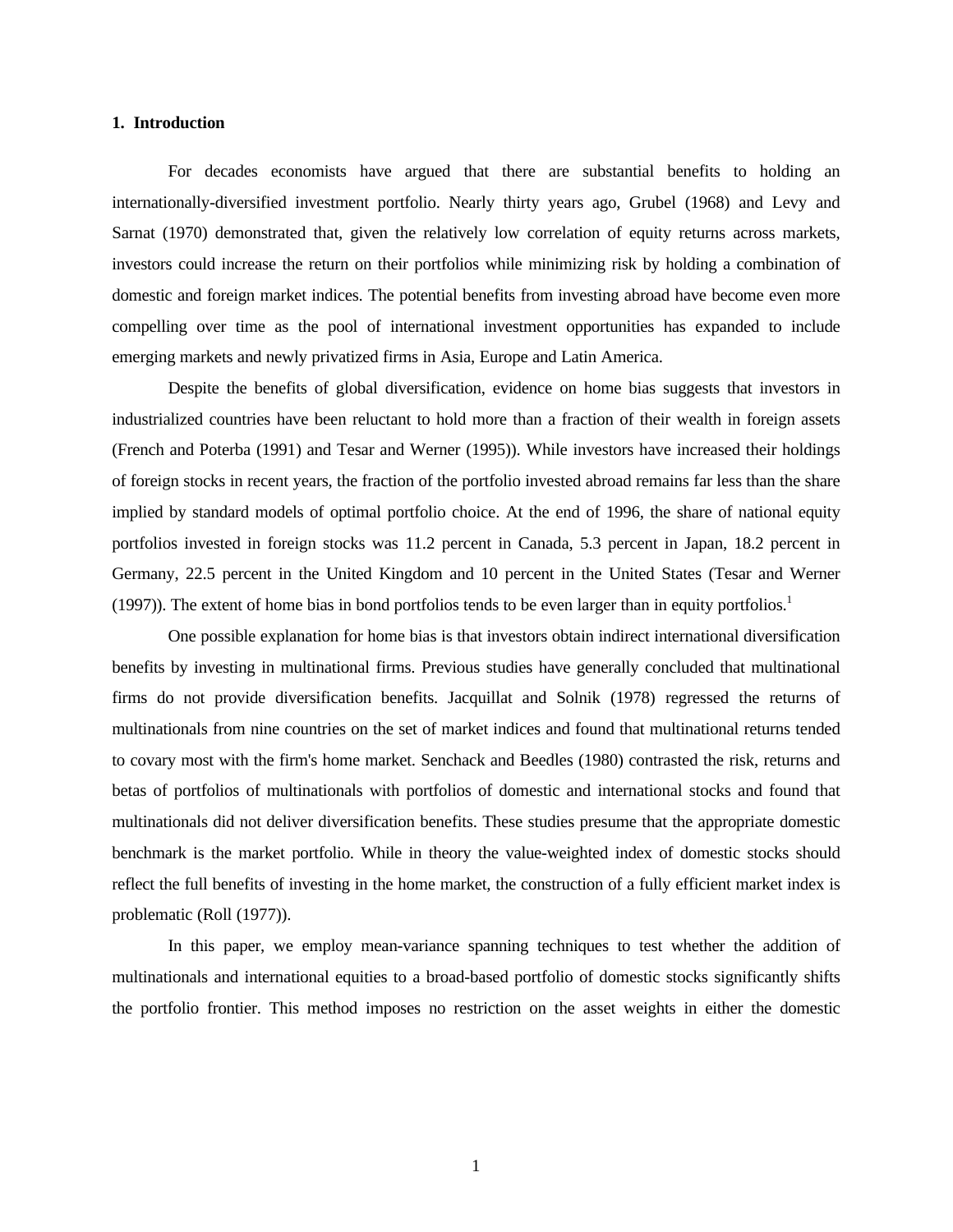portfolio or the portfolio of domestic and international equities. The extent to which the set of domestic assets spans the set of international investment opportunities could fall along a continuum of possibilities. At one extreme, maximum diversification benefits could be achieved without holding any international assets if the set of domestic assets completely spans the set of international assets. At the other extreme, if the set of domestic assets spans an insignificant portion of the set of international assets, then international diversification is required to obtain maximum diversification benefits. The central question considered in this paper is the extent to which a portfolio of domestic equities can provide the potential benefits of holding international equity.

We make three contributions to the literature on the benefits of global diversification. First, we test whether the addition of multinationals (headquartered in the investor's country of origin) to the set of domestic equities provides diversification benefits, controlling for the effects of industry classification and firm size. We examine this hypothesis from the perspective of investors in Canada, France, Germany, Italy, Japan, the United Kingdom and the United States over the 1984-1992 time period. We split the time period into two subsamples to control for possible effects due to the October 1987 market crash. In general we find that we cannot reject the null hypothesis that the addition of multinational corporations to the benchmark set of domestic assets fails to shift the portfolio frontier, confirming the findings of the literature. There is weak evidence that U.S. multinationals may have provided diversification benefits in the full sample and the post-1987 subsample. Thus, some home bias due to indirect diversification through multinationals could possibly be rationalized for the United States.

Our second contribution is to examine whether the addition of international stock market indices shifts the portfolio frontier that is comprised of both domestic and multinational equities. In contrast to the findings for multinationals, we find that in most countries and in most time periods the addition of an international market index to the set of domestic stocks -- inclusive of multinationals -- significantly shifts the portfolio frontier. While this result may not come as a surprise to those who believe in the benefits of diversification, our findings contradict the notion that investors from industrialized countries must turn to emerging markets to capture substantial gains from investing internationally (De Santis (1993)).

Our third contribution is to quantify which markets have, ex post, provided the largest marginal diversification benefits from the perspective of investors in each of the seven countries in our sample. While the mean-variance tests provide information about the statistical significance of the shift in the portfolio

<sup>&</sup>lt;sup>1</sup> The exception is the United Kingdom with foreign bond holdings at 37.5 percent of the portfolio in 1995. The allocation of bonds to "foreign" and "domestic" categories is particularly problematic for the United Kingdom due to the location of the eurobond market in London.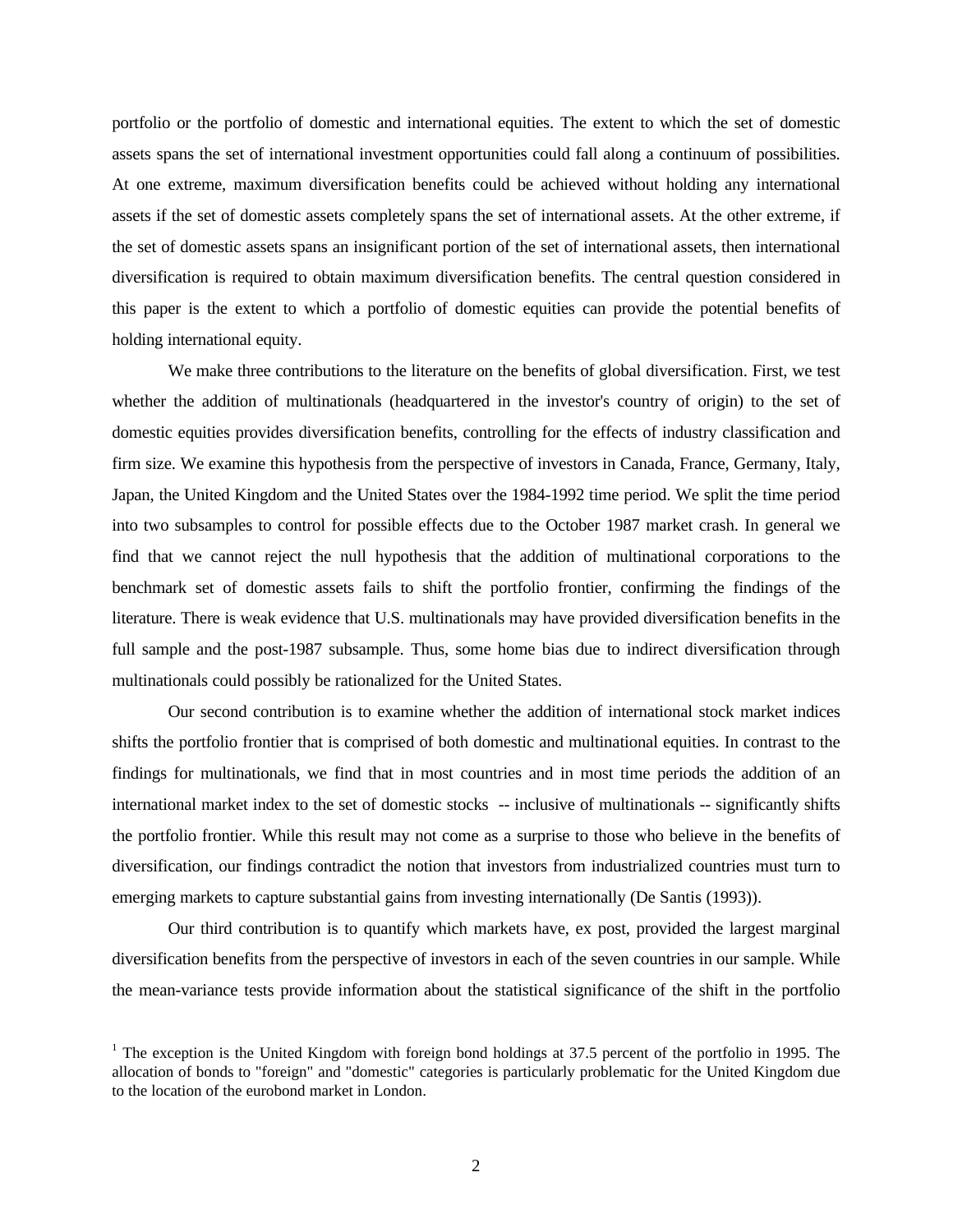frontier as assets are added to the benchmark set, the tests do not provide information about magnitude of the shift in an economic sense. To give some economic content to the magnitude of the shift in the efficiency frontier, we calculate the percentage change in consumption required to make the investor indifferent between holding the utility-maximizing portfolio based on the benchmark set of domestic assets and the utility-maximizing portfolio based of the set of domestic and international equities. We find that in some cases there are sizable utility gains from adding foreign markets to the set of domestic assets, though *which* market provides the largest benefits changes depending on the investor's country of residence. We also find that capturing the largest gains from diversification often involves holding a short position in some available assets and a long position in the other assets. Finally, we find that the utility gains from international diversification for U.S. investors are surprisingly small, again helping to rationalize home bias in U.S. investment portfolios.

Section 2 discusses the generalized method of moments mean-variance spanning tests. The utility metric used to quantify the economic benefits of diversification is presented in Section 3. Section 4 discusses our data set. Our results on the diversification benefits of multinational firms is presented in Section 5 and the results on the marginal benefits of adding country indices are presented in Section 6. Section 7 concludes.

### **2. Generalized Method of Moments Mean-Variance Spanning Test**

Throughout, we will refer to the set of domestic equities as the "benchmark" assets and the set of expanded investment opportunities as the "extended-set" of assets. We perform mean-variance spanning tests to determine if the portfolio frontier of the combination of the benchmark and extended-set assets is statistically different from the portfolio frontier of the benchmark assets. In particular, the test asks whether the inclusion of assets in the extended-set into the full set of assets restricts the set of discount factors that "price" the benchmark assets alone (Hansen and Jagannathan (1991)). The advantage of the spanning test is that it does not require specification of a risk-free rate of return. The disadvantage, however, is that rejection of the null hypothesis that the portfolio frontiers are equivalent does not imply that the marginal diversification benefits are economically significant. We will address this problem in Section 3 by providing a utility measure of the benefits of an outward shift of the portfolio frontier.

We follow the methodology described in De Santis (1993) and Bekaert and Urias (1996) to test for mean-variance spanning. Assuming frictionless markets, a common restriction on asset pricing models is (2.1)  $E[R_{t+1}m_{t+1}] = 1$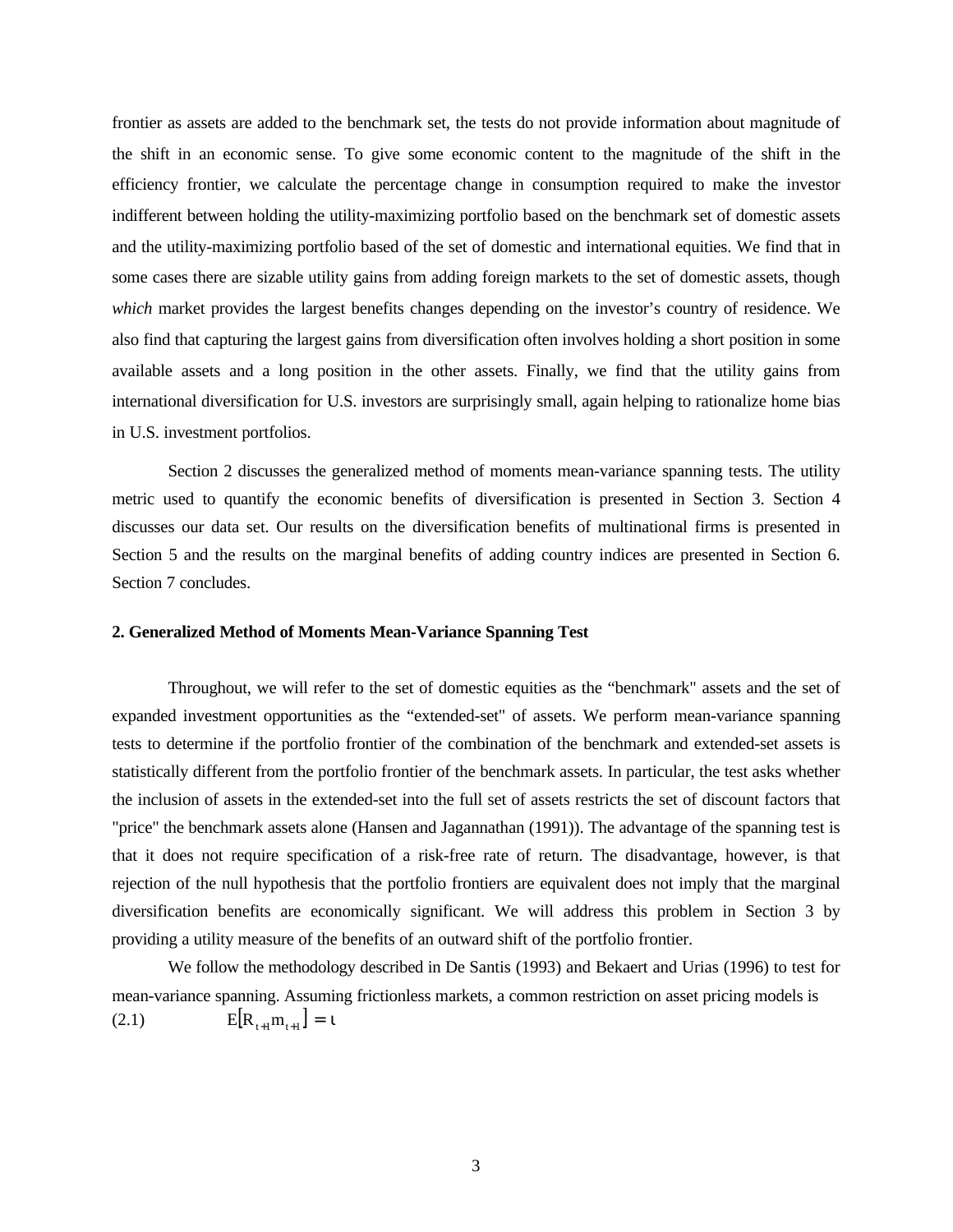where  $R_{t+1}$  is a n-dimensional vector of gross asset returns,  $m_{t+1}$  is a random variable and *i* is a vector of ones of dimension n x 1.<sup>2</sup> Explicit assumptions regarding the parameterization of  $m_{t+1}$  gives equation (2.1) an economic interpretation. For example, specifying the random variable  $m_{t+1}$  as a linear function of the return on the market portfolio yields the Capital Asset Pricing Model. Alternatively, if  $m_{t+1}$  is specified as the intertemporal marginal rate of substitution, the consumption CAPM is obtained.

Following De Santis and Bekaert-Urias, let  $m_{t+1}$  be a candidate discount factor for  $R_{t+1}$  and assume  $m_{t+1}$  is a linear projection onto  $R_{t+1}$  such that

(2.2) 
$$
m_{t+1} = c + [R_{t+1} - E(R_{t+1})] \beta + \varepsilon_{t+1}
$$

where c is a constant,  $\varepsilon_{t+1}$  is the error term of the regression and is uncorrelated with  $R_{t+1}$  by assumption. In general,  $\beta$  cannot be estimated because  $m_{t+1}$  is unobserved. Nevertheless, if  $m_{t+1}$  is required to price  $R_{t+1}$ , then substitution of equation (2.2) into equation (2.1) yields the unconditional asset pricing restriction.

(2.3) 
$$
E\bigg\{R_{t+1}\bigg([R_{t+1}-E(R_{t+1})]\bigg\}\beta+c\bigg)\bigg\} - t = 0
$$

Partition  $R_{t+1}$  such that  $R_{t+1} = [R'_{B,t+1} R'_{E,t+1}]$  and partition  $\beta$  such that  $\beta = [\beta'_{B} \beta'_{E}]$ . The dimensions of  $R_B$  and  $R_E$  are  $(n_B \times 1)$  and  $(n_E \times 1)$ , respectively.<sup>3</sup> The null hypothesis that  $R_{t+1}$  is priced by the subset of  $n_{B}$  assets in  $R_{B,t+1}$  implies that  $R_{E,t-1}$  is redundant for asset pricing. Therefore, under the null hypothesis, the coefficients in  $\beta_{E}$  are equal to zero and the unconditional asset pricing restriction may be rewritten as:

(2.4) 
$$
m_{t+1} = c + [R_{B,t+1} - E(R_{B,t+1})] \beta_B + \varepsilon_{t+1}
$$

Conditional on a given value of c and that  $R_{B,t+1}$  is a subset of  $R_{t+1}$ , the restriction in equation (2.4) implies that the portfolio frontier constructed from the benchmark assets is tangent to the portfolio frontier constructed from the benchmark assets and extended-set assets at the point corresponding to the highest Sharpe ratio.

The two-fund separation theorem states that any frontier portfolio can be obtained as a linear combination of any two distinct frontier portfolios. Therefore, if the portfolio frontiers implied by  $R_{t+1}$  and  $R_{B,t+1}$  are tangent at two distinct points, then the two frontiers must coincide at all points. Let  $h_T(\beta_B)$ denote the  $2n_B$  sample moment conditions that are obtained as a generalization of equation (2.4),

(2.5) 
$$
h_{T}(\overline{\beta}_{B}) = E \left\{ R_{t+1} \left[ c_{1} + [R_{B,t+1} - E(R_{B,t+1})] \beta_{B,1} \right] \right\} = \overline{0}
$$

where  $\overline{\beta}_{B} = [\beta'_{B,1}, \beta'_{B,2}]$ . Denote  $\overline{b}_{B} = [b'_{B,1}, b'_{B,2}]$  as the vector of estimators of  $\overline{\beta}_{B}$  subject to the restriction that the coefficients corresponding to the extended-set assets are equal to zero. The vector  $b_B$  is the solution to

<sup>&</sup>lt;sup>2</sup> The derivation of the theoretical bounds for the first two moments of  $m_{t+1}$  are presented in Hansen and Jagannathan (1991) and the computational steps are discussed in De Santis (1993).

<sup>&</sup>lt;sup>3</sup>  $R_B$  and  $R_E$  correspond to the benchmark portfolio of  $n_B$  assets and the extended-set portfolio of  $n_E$  assets.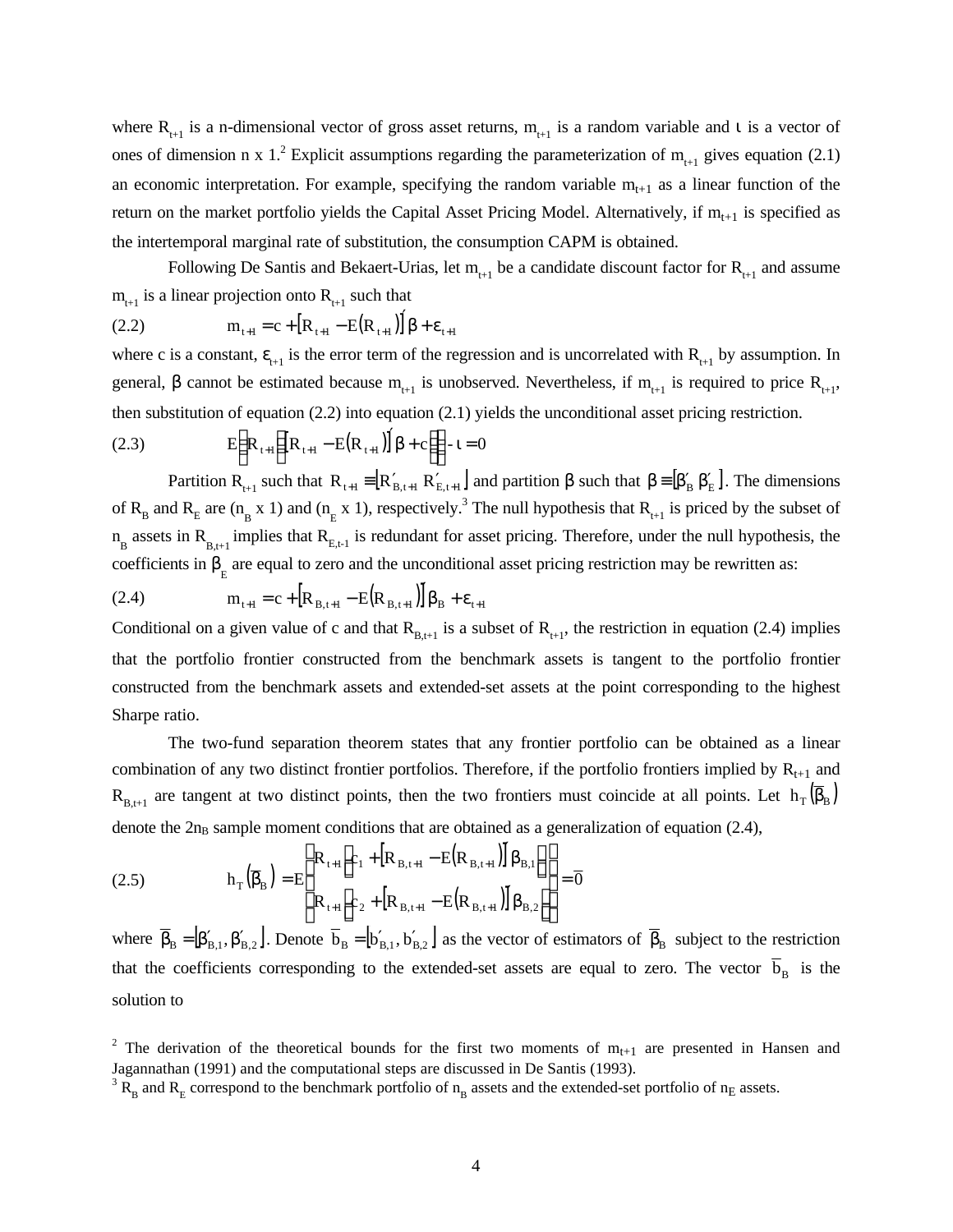(2.6)  $\arg \min \overline{b}_B = \arg \min h_T(\beta)^\prime W_T h_T(\beta)$ subject to  $\beta_{\rm E} = 0$ 

where  $\bar{\beta}_E = [\beta'_{E,1}, \beta'_{E,2}]$  and  $W_T$  is an optimally chosen weighting matrix.<sup>4</sup> The null hypothesis is that the frontiers coincide at all points (i.e.  $\overline{\beta}_E = \overline{0}$ ). Under the null hypothesis, the generalized method of moments (GMM) test of over-identifying restrictions has a chi-square distribution with  $2n_E^2$  degrees of freedom. The order of the Newey-West correction used in the GMM algorithm is equal to  $4(T/100)^{\frac{2}{3}}$  (Newey and West (1992)).

(2.7) 
$$
T\left[h_{T}(\overline{b}_{B})^{'}W_{T}h_{T}(\overline{b}_{B})\right] \sim \chi^{2}(2n_{E})
$$

The alternative hypothesis is that  $\overline{\beta}_E \neq 0$ . Rejection of the null hypothesis implies that the variation in the returns of the benchmark assets does not explain the variation of the returns of the benchmark and extended-set assets. Failure to reject the null hypothesis provides evidence that the benchmark set of assets spans the risk-return opportunities offered by the extended set of assets.

### **3. Measuring the Utility Gains from International Diversification**

Rejection of the null hypothesis that the benchmark portfolio of domestic assets spans the extended-set portfolio does not provide information about the magnitude of the shift in the efficiency frontier, nor does it provide insight into whether the shift is economically significant. To give the shift in the portfolio frontier an economic interpretation, we calculate the gains in lifetime utility associated with expanding the portfolio to include the extended set of assets (Cole and Obstfeld (1991), Lewis (1996)). The utility gain is measured as the percentage reduction in permanent consumption that makes an individual indifferent between the optimal portfolio when the investor can hold assets from the benchmark and the extended-set and the optimal portfolio when the investor is restricted to holding assets from the benchmark set only.<sup>5</sup>

Let  $C<sub>t</sub>$  denote permanent consumption at time t of an individual holding the optimal portfolio of benchmark assets and let  $C_t^*$  denote the permanent consumption at time t of an individual holding the optimal portfolio of benchmark and extended-set assets. The utility gain,  $\delta$ , is given by the relationship

(3.1) 
$$
U_0(C_0) = U_0 \left( C_0^*(1 - \delta) \right).
$$

<sup>&</sup>lt;sup>4</sup> See DeSantis (1993), Bekaert and Urias (1996) and Campbell, Lo and MacKinlay (1997).

<sup>&</sup>lt;sup>5</sup> The utility-gain metric has two shortcomings. First, the spanning test presented in Section 3 is the test of the hypothesis that the asset-pricing kernel is the same for the two sets of assets. If the asset-pricing kernel is not valid across the two sets of assets, then the utility-gain metric, which is a function of the mean and variance of the portfolios, is also not valid. Second, we do not consider the variance of the utility-gain metric. Despite these shortcomings, this metric provides an economically intuitive measure of the distance between portfolio frontiers.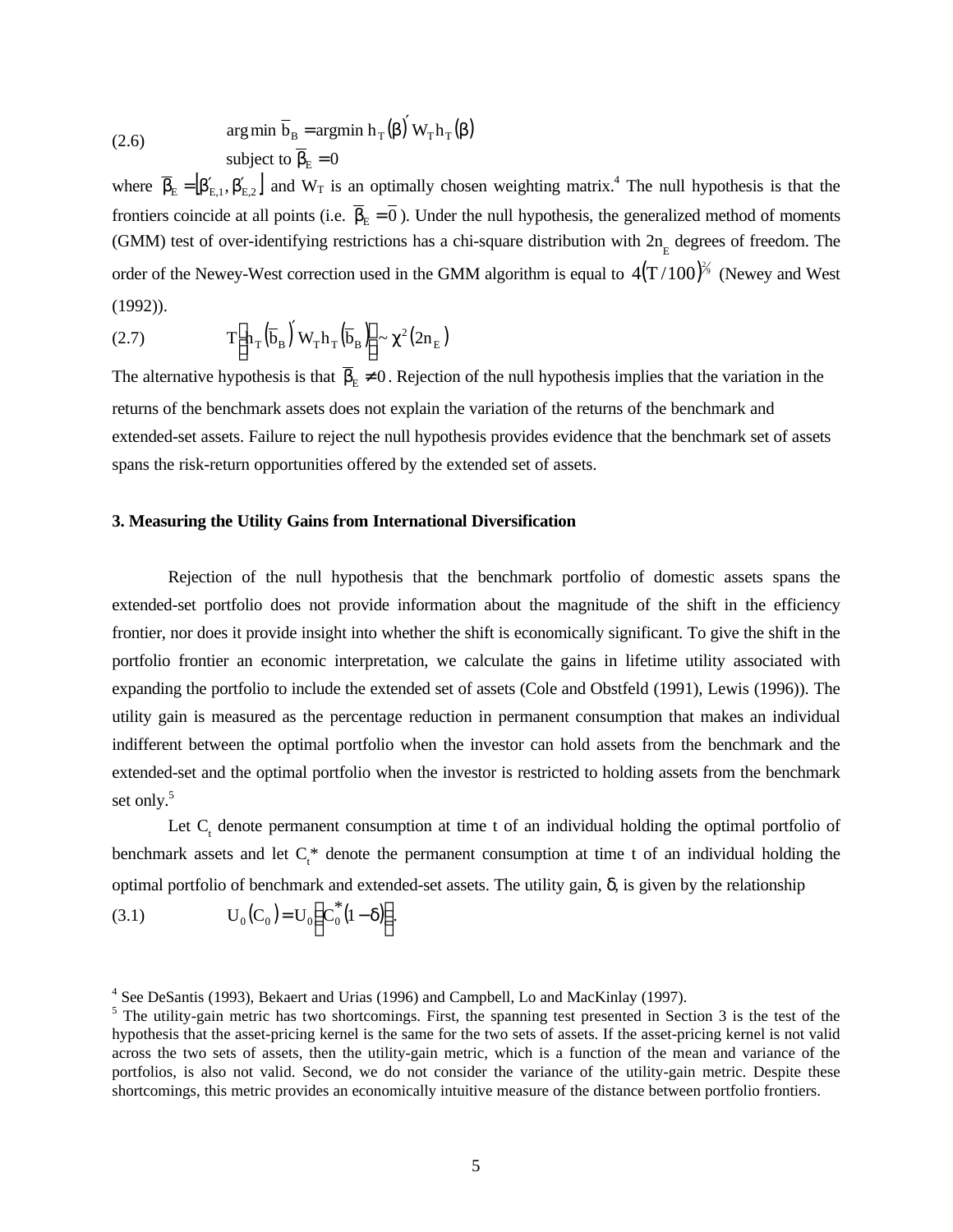Following Lewis (1996), we use the Epstein-Zin-Weil utility function specification which allows the risk-aversion parameter, γ, to differ from the inverse of the elasticity of intertemporal substitution parameter, θ.

(3.2) 
$$
U_t = \left[ c_t^{(1-\theta)} + \beta \left[ E_t \left( U_{t+1}^{1-\gamma} \right) \right]^{(1-\theta)/1-\gamma} \right]^{1/(1-\theta)} \quad \text{for } \gamma, \theta > 0; \gamma, \theta \neq 1
$$

The utility maximizing portfolio is obtained by maximizing the utility function given in equation (3.2) subject to the portfolio frontier of available assets. The portfolio returns are assumed to be jointly lognormally distributed such that  $\ln(r_{B,t}) \sim N |\mu_B - \frac{1}{2}\sigma_B^2$ ,  $\sigma_B^2$  $\overline{1}$  $\left(\mu_{\rm B} - \frac{1}{2}\sigma_{\rm B}^2, \sigma_{\rm B}^2\right)$ l  $\mu_{B,t}$ ) ~ N $\left(\mu_{B} - \frac{1}{2}\sigma_{B}^{2}, \sigma_{B}^{2}\right)$ 2  $\ln(r_{\rm B,t}) \sim N \left(\mu_{\rm B} - \frac{1}{2}\sigma_{\rm B}^2, \sigma_{\rm B}^2\right)$  and  $\ln(r_{\rm BEx}) \sim N \left(\mu_{\rm BE} - \frac{1}{2}\sigma_{\rm BE}^2, \sigma_{\rm BE}^2\right)$  $\bigg)$  $\left(\mu_{BE} - \frac{1}{2}\sigma_{BE}^2, \sigma_{BE}^2\right)$ l  $\mathbf{E}_{\text{BE},t}$ ) ~  $N\left(\mu_{\text{BE}} - \frac{1}{2}\sigma_{\text{BE}}^2, \sigma_{\text{BE}}^2\right)$  $\ln(r_{\text{B}_{\text{E},t}}) \sim N\left(\mu_{\text{B}_{\text{E}}}-\frac{1}{2}\sigma_{\text{B}_{\text{E}}}^2, \sigma_{\text{B}_{\text{E}}}^2\right)$ , where

 $r_{B,t}$  and  $r_{BE,t}$  are the vector of net returns on the benchmark portfolio and the vector of net returns on the portfolio that includes the benchmark and extended-set assets, respectively. The expected utility of consumption for an investor who is holding the optimal benchmark portfolio may be written as

(3.3) 
$$
E_t U(C_t) = W_t \left\{ 1 - \beta \exp \left[ \left( 1 - \theta \right) \left( \mu_B - \frac{1}{2} \gamma \sigma_B^2 \right) \right] \right\}^{-(1/(1-\theta))}
$$

and the expected utility of consumption for an investor who is holding the optimal portfolio of benchmark and extended-set assets may be written as

(3.4) 
$$
E_t U(C_t) = W_t \left\{ 1 - \beta \exp \left[ (1 - \theta) \left( \mu_{BE} - \frac{1}{2} \gamma \sigma_{BE}^2 \right) \right] \right\}^{-(1/(1-\theta))}
$$

where  $W_t$  is equal to the individual's wealth at time t and is assumed to be exogenous.

Figure 1 illustrates the utility gain from adding the extended set of assets to the portfolio of benchmark assets. Without the extended set of assets the investor maximizes utility subject to the portfolio frontier of benchmark assets. The optimal portfolio is obtained at the tangency labeled  $T_B$ . If the set of available assets is expanded to include both the benchmark and extended-set assets, the investor increases utility by choosing the optimal portfolio at  $T_{BE}$ . The utility gain is measured as the percentage reduction in permanent consumption that makes an individual indifferent between the optimal portfolio at  $T_{BE}$  and the optimal portfolio at  $T_B$ , as given in equation (3.1).

The mean and variance of the optimal portfolios at  $T_B$  and  $T_{BE}$  are obtained by equating the marginal rate of substitution and the marginal rate of transformation. The marginal rate of substitution is obtained by taking the total differential of the utility function.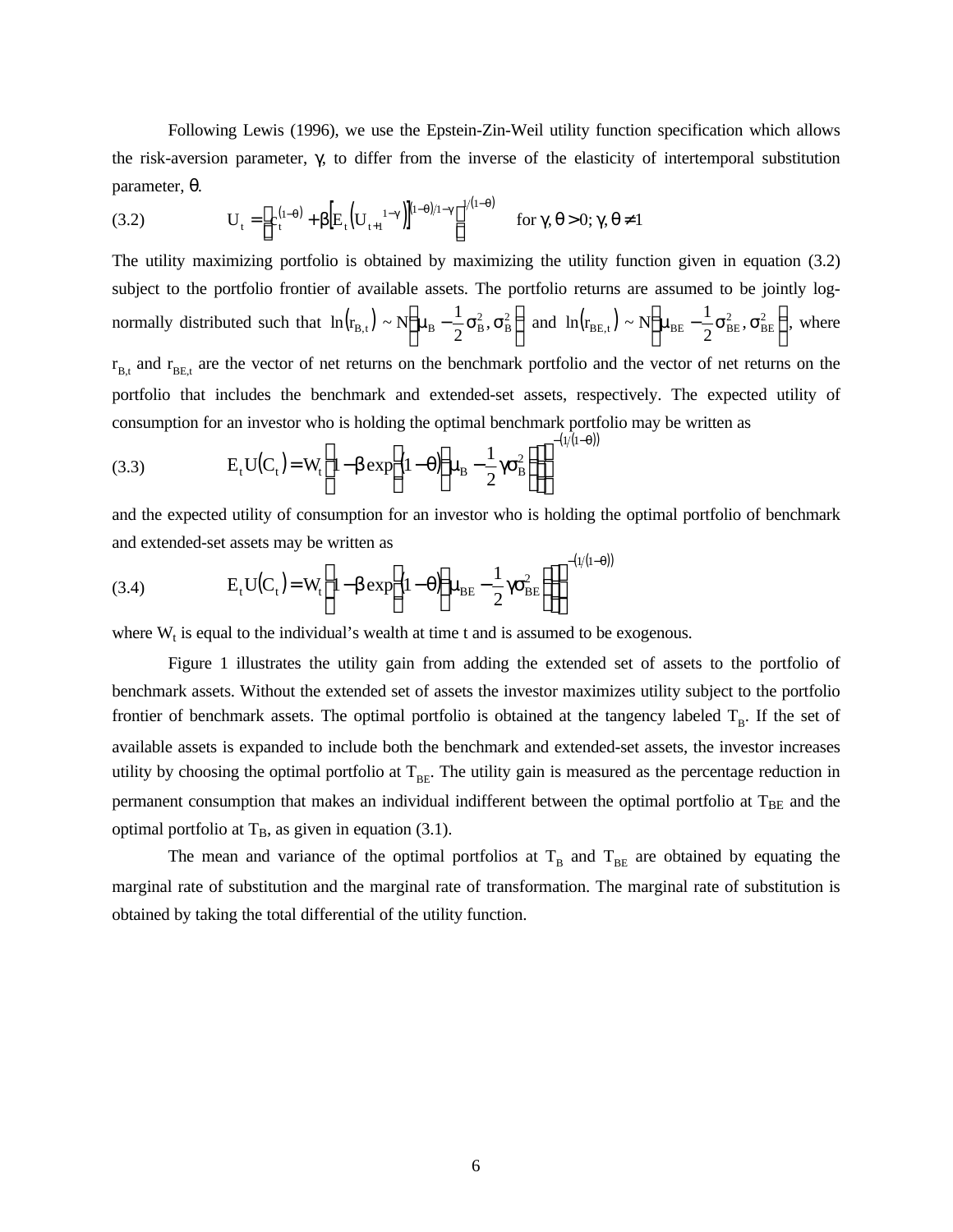$$
W_{t}\left(\frac{-1}{1-\theta}\left(1-\beta \exp\left[(1-\theta)\left(\mu-\frac{1}{2}\gamma\sigma^{2}\right)\right]\right)^{\frac{-1}{(1-\theta)}-\frac{(1-\theta)}{(1-\theta)}}
$$
\n
$$
x(-\beta)exp\left[(1-\theta)\left(\mu-\frac{1}{2}\gamma\sigma^{2}\right)\right](1-\theta)d\mu + W_{t}\left(\frac{-1}{1-\theta}\left(1-\beta \exp\left[(1-\theta)\left(\mu-\frac{1}{2}\gamma\sigma^{2}\right)\right]\right)^{\frac{-1}{(1-\theta)}-\frac{(1-\theta)}{(1-\theta)}}
$$
\n
$$
x(-\beta)exp\left[(1-\theta)\left(\mu-\frac{1}{2}\gamma\sigma^{2}\right)\right](1-\theta)\left(-\frac{1}{2}\gamma\right)d\sigma^{2} = 0
$$

Simplifying equation (3.5) yields

$$
(3.6) \qquad \qquad \frac{\mathrm{d}\sigma^2}{\mathrm{d}\mu} = \frac{2}{\gamma}.
$$

From Ingersoll (1987), the marginal rate of transformation along the portfolio frontier is

$$
(3.7) \qquad \qquad \frac{\text{d}\sigma^2}{\text{d}\mu} = \frac{2\text{A}\mu - 2\text{B}}{\Delta}
$$

where  $A = i'\Sigma^{-1}i$ ,  $B = i'\Sigma^{-1}\overline{z}$ ,  $\Delta = AC - B^2$ ,  $C = \overline{z}'\Sigma \overline{z}$ ,  $\Sigma$  is the covariance matrix of returns and  $\overline{z}$  is the vector of mean asset returns. Equating equations (3.6) and (3.7) yields the mean of the optimal portfolio. (3.8) A B A  $\frac{1}{2}$  =  $\frac{1}{2}$  γ  $\mu^* = \frac{\Delta}{\sigma}$ 

From Ingersoll (1987), the variance of the optimal portfolio is

(3.9) 
$$
\sigma^{2*} = \frac{A(\mu^{*})^2 - 2B\mu^{*} + C}{\Delta}.
$$

The utility gain from diversification is inferred from the means and variances of the two optimal portfolios, as given by equations (3.8) and (3.9). Following Lewis (1996), combining equations (3.1), (3.3) and (3.4) yields a measure of the utility gain from expanding the available set of assets from the benchmark assets to include the extended-set assets.

(3.10)  
\n
$$
\delta = 1 - \left\{ E_0 \left[ U \left( C_0^* \right) \right] \middle/ E_0 \left[ U \left( C_0 \right) \right] \right\}^{(1/(1-\theta))}
$$
\n
$$
= 1 - \left\{ \left[ 1 - \beta \exp \left[ (1 - \theta) \left( \mu_B^* - \frac{1}{2} \gamma \sigma_B^{2*} \right) \right] \right] \right\}^{(1/(1-\theta))}
$$
\n
$$
= 1 - \left\{ \left[ 1 - \beta \exp \left[ (1 - \theta) \left( \mu_{BE}^* - \frac{1}{2} \gamma \sigma_{BE}^{2*} \right) \right] \right] \right\}
$$

The values of  $\mu_B^*$  and  $\mu_{BE}^*$  are obtained from equation (3.8) using the appropriate values of  $\Sigma$  and  $\overline{z}$ . Similarly, the values of  $\sigma_B^2$ <sup>\*</sup> and  $\sigma_{BE}^2$  are obtained from equations (3.9), again using the appropriate values of  $\Sigma$  and  $\overline{z}$ .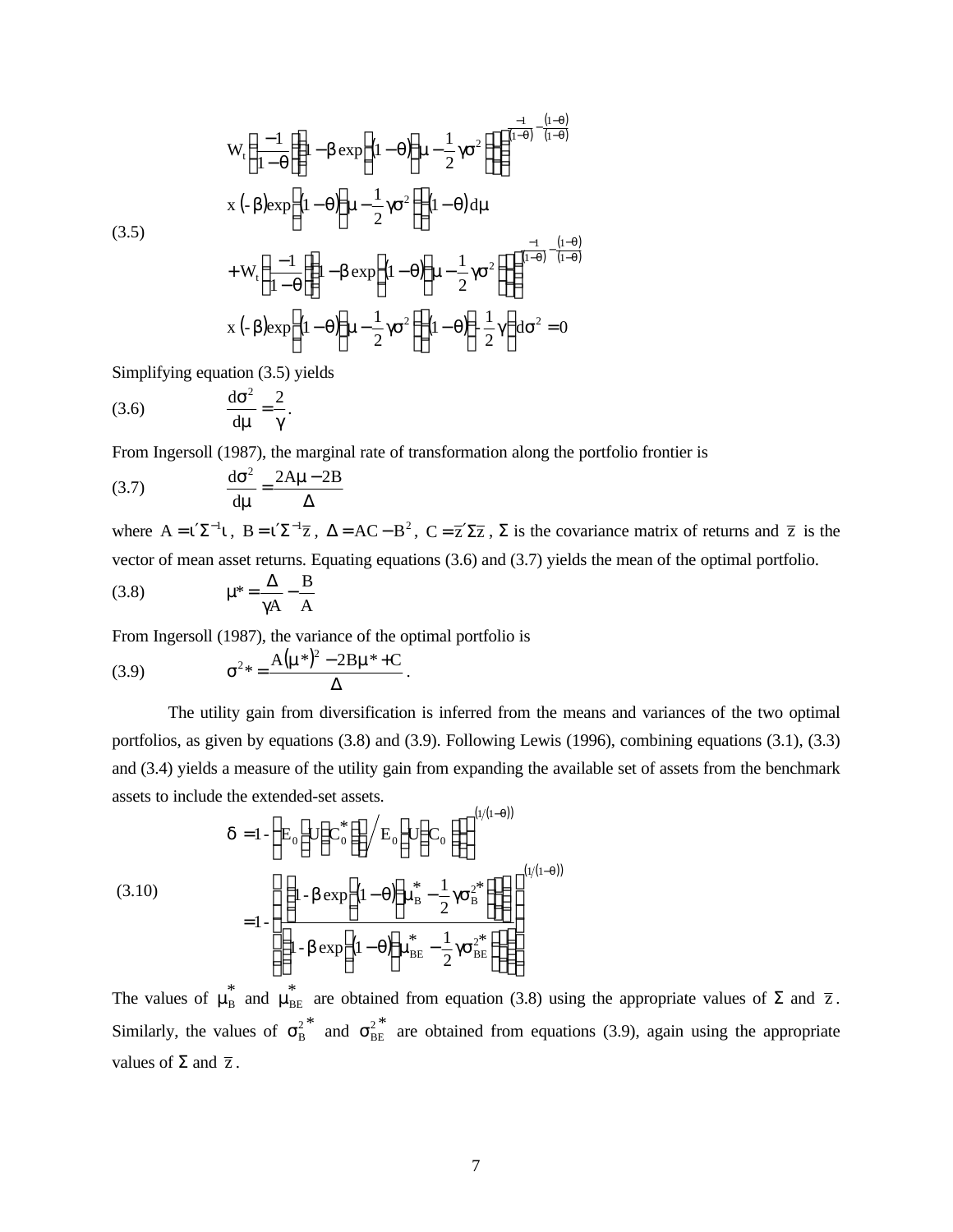For the utility specifications in equations (3.3) and (3.4), the admissible combinations of  $\gamma$  and  $\theta$ are restricted such that the discount factor, β, is less than one (see Lewis (1996)).

(3.11) 
$$
\beta^{-1} > \exp\left[ \left( 1 - \theta \right) \left( \mu - \frac{1}{2} \gamma \sigma^2 \right) \right]
$$

We consider the utility gain from diversification for two values of the risk-aversion parameter ( $\gamma = 2$  and  $\gamma$ ) = 5) and an elasticity of intertemporal substitution parameter of two  $(θ = 2)$ .<sup>6</sup> There is little consensus in the literature about the "true" magnitudes of risk aversion and intertemporal substitution. Our measures are intended as being suggestive of the possible gains from diversification and the parameter values are chosen so that our measures can be compared to estimates in other studies.

### **4. Data Description**

We consider the benefits of diversification – through the addition of multinationals or the addition of foreign market indices – from the perspective of investors from Canada, France, Germany, Italy, Japan, the United Kingdom and the United States. For each country in the sample, firm-level data is used to construct portfolios by industry classification, firm size and domestic/multinational status. The number of domestic portfolios ranges from 14 for Italy to 21 for the United States. All of the data is extracted from Datastream, a proprietary database. In instances where Datastream is not the primary source of the data, the primary source is cited. With the exception of Japan, the sample of equities includes firms that are currently traded or were previously traded.<sup>7</sup> International equities that are cross-listed on the domestic market are eliminated from the sample of domestic firms. The time series are sampled weekly and the data sample spans the time period from January 4, 1984 to December 30, 1992. The sample is divided into two subsamples of equal size, January 1984 to June 1988 and July 1988 to December 1992.

### **4.1 Domestic Portfolios**

Within each country, equities are classified according to industry, firm size and domestic/ multinational status. The four industry classifications are consumer goods and services, energy and utilities, finance and real estate, and industrials. A firm's size is determined based on its relative market capitalization within its industry. The three classifications are small, medium and large. In addition, each

<sup>&</sup>lt;sup>6</sup> Lewis (1996) discusses the relationship between the risk-aversion parameter and the elasticity of intertemporal substitution parameter. She reports findings for a broader set of parameter values for an investor who holds a portfolio of market indices.

<sup>&</sup>lt;sup>7</sup> Our sampling of Japanese companies from the Datastream database yielded no delisted or bankrupt firms and no firms were allocated to the "other" industry classification (see Appendix A). The possibility that there were delistings and bankruptcies in Japan that are not covered by Datastream would cause our results to overstate the benefits of holding Japanese stocks.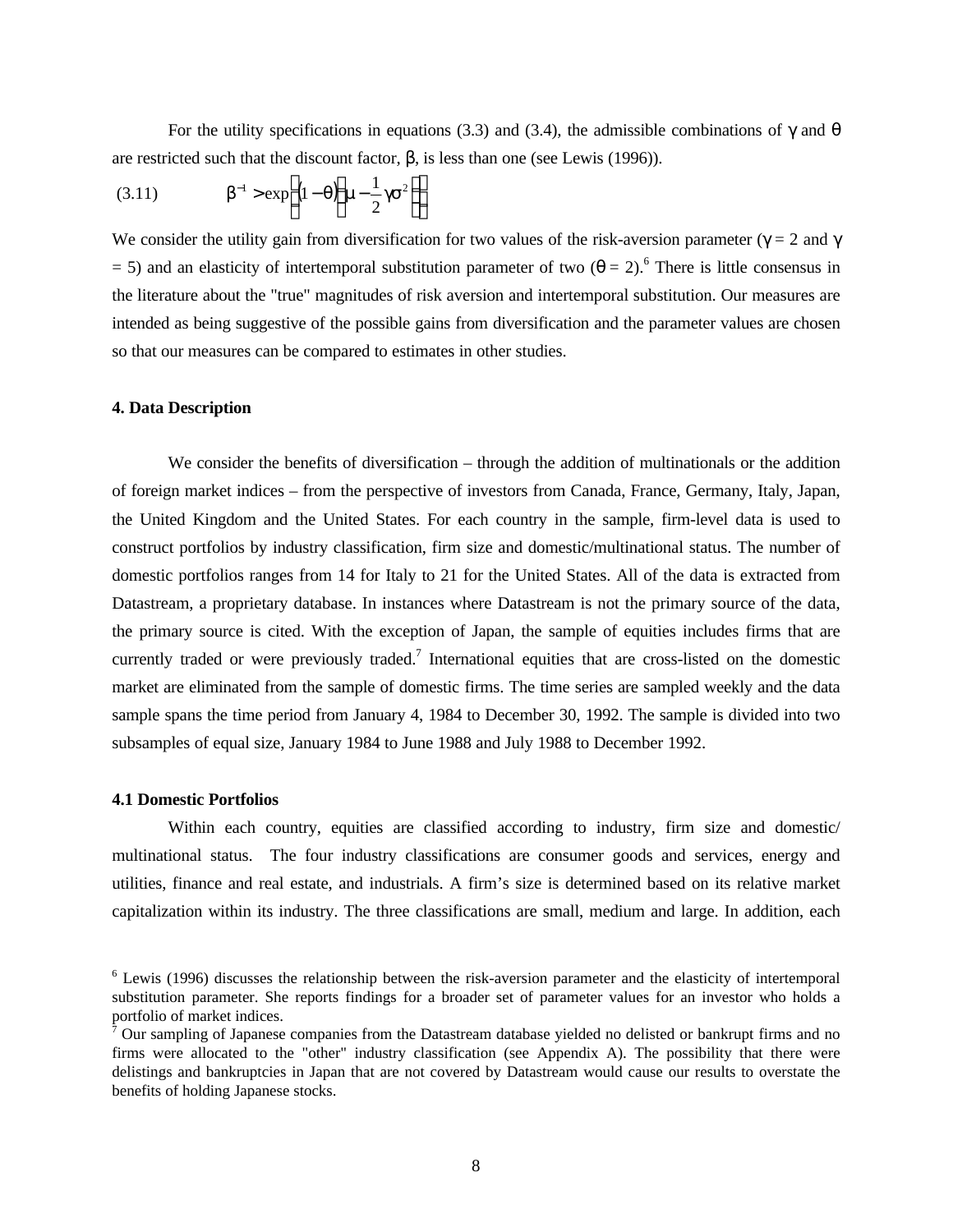equity is classified as a domestic or a multinational equity. Therefore, each country's portfolio includes a maximum of twenty-four categories: half of the categories are domestic equities and half of the categories are multinational equities. A brief overview of the data-set construction is provided in this section. Details of the equity classification methodology and construction methodology of the time series of portfolio returns are explained fully in Appendix A. A listing of the multinational firms in each country is provided in Appendix B

A summary by country of the category characteristics is presented in Tables 1.1 through 1.7. The first column of each of the tables shows the number of firms per category. For example, there are 787 small, domestic, consumer-goods-and-services firms in Canada covered by the Datastream database. Notice that no country has firms in all of the categories. The United States has the most non-empty categories with 21. For each category, a value-weighted portfolio is constructed by drawing a random sample from the set of available firms within each category. The maximum size of the random sample is 30.<sup>8</sup> Column two reports the number of firms in the sample portfolio. For example, the sample portfolio for the small, domestic, consumer-goods-and-services category in Canada contains 30 firms. The weights within the sample portfolio change over time as the market capitalization of the component firms changes. This ensures that the sample portfolio for each category is value weighted over the full time series of returns.

A summary of the sample mean returns, the sample standard deviations of returns, and the mean return per unit risk for each category over the full sample (January 4, 1984 to December 30, 1992) is reported in columns three through five of Tables 1.1 through 1.7. Tables 2.1 through 2.7 report the summary statistics for the two subsamples. The return series for each category incorporates the price appreciation of its component parts and the disbursement of dividends.<sup>9</sup>

#### **4.2 International Indices**

In a subset of testing scenarios, the extended-set portfolio contains international market indices from the countries other than the benchmark country. The Datastream total-return index for each sample country is used to construct a time series of weekly returns for each index. The total-return index is a value-weighted index that includes dividend reinvestment. Dividend disbursements are incorporated into the index return through the most recent dividend yield on the component security.

<sup>&</sup>lt;sup>8</sup> Ideally, one should create portfolios based on the entire set of firms within each country-industry-size class. Unfortunately, Datastream does not provide clear documentation of the status of many international firms. We therefore drew a random sample from each country-industry-size class and used alternative sources to verify the status of each firm in our random sample.

<sup>&</sup>lt;sup>9</sup> Datastream incorporates the dividend payment by multiplying the return due to price appreciation by the most recent dividend yield.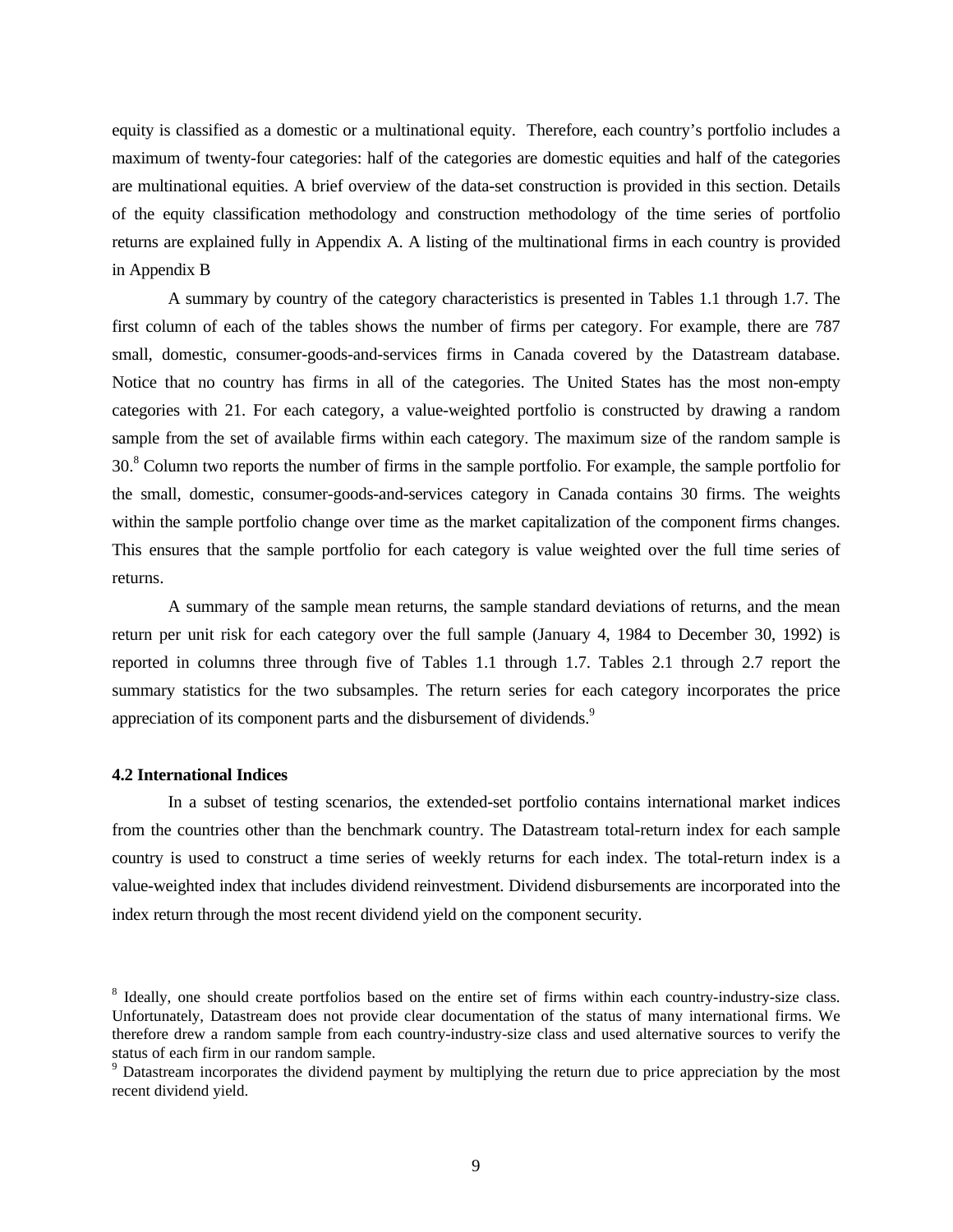The sample means and standard deviations of the return series for each country-specific index are reported in Tables 3.1 and 3.2. The summary statistics are presented for the full nine-year sample and the two subsamples. Table 3.1 reports the summary statistics in the local currency and Table 3.2 reports the returns in US dollars. Notice that the mean return decreases from the first subsample to the second sample for all countries. The largest decreases are obtained for the Japanese and Italian indices. The Japanese mean weekly return decreases more than 69 basis points, from 0.525 percent per week to -0.168 percent per week.<sup>10</sup> The large decrease in the mean return on the Japanese index reflects the large decrease in the market capitalization of the Japanese equity market during the second subsample. The mean weekly return on the Italian index decreases nearly 49 basis points, from 0.546 percent per week to 0.057 percent per week.

The volatility of the return on each index, as measured by the standard deviation of the weekly return, decreases from the first subsample to the second subsample for every country-specific index except Japan. The standard deviation of the weekly return on the Japanese index increases from 2.56 percent per week to 2.90 percent, an increase of approximately thirteen percent. The increased volatility of the Japanese index is not surprising given the large decrease in the market capitalization of the Japanese equity market. For the six indices whose standard deviations decrease, the average decrease is twenty-two percent of the standard deviation. The standard deviation of the Canadian index exhibits the largest decrease of 32.8 percent, from 2.16 percent per week to 1.45 percent per week. The Italian index exhibits the smallest decrease of fifteen percent, from 2.68 percent per week to 2.28 percent.

The correlation structure of the returns on the international indices is presented in Table 4 for the full nine-year sample and the two subsamples. The majority of correlations increase from the first subsample to the second subsample. The largest increases in correlation include an increase in the correlation between France and Germany from 0.43 to 0.73, an increase between France and Italy from 0.34 to 0.51, an increase between France and the UK from 0.39 to 0.55 and an increase between Germany and Italy from 0.29 to 0.51. The average increase in correlation between the first and second subsamples is 0.106. The largest decreases in correlation are between Canada and the UK (0.61 to 0.48) and between the UK and the US (0.46 to 0.33). The average decrease across the subsamples is 0.11. Because the changes in the correlation structure are mixed, the change in diversification opportunities across samples is not readily apparent.

#### **4.3 Exchange Rates**

The time series of exchange rates for the seven sample countries are the Datastream weekly exchange rates. The mean and standard deviation of the sample exchange rates are presented in Table 5.

 $10$  One basis point is one one-hundredth of a percent. Therefore, 100 basis points in equal to one percent.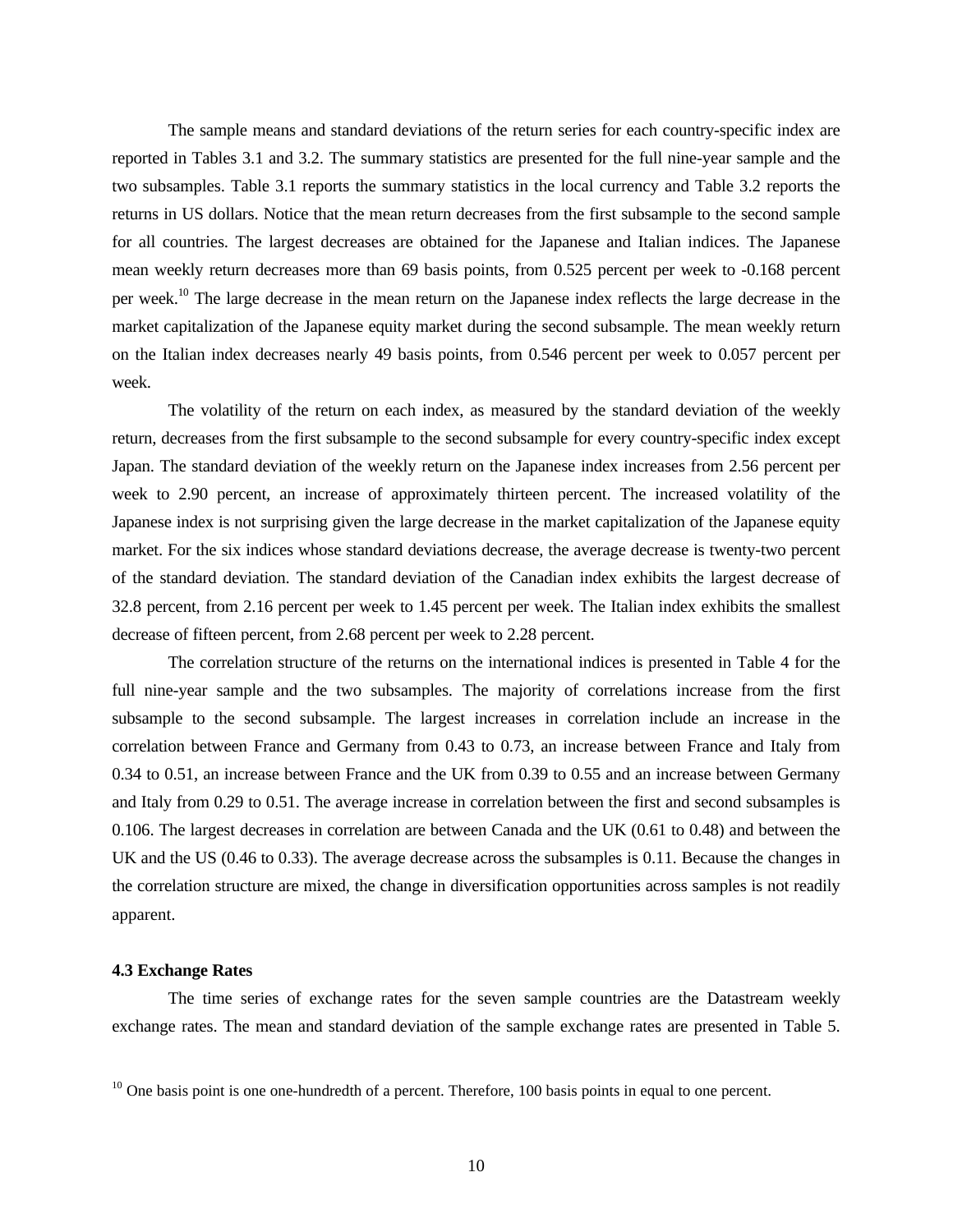For ease of comparison, the exchange rates are stated in pounds per foreign-currency unit. From the first sample to the second sample, the Canadian dollar and the U.S. dollar depreciate against the pound. The mean Canadian exchange rate decreases by 4.8 percent, from 0.515 pounds per Canadian dollar in the first subsample to 0.49 pounds per Canadian dollar in the second. The percentage decrease in the mean U.S. exchange rate is much larger than Canadian decrease. The U.S. exchange rate decreases from 0.688 pounds per U.S. dollar to 0.58 pounds per U.S. dollar, a 15.6 percent decrease.

From the first subsample to the second subsample, all other currencies appreciate against the pound. The Deutsche mark exhibits the largest percentage increase in the mean exchange rate of 14.8 percent, from 0.30 pounds per Deutsche mark to 0.344 pounds per Deutsche mark. The percentage increase in the mean exchange rate of the Japanese yen is slightly lower at 14.7 percent, from 0.377 pounds per 100 yen to 0.432 pounds per 100 yen. The percentage increase in the mean exchange rate for the French franc and the Italian lire are 8.4 percent and 2.9 percent, respectively.

With the exception of the French franc, the standard deviation of the exchange rate for each currency decreases by an average of thirty-two percent. The standard deviation of the pound-U.S. dollar exchange rate exhibits the largest decrease of 53.7 percent, from 0.93 to 0.43. The pound-French franc exchange rate shows a small increase in standard deviation of 3.2 percent, from 0.0074 to 0.0077.

To implement the spanning test, the returns on the extended-set assets are converted into the currency of the benchmark portfolio. For example, if the benchmark country is France and the Germany and UK indices are the assets in the extended-set portfolio, the time series of returns for the German and UK indices are converted into French francs using the appropriate exchange rates. The returns on the benchmark portfolio are not converted because the returns on the French assets are stated in the local currency. The strength of the data set is the flexibility to specify any of the sample countries as the benchmark country. As a result, the benefits of diversification are evaluated from the perspective of an investor in each country.

#### **5. Do Multinationals Provide Diversification Benefits?**

Given their international exposure, equity in multinational corporations is often suggested as an indirect means of obtaining international diversification benefits free of the impediments and transactions costs that may be associated with buying equity in foreign markets. In this section, we examine the diversification benefits of multinational equities from two perspectives. First, multinational equities are added to a portfolio of domestic equities. Setting up the spanning test in this way reveals the marginal benefit of adding multinationals to a portfolio of purely domestic stocks. The second test adds multinational equities to a portfolio that contains domestic equities as well as international equity market indices. This test reveals the marginal diversification benefits of multinational equities relative to all assets available to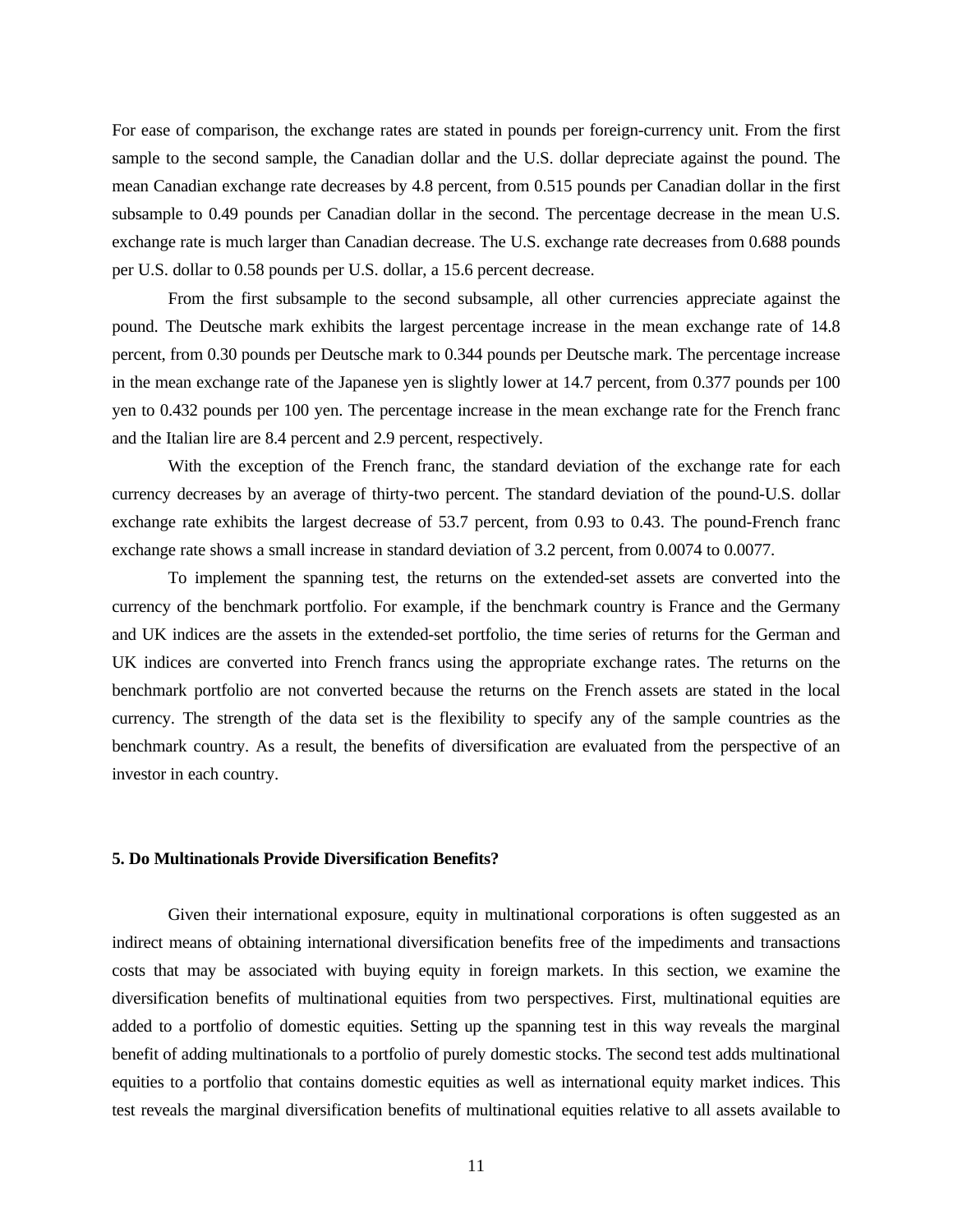the investor. If, for example, the returns of multinational firms tend to "mimic" international markets, the null hypothesis of spanning would be rejected in the first test but not necessarily in the second. If on the other hand, multinationals provide diversification benefits that are different from the benefits provided by international markets, the null hypothesis of spanning could be rejected in the second case.

The significance of the spanning test and the associated utility gain are considered jointly. If the null hypothesis is rejected, we conclude that the portfolio frontiers are statistically significantly different. Conditional on the rejection of the null hypothesis, we evaluate the relative magnitude of the utility gain. If the spanning test fails to reject the null hypothesis that the benchmark portfolio spans the set of broader assets, measurement of the utility gain is meaningless because we cannot conclude with a high level of statistical significance that the portfolio frontiers are, in fact, different.

In the first set of tests, the benchmark portfolio is the set of domestic equities and the set of multinational-corporation equities is specified as the extended-set portfolio. The results of the tests are reported in Table 6.1. Three sets of results are reported for each country, a test over the full sample and a test over each of the subsamples. Of the 21 spanning tests reported in Table 6.1, only four tests suggest a rejection of the null hypothesis at a significance level of less than ten percent. In France, Italy, Japan and the U.K., the tests fail to reject the null hypothesis that the benchmark portfolio spans the portfolio comprised of the benchmark and extended-set equities regardless of the sample period. In Canada and Germany, the null hypothesis of spanning is rejected in the full sample at the 7.8 percent and 1.37 percent levels of significance, respectively. The null hypothesis is not rejected in these two countries, however, in either of the two subsamples. In general, the data from markets other than the United States suggest that multinationals have not provided diversification benefits for domestic investors. In the United States, however, there is weak evidence that multinationals may have provided some diversification benefits. The null hypothesis of spanning is rejected at the 6.84 percent level in the full sample and at the 5.89 percent level in the second subsample.

Table 6.1 also reports the utility gains resulting from the shift in the efficiency frontier as multinationals are added to the set of domestic assets. In Canada and Germany, the magnitude of the utility gain from adding multinationals ranges from 2.5 to 5.7 percent, depending on the investor's degree of risk aversion. (Recall that the portfolio shift is only significant in the full sample.) The US investor receives the largest utility gain from adding multinational equities. For the full sample, the relatively less risk-averse US investor ( $\gamma$  = 2) has a utility gain of 15.33 percent and a utility gain of 8.52 percent if the investor is more risk-averse ( $\gamma$  = 5). The utility gains over the second subsample range from 14.3 to 24.6 percent. The finding that U.S. investors could have obtained sizable benefits from holding multinationals may provide part of the explanation for home bias in the U.S., though it does not resolve the puzzle for other countries.

In the second set of tests (Table 62.), the combined set of domestic equity and international equity market indicies are specified as the benchmark portfolio and the set of multinational-corporation equities is specified as the extended-set portfolio. The international market indices are added jointly as an equally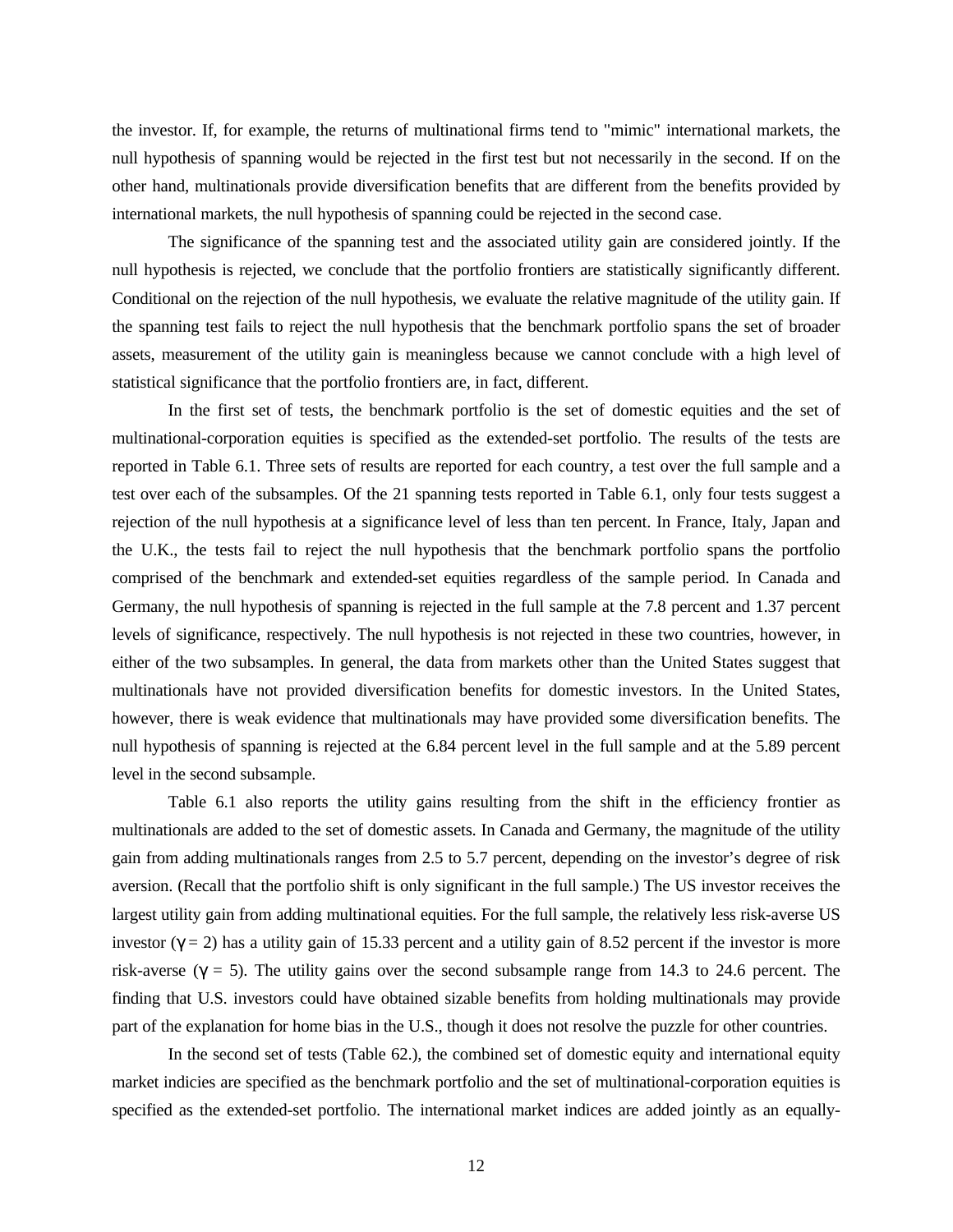weighted portfolio. All returns are in unhedged and in local currency units. This test yields the diversification benefits of multinational equities relative to all available assets, both domestic and international. Weak evidence for the diversification benefits of multinational equities -- over and above those attained in international markets -- is found only for Canada and Germany and in both of those cases, the result holds only in the full sample. Taken together with the results in Table 6.1, our findings suggest that multinationals offer little diversification benefits in most countries. To the extent that there is weak evidence of diversification benefits through multinationals in the United States, these benefits result from the "international" dimension of multinational firms.

#### **6. International Diversification Benefits of Market Indices**

In this section, we examine the benefits of adding international stock market indices to a benchmark portfolio of domestic stocks. To ensure that the domestic portfolio captures all of the possible diversification benefits available on the domestic market, multinationals are included in the benchmark portfolio. Because the benchmark portfolio contains the domestic and multinational equities, the spanning test is the statistical test of the marginal gain from adding an index or set of indices to the domestic portfolio. We consider the benefits of diversification from the perspective of investors domiciled in each of the seven countries covered by our study. Because empirical evidence suggests that only a small fraction of cross-border investment is hedged against exchange rate risk, we consider unhedged returns on the foreign component of the portfolio.

Each country's index is added separately to the set of domestic assets in order to consider the diversification benefits of each country index in isolation. The test results for the individual indices are reported in columns one through seven of Tables 7.1 through 7.7. Note that the spanning test is not reported for the market index of the country under consideration. The market index is a linear combination of the domestic equities and is, therefore, redundant by definition.<sup>11</sup>

The indices are also added jointly to the set of domestic assets in order to consider the diversification benefits of the market indices as a group. The market indices are added under two alternative specifications. The first specification combines the six indices into an equally-weighted portfolio.<sup>12</sup> The results of the spanning tests with respect to the addition of the equally-weighted index are

<sup>&</sup>lt;sup>11</sup> Specifically, the covariance matrix for the set of assets comprised of the benchmark set of assets and the domestic market index is singular and, therefore, the test statistic is undefined.

 $12$  The equally-weighted portfolio includes all of the indices accept the index for the country under consideration. Therefore, the equally-weighted portfolio contains six indices. For example, the equally-weighted portfolio for the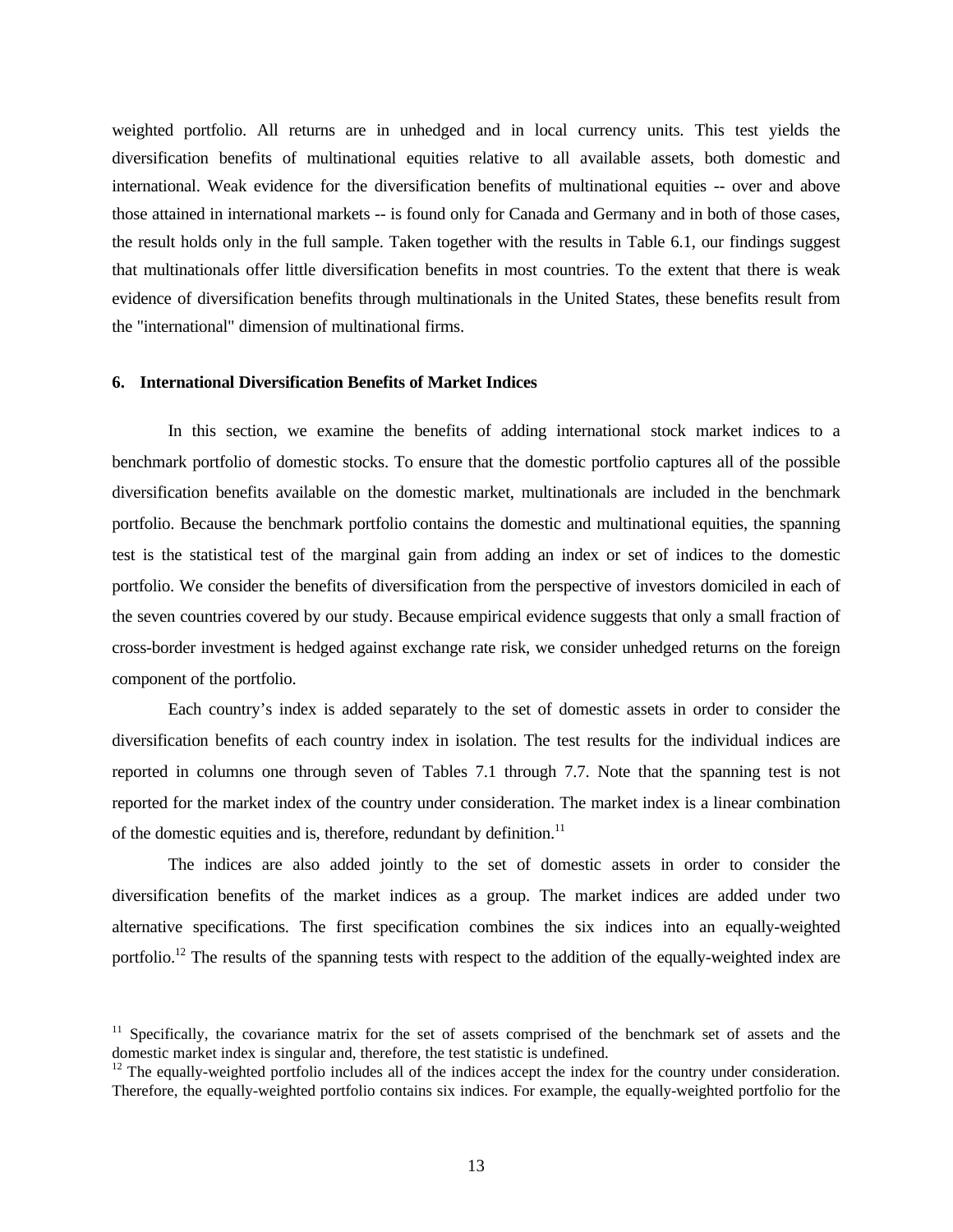reported in column 8, which is labeled "Equal-Wt Index." The second specification does not restrict the portfolio weights on the market indices. In this case, the extended-set portfolio contains six separate assets. This specification allows the indices to be held in various proportions, including short positions, along the portfolio frontier. Because the portfolio weights are unconstrained, the diversification benefits associated with this specification are found to be substantially larger than the diversification benefits from the addition of the equally-weighted index. The results of the spanning tests with respect to the addition of set of market indices are reported in column 9, labeled "All Indices."

Before turning to the specific results, an important feature of the data is worth noting. The returns in the Canadian market are low relative to the returns of all other markets over the full sample and in each of the subsamples. As reported in Table 3.2, the return per unit risk for Canada is by far the lowest of the sample countries for the full sample and the first subsample and has one of the lowest return per unit risk ratios in the second subsample. As a result, if the composition of the portfolio is not restricted, an investor is likely to short the equities with a low return per unit risk and invest the proceeds in other available assets. Thus, investors from Canada can obtain substantial gains from international diversification through holding short positions in the domestic market and going long in other markets. Conversely, investors from other markets may obtain substantial diversification benefits from adding the Canadian index to their portfolio, taking short positions in Canada and long positions in the other available assets.

### *US Investor*

The US equity market is the largest equity market in the world so reviewing the results for this market is an appropriate place to begin. Table 7.7 reports the results of the spanning tests and associated utility gains for an investor holding an initial portfolio of US domestic and multinational equities. Columns one through six report the results from the addition of each country-specific index to the benchmark separately and columns eight and nine report the results from the addition of the equally-weighted index and the six indices added as a group. In spite of being the largest equity market in the world, the null hypothesis that the US benchmark portfolio spans the portfolio comprised of the benchmark and extended-set equities is rejected across the board for all test specifications over the full sample. Over the two subsamples, the null hypothesis is rejected seven out of twelve times.

At first glance, the results of the spanning tests appear to imply that a US investor obtains significant benefits from international diversification. The magnitude of the utility benefits of

spanning test of German domestic equities contains the market indices for Canada, France, Italy, Japan, the UK and the US.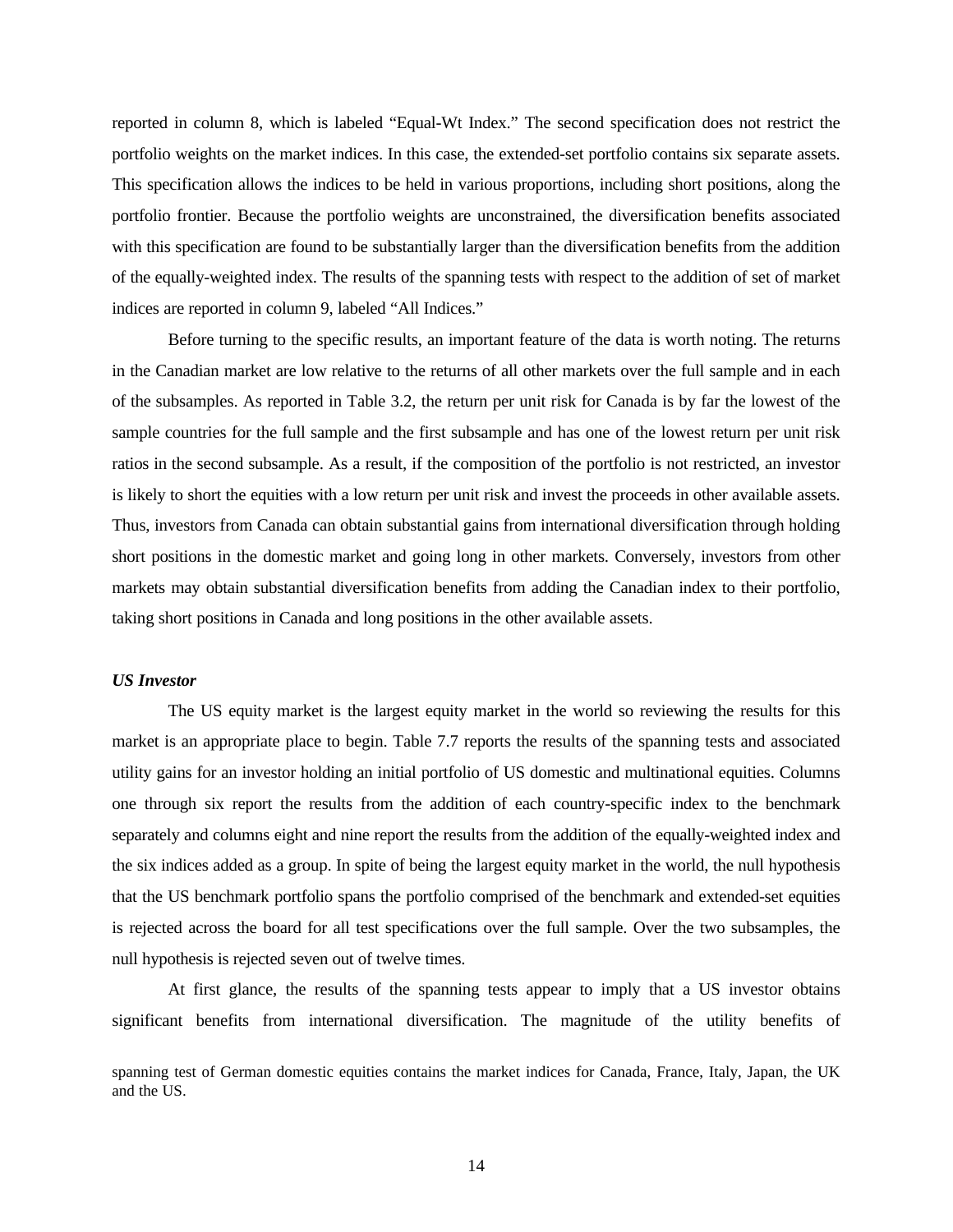diversification, however, are somewhat modest. The utility gain over the full sample from adding Germany, Italy and Japan separately is less than one percent of permanent consumption. The gains from adding Canada, France and the U.K. range from one to three percent of permanent consumption. In every case the utility gains from adding the market indices separately or as a group are less than the marginal benefit of adding multinationals. The utility gain from adding the Canadian index is achieved by constructing a portfolio that includes a short position in the Canadian index. This implies that, rather than invest heavily in Canadian equities, US investors would be better off if they held a large short position in the Canadian market. Given the poor performance of the Canadian market over the sample period, the result that large utility gains may be obtained from shorting the Canadian index and leveraging a subset of the US portfolio is not surprising.

The largest utility gains from adding the international-equity indices are obtained from adding the markets jointly with unrestricted weights. In the full sample, the utility gains are 7.92 percent when the coefficient of risk aversion is equal to 2 and drops to 4.12 percent when the degree of risk aversion increases to 5. The gains are achieved by holding a short position in some of the international indices and long positions in others.

The results of the spanning tests and the corresponding utility gains for the two subsamples are similar to the full sample results. One difference is worth noting, however. The utility gains over the full sample are generally smaller than the utility gains over each of the subsamples. This result is obtained because of sample-specific investment opportunities. The Japanese market is a good example of this phenomenon. The Japanese market dramatically increased in value over the first subsample and then dramatically decreased in value over the second subsample. The change is evident in the summary information presented in Table 3.2. The return per unit risk for Japan in the first time period is 0.2585, the highest of all of the countries in our study. In the post-July 1988 period, however, the return per unit risk is -0.0349, the lowest of all of the countries. As a result, the weight on the Japanese index in the utilitymaximizing portfolio for a US investor is positive in the first subsample. To take advantage of the decline in the value of Japanese equity during the second subsample, the utility-maximizing portfolio contains a *short* position in the Japanese index. Similar sample-specific investment opportunities are available for the other portfolio specifications. Therefore, the increased utility gains in each of the subsamples are a result of sample-specific opportunities that can not be duplicated over the full sample.

To summarize, if a US investor were to take a stepwise approach to portfolio diversification, the largest utility gain comes from the inclusion of US multinational equities. Multinationals do not, however, exhaust the gains from international diversification. U.S. investors could have obtained sizable additional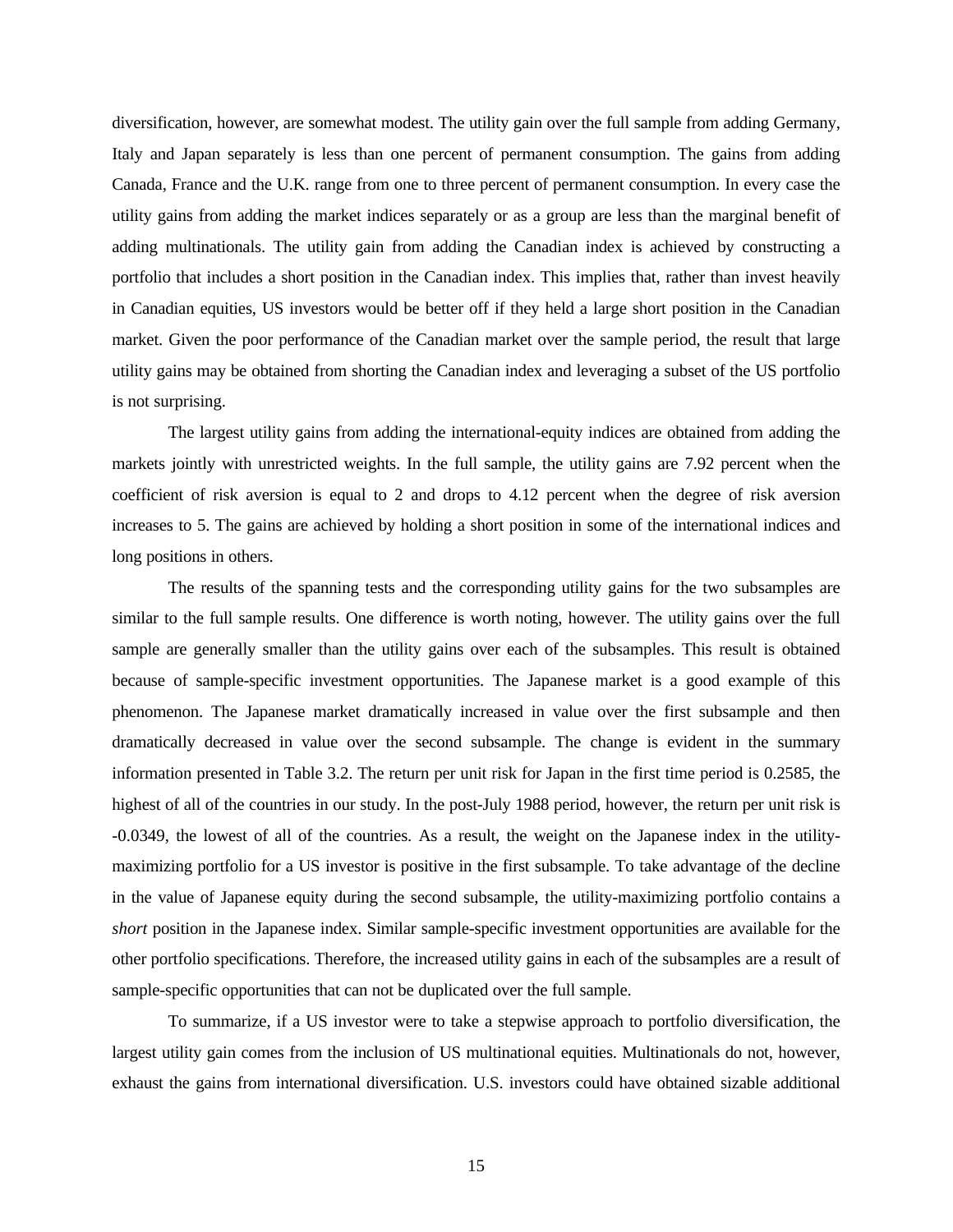benefits from the addition of international-equity indices although the magnitude of the benefits varies across countries and across the subsamples. In many cases, the utility benefits were a result of taking large short positions in foreign markets, which may not be a feasible strategy for most investors.

### *UK Investor*

Table 7.6 reports the results of the spanning tests and associated utility gains for an investor holding an initial portfolio of UK equities. The results for the individual country-specific indices are reported in columns one through five, and column seven. Columns eight and nine report the results for the equally-weighted index and the unrestricted set of six indices, respectively. The null hypothesis that the UK benchmark portfolio spans the portfolio comprised of the benchmark and foreign market indices is rejected across the board for all test specifications over the full sample and the second subsample at the five percent level. The first subsample contains only 81 observations and, as a result, the null hypothesis is rejected only for France and the US at the ten percent level of significant.

Focusing on the results for the full sample and the second subsample, the utility gains for the UK investor vary across markets. The smallest utility gain over the full sample is an increase of 0.18 percent of permanent consumption from the addition of the French index. The largest gain from an individual index is 8.25 percent for the Italian index. The utility gains for the equally-weighted index and the unrestricted set of six indices are larger than the gains from any individual index. The gains range from approximately 2 percent to 14 percent, depending on the parameterization of γ and θ. The utility gains over the second subsample are roughly of the same magnitude of those in the full sample. The utility gains range from zero percent (γ = 2,θ = 2) for the French index to 12 percent (γ = 2,θ = 2) for the Japanese index. The second subsample utility gains are largest for the unrestricted set of indices. Analogous to the findings for the US investor, the large utility gains of the UK investor are achieved by holding very large short positions in the benchmark and extended-set equities.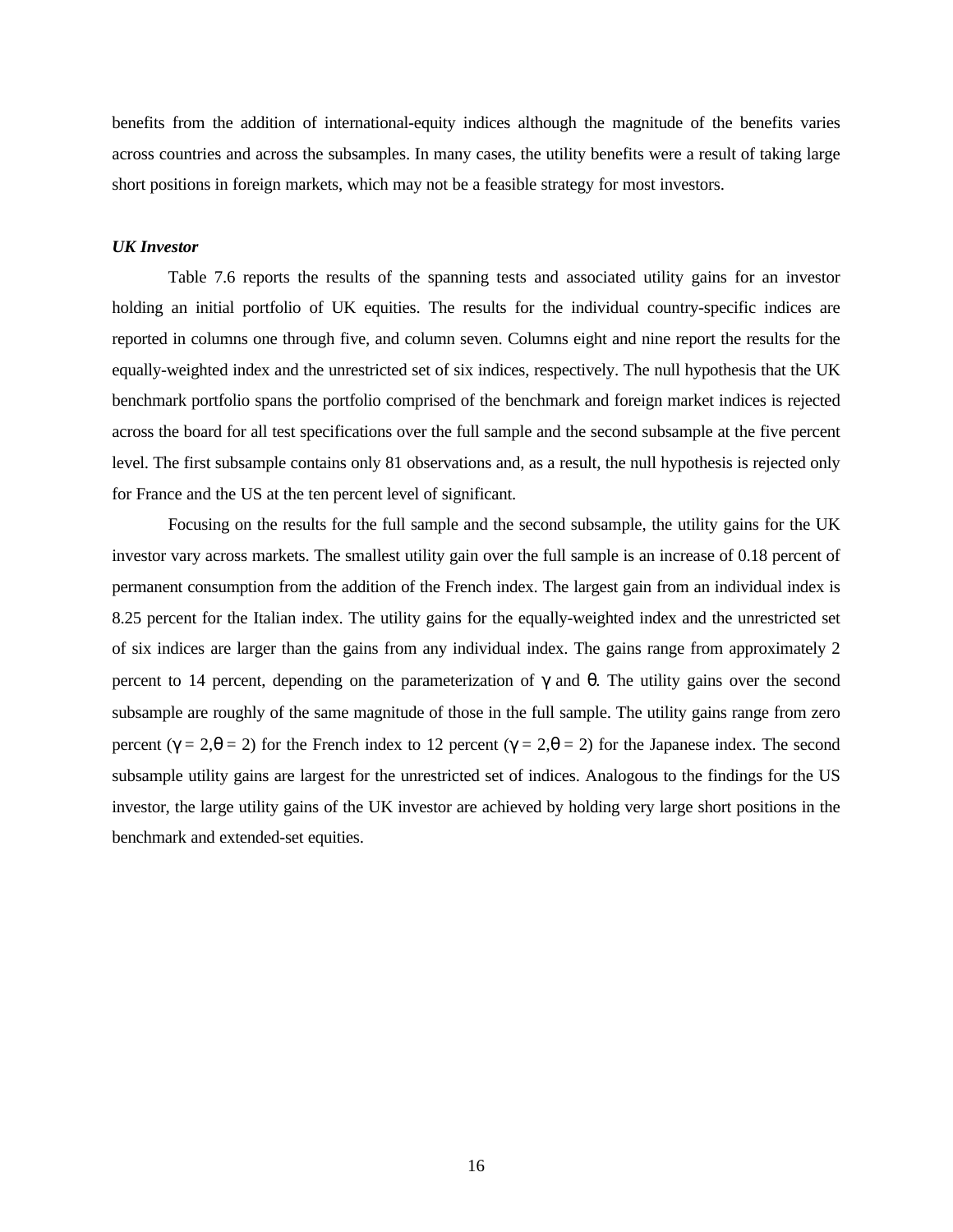### *Japanese Investor*

The returns on the Japanese equities that are summarized in Tables 1.5 and 2.4 may be upwardly biased because the data reported by Datastream includes only currently-traded Japanese equities.<sup>13</sup> The bias of the data results in an investment strategy that leverages against the structure of Japanese returns to obtain large utility gains. Over the full sample and first subsample in which the Japanese returns are relatively high, an investor domiciled in Japan constructs a portfolio with a long position in Japanese equities and a short position in the other available assets. Over the second subsample in which Japanese returns are poor, a Japanese investor holds a short position in a subset of Japanese equities and a long position in the remaining Japanese equities and the other available equities. This data feature is responsible for many of the significant diversification gains associated with the Japanese benchmark portfolio.

The null hypothesis that the Japanese benchmark portfolio spans the portfolio comprised of the benchmark and extended-set of international equities is rejected for all test specifications over the full sample and each of the subsamples (see Table 7.5). The single exception is the failure to reject the null when "all indices" are added in the second subsample. The results indicate that international diversification by a Japanese investor significantly shifts the portfolio frontier and that the associated utility gains are relatively large. The results should be considered with caution given the aforementioned bias in the Japanese data.

In the first subsample, the addition of the Canadian index to the Japanese benchmark portfolio yields the largest utility gain of any of the individual indices. This result is due to the fact that the Canadian index was a poor performer over this time period while Japanese equities performed relatively well. A Japanese investor (with excellent foresight!) would take advantage of the structure of returns by holding a short position in a subset of Japanese equities and the Canadian index and by holding a long position in the remaining Japanese equities. Because the Canadian index and the Japanese equities both yielded relatively low returns in the second subsample, the strategy to short the Canadian market yields sub-optimal utility gains. The utility gains from this strategy are still sizable (11 percent of permanent consumption) but are smaller than the gains of holding large long positions in other, better-performing markets.

Over the full sample, the addition of each of the five international indices separately yields smaller utility gains than the addition of the equally-weighted index or the set of six international indices. The greater utility gain associated with the equally-weighted index indicates that the investor is better off by investing in a broad international index than by selectively investing in any of the country-specific indices.

 $<sup>13</sup>$  There were few bankruptcies in Japan during the time period studied here so the extent of bias could be small.</sup> The Japanese index is not constructed from our firm-level data and therefore does not contain survivorship bias.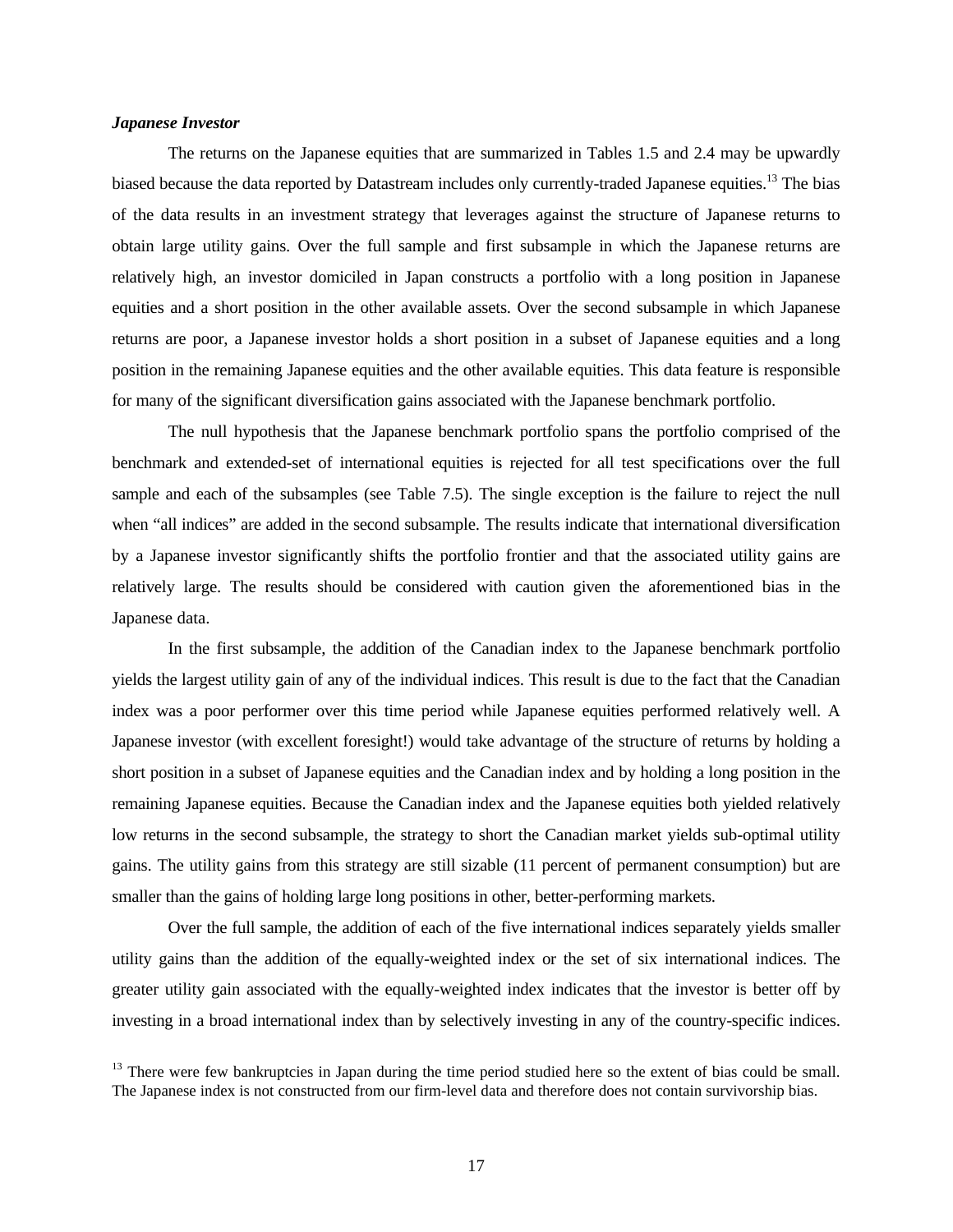The ability to adjust the portfolio weights for the group of international indices more than doubles the utility gain.

Like the results for the U.S., the utility gains over the two subsamples are larger than the utility gains over the full sample. This is again due to the ability of the investor to take advantage of samplespecific investment opportunities. The largest utility gains are associated with a short position in international equities and a sub-set of Japanese equities and a long position in the remaining Japanese equities. subsampleThese portfolios yield substantial utility gains, however, the feasibility of such a portfolio is questionable. It is also unlikely that such extreme strategies would perform well in out-ofsample tests.

### *Canadian Investor*

In the full sample and the first subsample, the null hypothesis that the domestic portfolio spans the extended-set portfolio is rejected for each of the country-specific indices separately, and for the equallyweighted international market index (see Table 7.1). Over the full sample, the largest benefits come from the addition of France and the United Kingdom to the set of domestic stocks. Again the largest gains are due to the addition of the set of six international indices, which allow the investor to take long and short positions in different markets. The fact that Canadian returns were relatively low during this sample period has already been noted. The optimal strategy for Canadian investors is to hold a long position in the international market indices and hold short positions in the domestic market. Viewed from this perspective, the home bias in Canadian portfolios becomes even more puzzling.

In the full sample, the null hypothesis that the domestic portfolio spans the extended-set portfolio is rejected at the one percent significance level for each of the country-specific indices, for the equallyweighted index and the set of all indices. The largest benefits from an individual country index come from the addition of France and the United Kingdom to the set of domestic stocks. Again the largest gains are due to the addition of the set of six international indices, which allows the investor to take long and short positions in different markets. Six of eight tests in the first subsample and three of eight tests in the second subsample are rejected at the five percent significance level. The fact that Canadian returns were relatively low during the sample period has already been noted. The optimal strategy for Canadian investors is to hold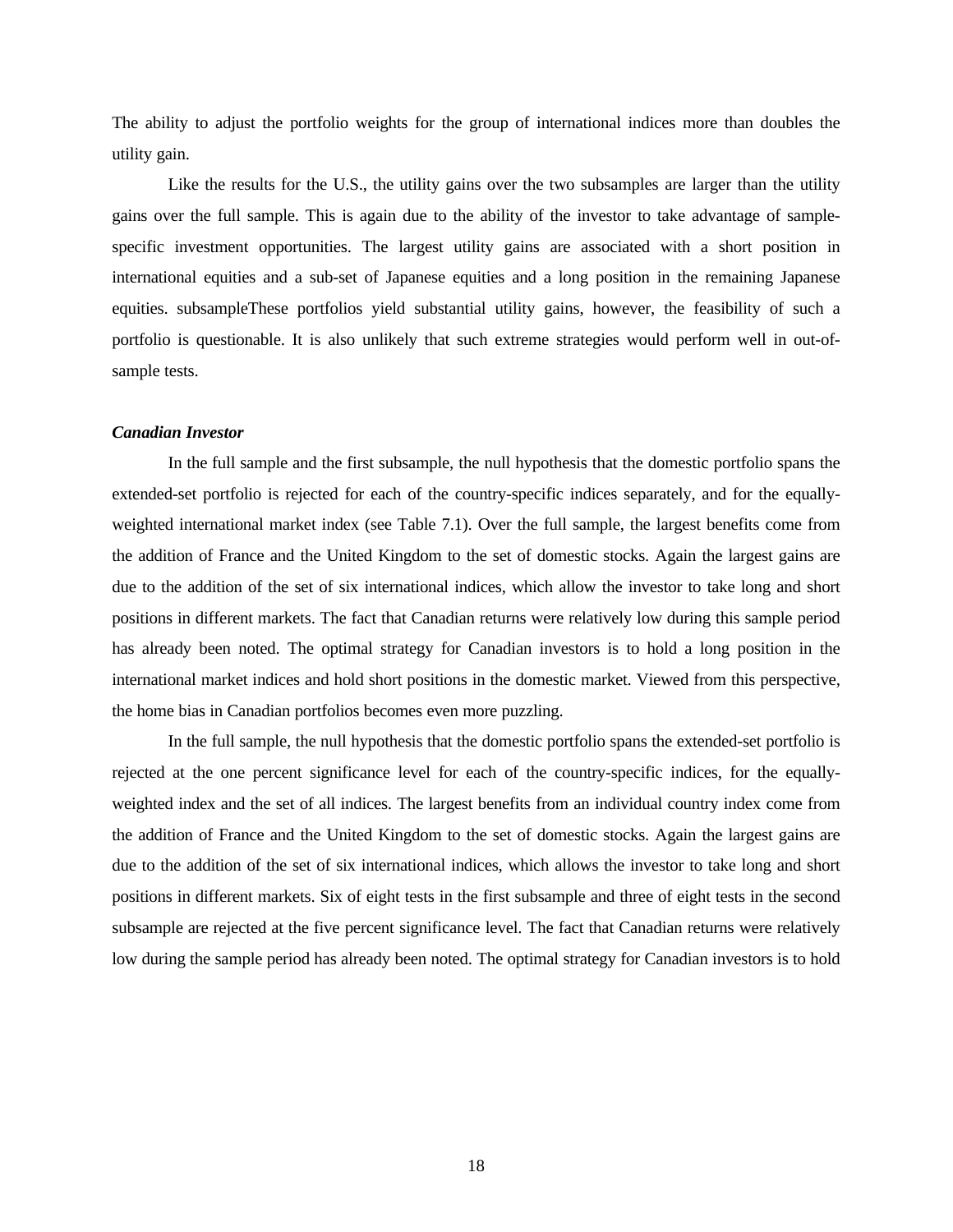a long position in the international market indices and hold short positions in the domestic market. Viewed from this perspective, the home bias in Canadian portfolios becomes even more puzzling. <sup>14</sup>

### *French, German and Italian Investors*

For investors from France, Germany, and Italy (Tables 7.2 through 7.4), the null hypothesis of spanning can be rejected in almost all cases at the five percent level of significance. The exceptions are the addition of France and Italy to the German portfolio during the first subsample and the addition of the set of all indices in the firs subsample for the set of domestic French assets. Due to the truncated sample for Italy during the first subsample, only two of the eight spanning tests are rejected at the five percent significance level. The utility gains for France are relatively small, with one notable exception. In both subsamples, the addition of Japan to the set of French domestic equities yields dramatically high utility gains. Again, this is due to the exploitation of sample-specific properties of Japanese returns and involves large leveraged positions.

Similarly in Germany, the utility gains are relatively small with the exception of the addition of Canada in the full sample and Japan in the second subsample. The utility gains from adding the Canadian index are obtained by shorting the Canadian index, and the gains from adding the Japanese index are obtained by holding a long position in the Japanese index. Surprisingly, the addition of the Italian index in the second subsample increases German utility by a moderately large 5.16 percent for the coefficient of risk aversion is equal to 2. subsampleFor Italy, the largest utility gains are due to the addition of Japan to the benchmark portfolio, 34.07 percent ( $\gamma = 2, \theta = 2$ ) and 28.67 percent ( $\gamma = 5, \theta = 2$ ) for the first subsample and 4.06 percent ( $\gamma = 2, \theta = 2$ ) and 1.60 percent ( $\gamma = 5, \theta = 2$ ) for the second subsample.

### **7. Conclusion**

Three key conclusions may be drawn from our research. First, ex post, there is weak evidence that investment in multinationals could have provided diversification benefits for U.S. investors over the 1988- 92 period. Thus, U.S. home bias during this period could be explained by the indirect international diversification opportunities available to investors at home. Second, the addition of international assets provided further benefits to a benchmark portfolio that includes domestic stocks as well as the stocks of multinationals. The utility gains from diversification vary depending on the assets added to the benchmark

<sup>&</sup>lt;sup>14</sup> Until recently, Canada has maintained some controls on the level of ownership of foreign stock. It is not clear that the restrictions were binding, however, because the amount of Canadian holdings of foreign equity was wellbelow the legal limitations (see Tesar and Werner, 1994).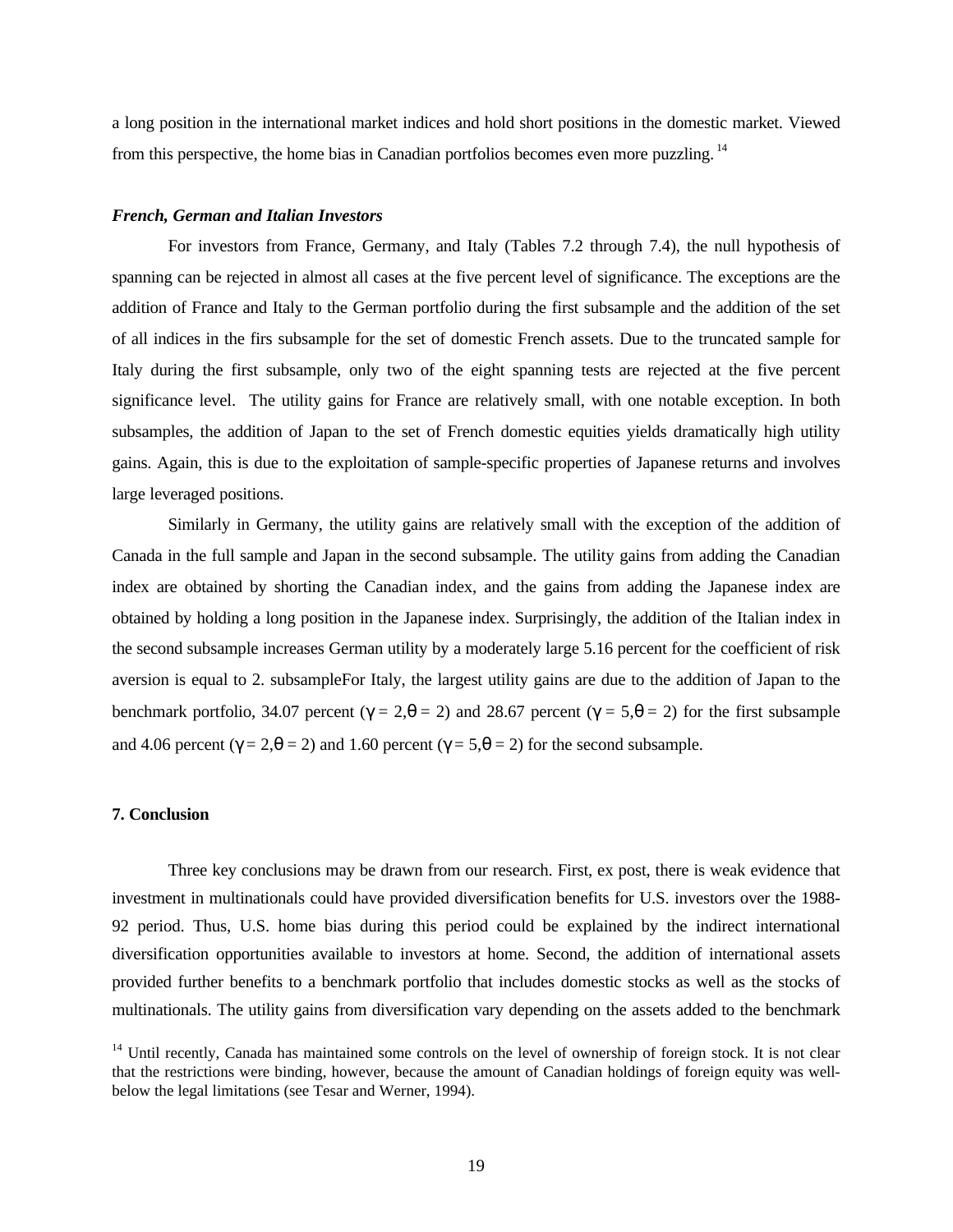portfolio. Often the largest gains are obtained from the addition of the equally-weighted index and the set of six international indices rather than from the addition of a single foreign market. This result is not surprising given the vast literature on the benefits of international diversification. Third, the utility gains from international diversification are in some cases very substantial but are often obtainable only by holding large long or short positions. If investors face substantial costs in taking short positions, the gains from international diversification may be limited. The sources of the gains from diversification vary across samples and, as a result, a strategy for future portfolio allocations is not readily apparent.

In future work, we plan to utilize this data set to explore a number of other issues related to the benefits of global diversification. First, tests of the spanning hypothesis and an analysis of the associated utility gains for international diversification subject to short-selling constraints would be useful. This test specification would determine if an investor subject to reasonable allocational constraints could obtain sizable utility gains from international diversification. Such an analysis may indicate that the large utility gains are overstated if the investor cannot leverage the portfolio. Second, current research indicates that investment in emerging markets yields substantial diversification benefits. Expanding the set of available assets to include the emerging market indices would be interesting in the testing framework presented above. The results would indicate the magnitude of the utility gains and the portfolio allocations needed to obtain the gains in utility. Finally, all of the results here are based on ex post sample returns. In future work, we plan to examine the benefits of global diversification in a framework that takes into account the investor's uncertainty about future returns.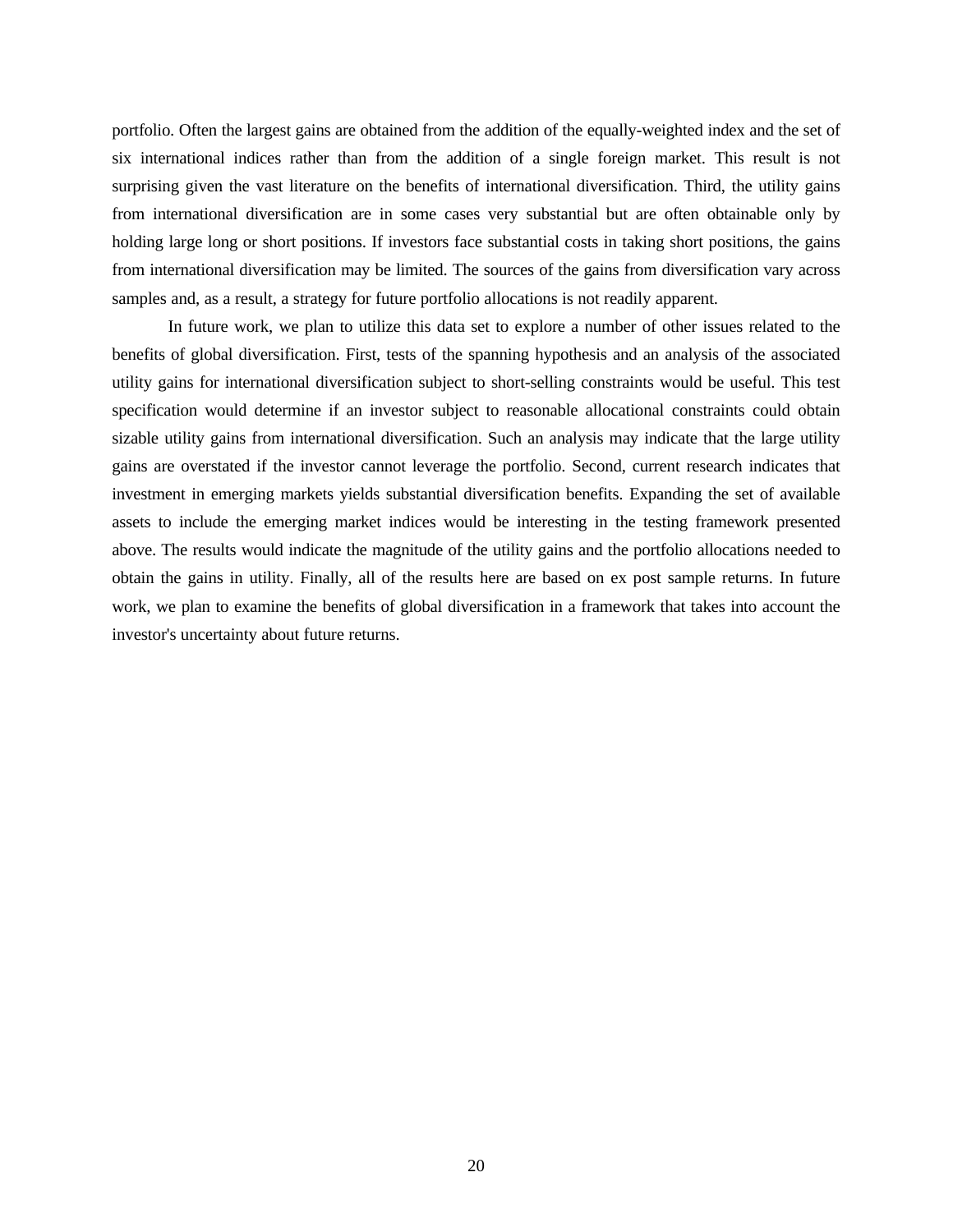### **References**

Bekaert, Geert and Michael S. Urias, 1996, "Diversification, Integration and Emerging Market Closed-End Funds", *Journal of Finance* 51 (3), (July), pp.835 – 869.

Bohn, Henning and Linda L. Tesar, 1997, "The U.S. International Investment Portfolio and Mean-Variance Optimization", University of California, Santa Barbara Working Paper.

Campbell, John Y, Andrew W. Lo and A. Craig MacKinlay, 1997*, The Econometrics of Financial Markets*, Princeton University Press, Princeton , New Jersey.

Canada Stockwatch, URL: http://www.canada-stockwatch.com/, January 1997.

Cole, Hal, and Maurice Obstfeld, 1991, "Commodity Trade and International Risk Sharing: How Much Do Financial Markets Matter?" *Journal of Monetary Economics* 28, (August) pp.3 – 24.

DeSantis, Giorgio. 1993, "Asset Pricing and Portfolio Diversification: Evidence from Emerging Markets", World Bank Discussion Paper 28 (3), (September), pp. 145 – 168.

Epstein, L.G., and S.E. Zin, 1989, "Substitution, Risk-Aversion and the Temporal Behavior of Consumption and Asset Returns: A Theoretical Framework", *Econometrica* 57 (July), pp.937 – 969.

French, Kenneth R., and James M. Poterba, 1991, "Investor Diversification and International Equity Markets", *American Economic Review* 81 (May), pp.222 – 226.

Grubel, Herbert G., 1968, "Internationally Diversified Portfolios: Welfare Gains and Capital Flows," *American Economic Review* 58 (December), pp. 1299-1314.

Hamilton, James D., 1994, *Time Series Analysis*, Princeton University Press, Princeton, New Jersey.

Hansen, Lars P. and Ravi Jagannathan, 1991, "Implications of Security Market Data for Models of Dynamic Economies," *Journal of Political Economy* 99 (2), (April), pp.225 – 262.

Harvey, Campbell R., 1993, "Portfolio Enhancement Using Emerging Markets and Conditioning Information", World Bank Discussion Paper 28(3), (September), pp. 110 – 144.

Heston, Steven L. and K. Geert Rowenherst, 1994, "Does Industrial Structure Explain the Benefits of Intenational Diversification?" *Journal of Financial Economics* 36 (August), pp. 3-27.

Ingersoll, Jonathan E., Jr., 1987, *Theory of Financial Decision Making*, Rowman and Littlefield, Savage Maryland.

Jacquillat, Bertrand and Bruno Solnik, 1978, "Multinationals are Poor Tools for International Diversification," *Journal of Portfolio Management* (Winter), pp. 8-12.

Jobson, J.D., and Bob Korkie, 1989, "A Performance Interpretation of Multivariate Tests of Asset Set Intersection, Spanning and Mean-Variance Efficiency*", Journal of Financial and Quantitative Analysis* 24, pp.185 – 204.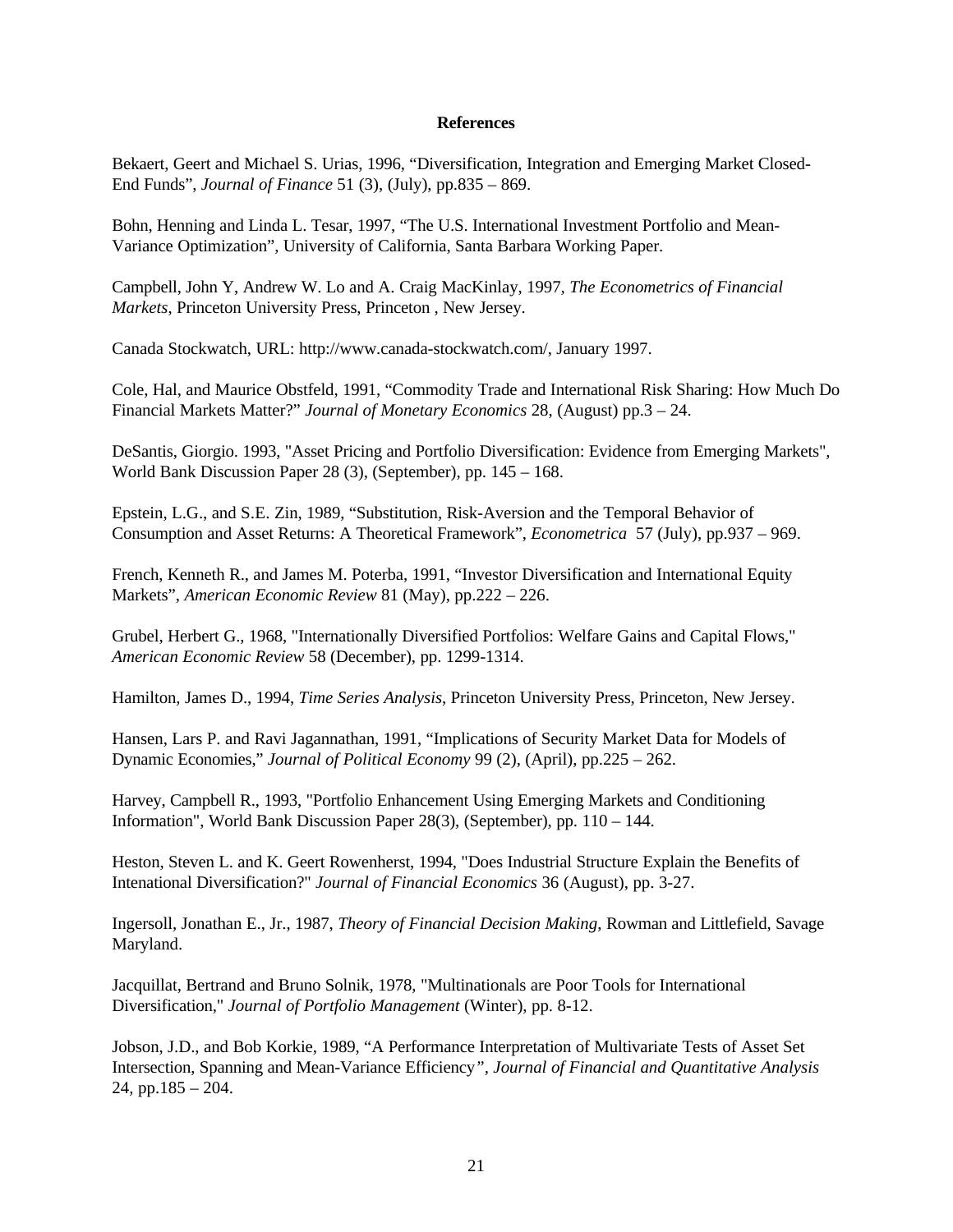Levy, Haim and Marshall Sarnat, 1970, "International Diversification of Investment Portfolios," American Economic Review (September), pp. 668-675.

Lewis, Karen K., 1996, "Consumption, Stock Returns, and the Gains from International Risk Sharing," University of Pennsylvania and NBER Working Paper.

MacKinlay, A. Craig, and Matthew P, Richardson, 1991, "Using Generalized Methods of Moments to Test Mean-Variance Efficiency," *Journal of Finance* 46, pp.511 – 528.

Newey, Whitney K., and Kenneth D. West, 1992, "Automatic Lag Selection in Covariance Estimation," University of Wisconsin, Madison, Mimeo.

Roll, Richard, 1977, "A Critique of the Asset Pricing Theory's Tests, Part I: On the Past and Present Testability of the Theory," *Journal of Financial Economics* 4, pp. 129 – 176.

Senchack, Andrew J. and William L. Beedles, 1980, "Is Indirect International Diversification Desirable?" *Journal of Portfolio Management* 6 (2), pp. 49-57.

Standard & Poor's, 1996, *Standard Corporate Descriptions*, Standard & Poor's, New York, NewYork.

Tesar, Linda L. and Ingrid M. Werner, 1994, "International Equity Transactions and U.S. Portfolio Choice", in *The Internationalization of Equity Markets*, Chicago: University of Chicago Press, p.185 – 227.

 , 1995, "Home Bias and High Turnover*", Journal of International Money and Finance* 14, pp. 467-492.

\_\_\_\_\_\_\_\_\_\_\_\_\_\_\_\_\_\_\_, 1997, "The Internationalization of Securities Markets Since the 1987 Crash," University of Michigan Working Paper.

Worldwide Branch Locations of Multinational Companies, 1994, David S. Hoopes, Editor, Gale Research Inc., Washington, D.C.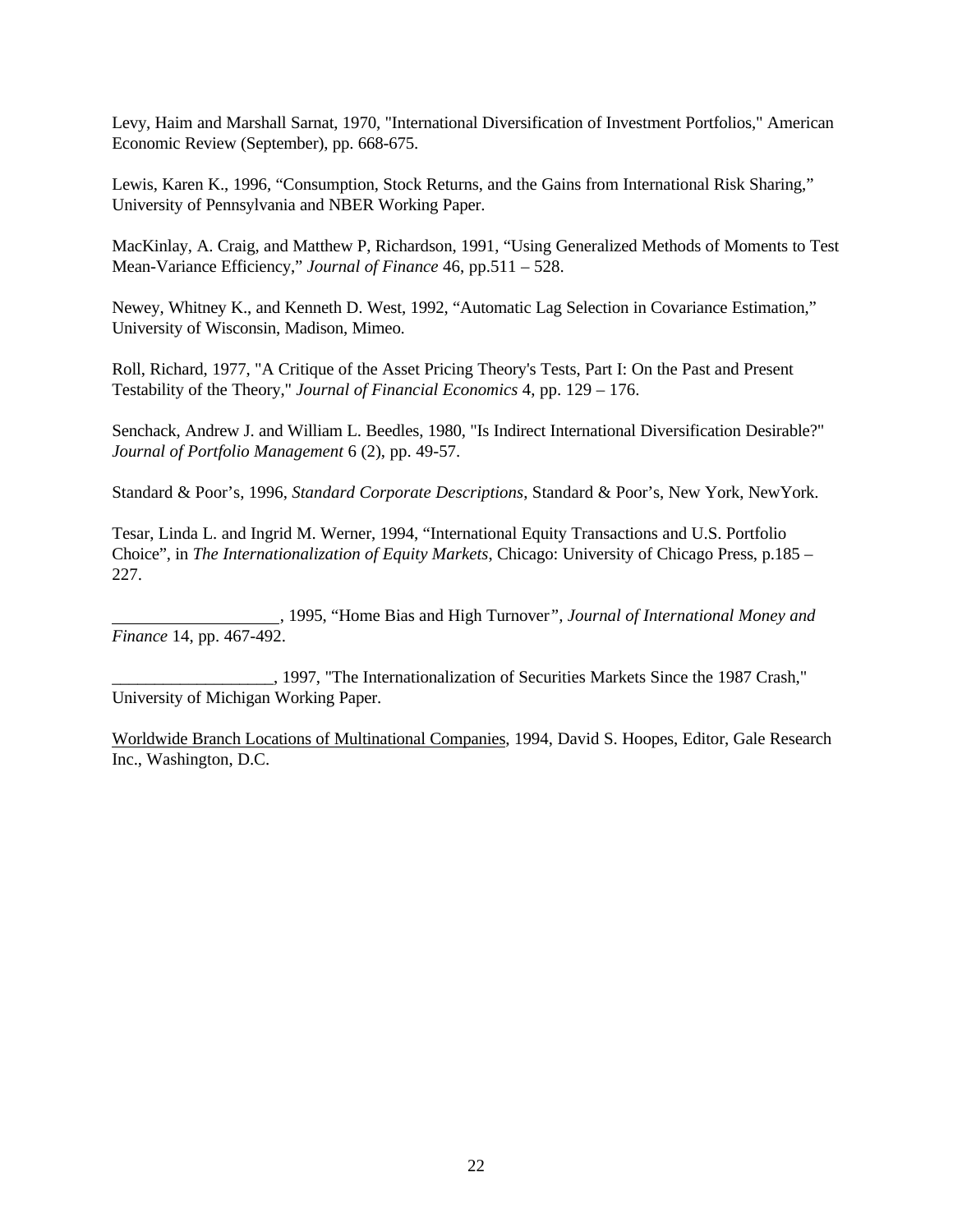



Standard Deviation of Portfolio Return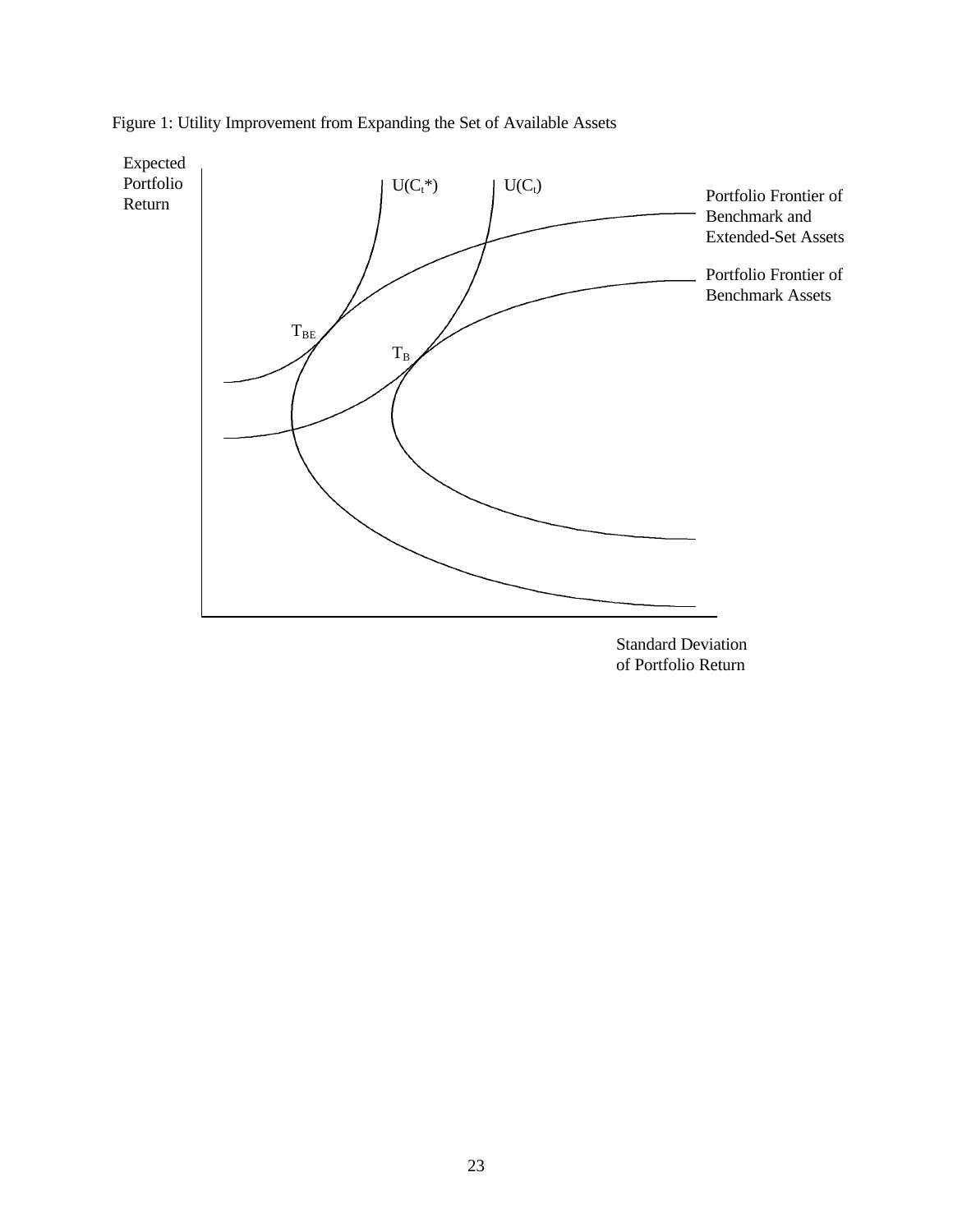### **Table 1 Summary Statistics by Country by Firm Classification**

Unless otherwise noted, the sample period is from January 4, 1984 to December 30, 1992. The returns are stated in percent return per week in the local currency. The return per unit risk is the sample mean return divided by the sample standard deviation.

|                              |                          |                     | Sample         | Sample                |                                       |
|------------------------------|--------------------------|---------------------|----------------|-----------------------|---------------------------------------|
|                              | Number in<br>Population  | Number in<br>Sample | Mean<br>Return | Standard<br>Deviation | <b>Return Per</b><br><b>Unit Risk</b> |
| <b>Canada Domestic</b>       |                          |                     |                |                       |                                       |
|                              |                          |                     |                |                       |                                       |
| CGS small                    | 787                      | 30                  | 0.2402         | 3.1570                | 0.0761                                |
| medium                       | 11                       | 11                  | 0.1585         | 2.0118                | 0.0788                                |
| large                        | $\overline{\mathcal{L}}$ | $\overline{4}$      | 0.2816         | 4.1681                | 0.0676                                |
| EU<br>small                  | 48                       | 30                  | 0.1881         | 1.6969                | 0.1108                                |
| medium                       | 4                        | $\overline{4}$      | 0.1973         | 1.7483                | 0.1129                                |
| large                        | 1                        | 1                   | 0.1782         | 1.8378                | 0.0970                                |
| <b>FIR</b><br>small          | 194                      | 30                  | 0.0179         | 2.2442                | 0.0080                                |
| medium                       | 7                        | 7                   | 0.1921         | 2.2896                | 0.0839                                |
| large                        | 3                        | 3                   | 0.2427         | 2.6660                | 0.0910                                |
| small<br><b>IND</b>          | 793                      | 30                  | 0.0141         | 2.6104                | 0.0054                                |
| medium                       | 19                       | 19                  | 0.0519         | 2.5153                | 0.0206                                |
| large                        | 7                        | 7                   | 0.0843         | 2.7178                | 0.0310                                |
| <b>Canada Multinationals</b> |                          |                     |                |                       |                                       |
|                              |                          |                     |                |                       |                                       |
| CGS small                    | $\overline{2}$           | $\overline{2}$      | 0.0711         | 3.9837                | 0.0178                                |
| medium                       | 1                        | $\mathbf{1}$        | 0.3095         | 2.9187                | 0.1060                                |
| large                        | $\overline{2}$           | $\overline{2}$      | 0.2685         | 2.7603                | 0.0973                                |
| <b>IND</b><br>small          | $\overline{2}$           | $\overline{2}$      | 0.2175         | 3.8401                | 0.0566                                |
| medium                       | $\mathbf{1}$             | $\mathbf{1}$        | 0.1574         | 3.0907                | 0.0509                                |
| large                        | $\overline{2}$           | $\overline{2}$      | 0.1984         | 3.4481                | 0.0575                                |
|                              |                          |                     |                |                       |                                       |

### **Table 1.1 Summary Statistics by Firm Classification, Canada**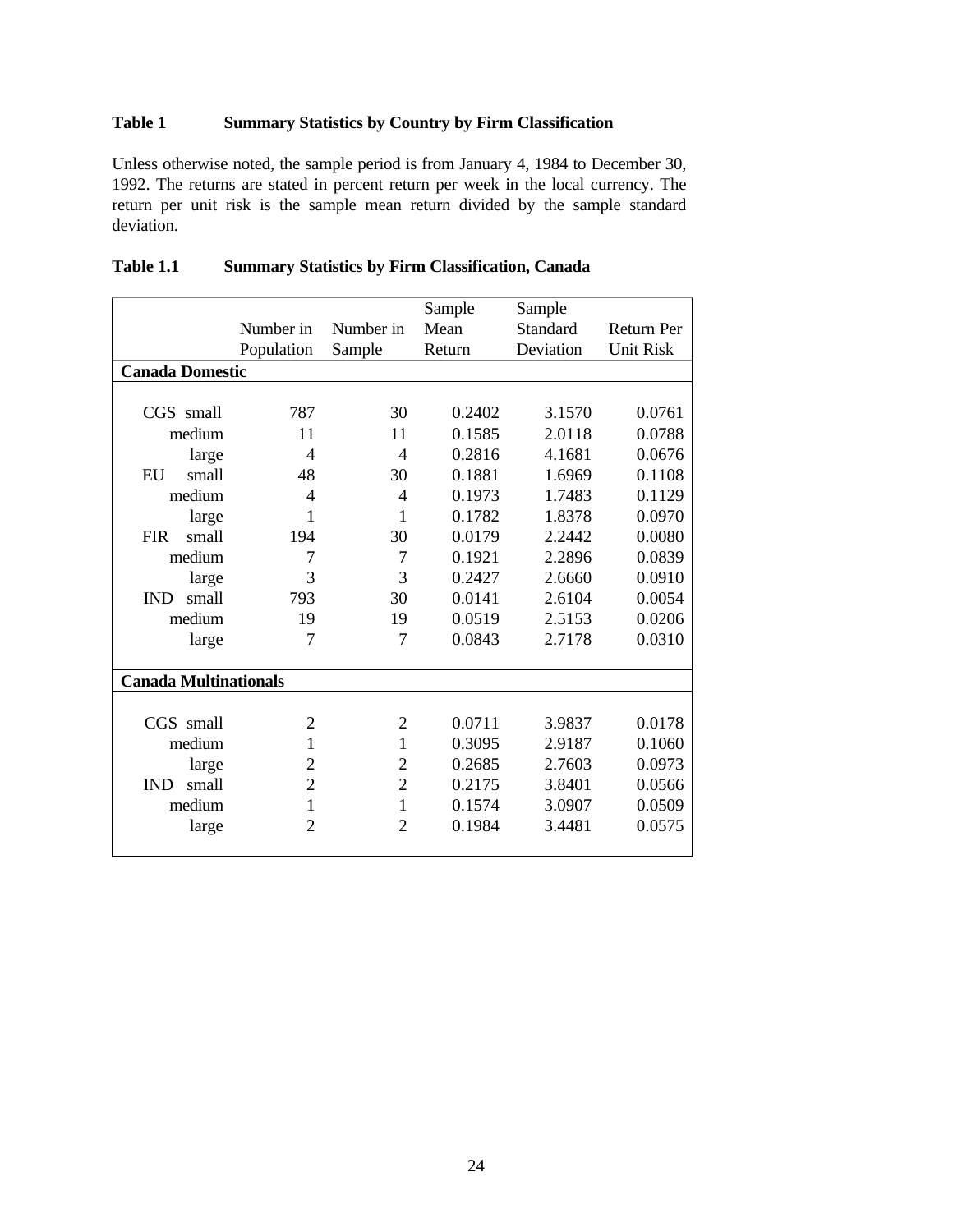## **Table 1.2 Summary Statistics by Firm Classification, France**

The sample period of French firms is truncated to the period from July 17, 1985 to December 20, 1992.

|                              |                |                | Sample | Sample    |                  |
|------------------------------|----------------|----------------|--------|-----------|------------------|
|                              | Number in      | Number in      | Mean   | Standard  | Return Per       |
|                              | Population     | Sample         | Return | Deviation | <b>Unit Risk</b> |
| <b>France Domestic</b>       |                |                |        |           |                  |
|                              |                |                |        |           |                  |
| CGS small                    | 331            | 30             | 0.3581 | 3.0879    | 0.1160           |
| medium                       | 19             | 19             | 0.2541 | 2.9752    | 0.0854           |
| large                        | 4              | $\overline{4}$ | 0.3633 | 3.9628    | 0.0917           |
| EU<br>small                  | 10             | 10             | 0.3819 | 4.3724    | 0.0873           |
| medium                       | $\overline{0}$ |                |        |           |                  |
| large                        | 1              | 1              | 0.5116 | 4.3379    | 0.1179           |
| <b>FIR</b><br>small          | 175            | 30             | 0.0846 | 1.8781    | 0.0451           |
| medium                       | 21             | 21             | 0.2073 | 2.8262    | 0.0734           |
| large                        | 10             | 10             | 0.2095 | 3.6842    | 0.0569           |
| <b>IND</b><br>small          | 278            | 30             | 0.2819 | 3.4988    | 0.0806           |
| medium                       | 12             | 12             | 0.2908 | 3.5968    | 0.0808           |
| large                        | 3              | 3              | 0.3380 | 4.7876    | 0.0706           |
|                              |                |                |        |           |                  |
| <b>France Multinationals</b> |                |                |        |           |                  |
|                              |                |                |        |           |                  |
| CGS small                    | 1              | 1              | 0.1371 | 5.3929    | 0.0254           |
| medium                       | 3              | 3              | 0.1524 | 3.5836    | 0.0425           |
| large                        | 3              | 3              | 0.4280 | 3.4211    | 0.1251           |
| <b>IND</b><br>small          | $\overline{2}$ | $\overline{2}$ | 0.3086 | 3.8238    | 0.0807           |
| medium                       | 9              | 9              | 0.3957 | 3.5498    | 0.1115           |
| large                        | $\overline{2}$ | $\overline{2}$ | 0.4194 | 3.3737    | 0.1243           |
|                              |                |                |        |           |                  |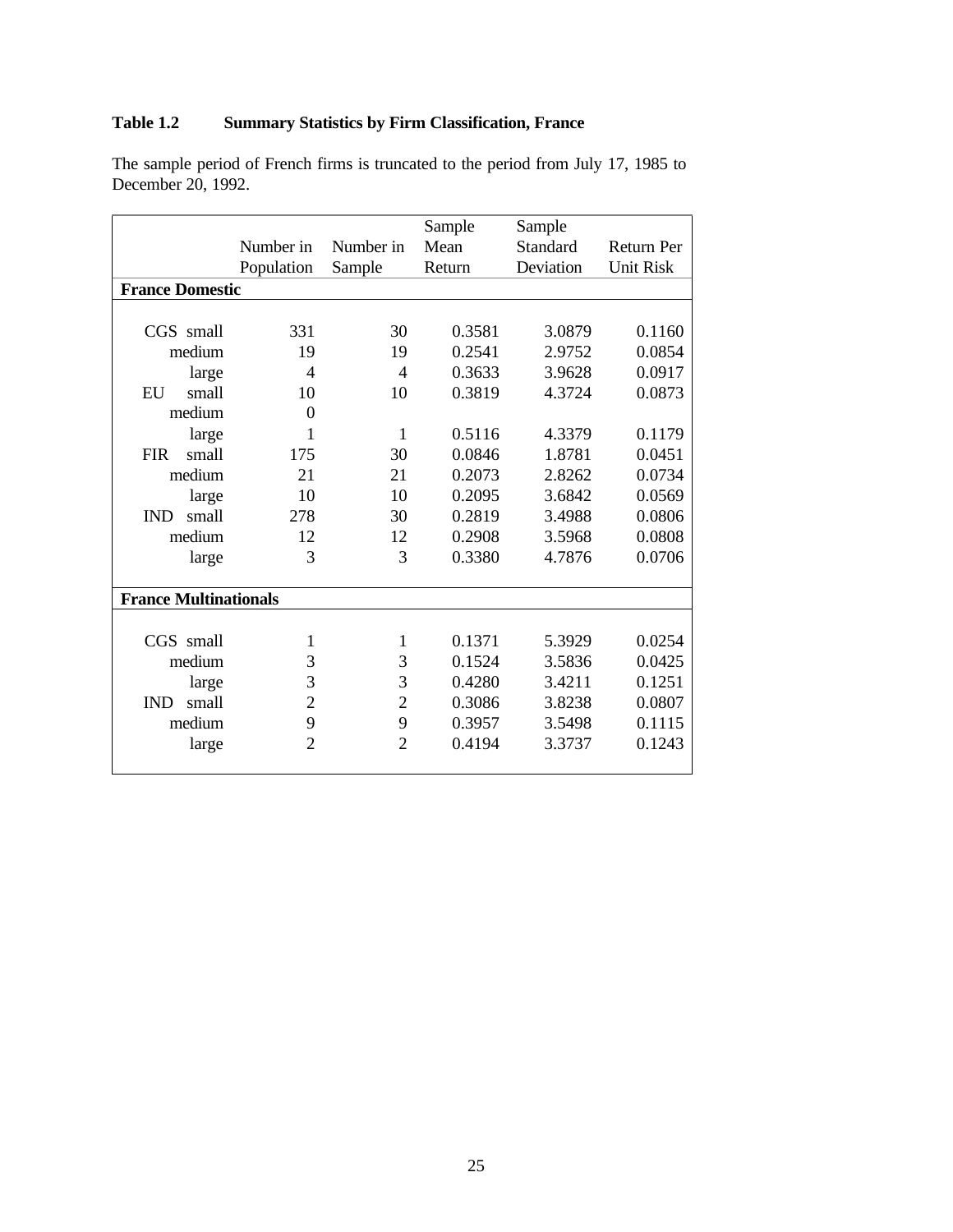|                               | Number in        | Number in      | Sample<br>Mean | Sample<br>Standard | Return Per       |
|-------------------------------|------------------|----------------|----------------|--------------------|------------------|
|                               | Population       | Sample         | Return         | Deviation          | <b>Unit Risk</b> |
| <b>Germany Domestic</b>       |                  |                |                |                    |                  |
|                               |                  |                |                |                    |                  |
| CGS small                     | 394              | 30             | 0.1735         | 2.3841             | 0.0728           |
| Medium                        | 37               | 30             | 0.1313         | 2.5503             | 0.0515           |
| Large                         | 20               | 20             | 0.1383         | 3.1787             | 0.0435           |
| small<br>EU                   | 45               | 30             | 0.1944         | 1.3762             | 0.1412           |
| Medium                        | 10               | 10             | 0.2346         | 2.2531             | 0.1041           |
| Large                         | 6                | 6              | 0.2920         | 3.2841             | 0.0889           |
| <b>FIR</b><br>small           | 197              | 30             | 0.1873         | 2.4521             | 0.0764           |
| Medium                        | 23               | 23             | 0.2928         | 3.3447             | 0.0875           |
| Large                         | 10               | 10             | 0.1201         | 4.3504             | 0.0276           |
| IND small                     | 675              | 30             | 0.1766         | 2.5770             | 0.0685           |
| Medium                        | 3                | 3              | 0.0350         | 2.6462             | 0.0132           |
| Large                         | $\overline{0}$   |                |                |                    |                  |
| <b>Germany Multinationals</b> |                  |                |                |                    |                  |
|                               |                  |                |                |                    |                  |
| CGS small                     | $\boldsymbol{0}$ |                |                |                    |                  |
| Medium                        | 1                | $\mathbf{1}$   | 0.2379         | 3.1087             | 0.0765           |
| Large                         | 1                | $\mathbf{1}$   | 0.2629         | 3.1224             | 0.0842           |
| small<br>EU                   | $\overline{0}$   |                |                |                    |                  |
| Medium                        | $\overline{0}$   |                |                |                    |                  |
| Large                         | 1                | $\mathbf{1}$   | 0.2778         | 3.0336             | 0.0916           |
| FIR small                     | $\overline{0}$   |                |                |                    |                  |
| Medium                        | $\boldsymbol{0}$ |                |                |                    |                  |
| Large                         | $\overline{c}$   | $\overline{2}$ | 0.3115         | 3.4514             | 0.0903           |
| IND small                     | 8                | 8              | 0.1692         | 3.0739             | 0.0551           |
| Medium                        | 5                | 5              | 0.1675         | 2.9151             | 0.0575           |
| Large                         | $\overline{3}$   | 3              | 0.1540         | 3.0799             | 0.0500           |
|                               |                  |                |                |                    |                  |

## **Table 1.3 Summary Statistics by Firm Classification, Germany**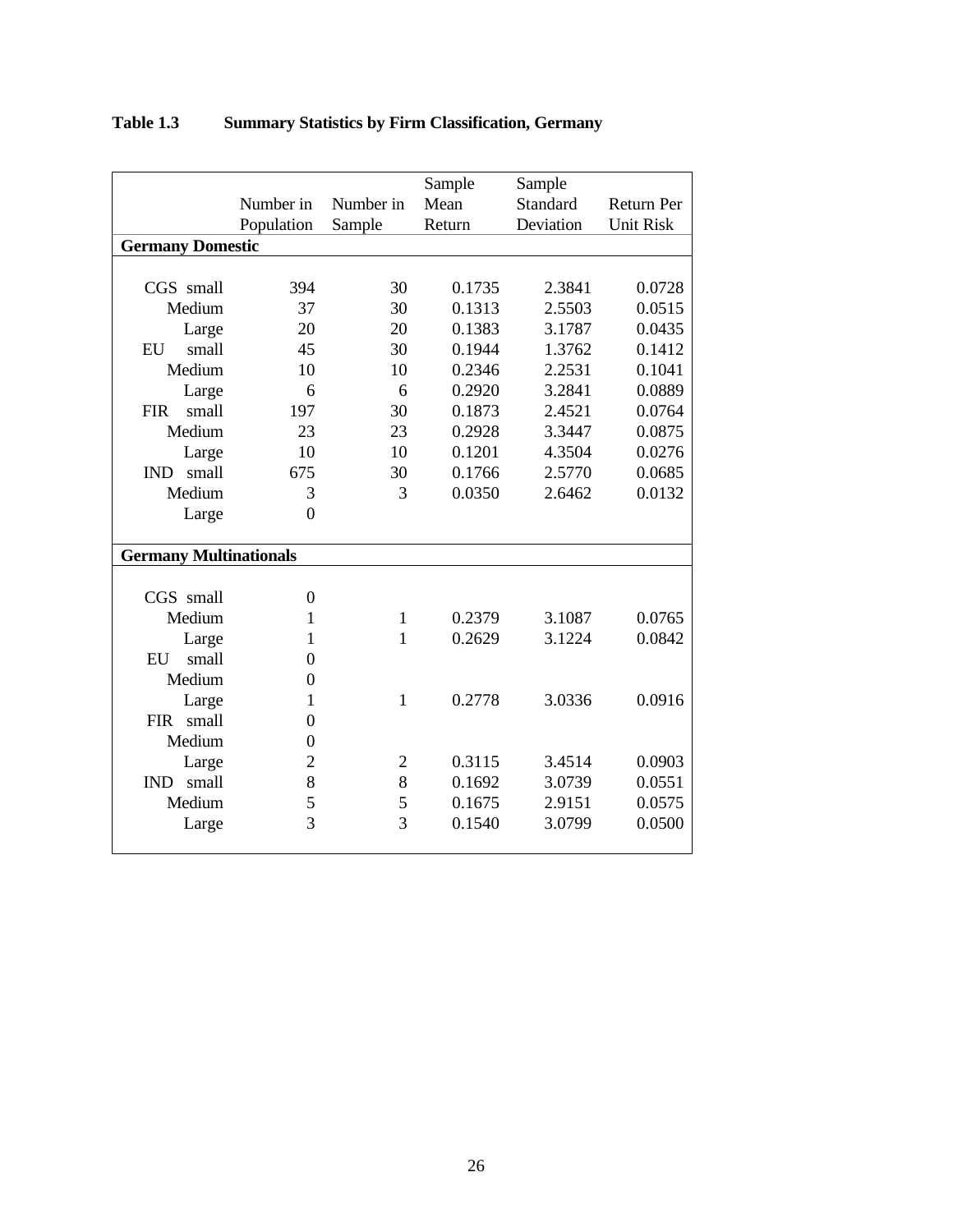## **Table 1.4 Summary Statistics by Firm Classification, Italy**

|                             |                |                | Sample    | Sample    |                  |
|-----------------------------|----------------|----------------|-----------|-----------|------------------|
|                             | Number in      | Number in      | Mean      | Standard  | Return Per       |
|                             | Population     | Sample         | Return    | Deviation | <b>Unit Risk</b> |
| <b>Italy Domestic</b>       |                |                |           |           |                  |
|                             |                |                |           |           |                  |
| CGS small                   | 52             | 30             | 0.1267    | 2.6004    | 0.0487           |
| Medium                      | 10             | 10             | 0.1686    | 3.4516    | 0.0488           |
| Large                       | 4              | $\overline{4}$ | 0.0131    | 3.9345    | 0.0033           |
| EU<br>small                 | 8              | 8              | 0.1912    | 2.8147    | 0.0679           |
| Medium                      | $\overline{2}$ | $\overline{2}$ | 0.2230    | 3.6862    | 0.0605           |
| Large                       | 1              | 1              | 0.2664    | 4.5834    | 0.0581           |
| small<br><b>FIR</b>         | 92             | 30             | 0.0810    | 3.1770    | 0.0255           |
| medium                      | 11             | 11             | 0.1738    | 3.6227    | 0.0480           |
| large                       | $\overline{2}$ | $\overline{2}$ | 0.2455    | 3.6444    | 0.0674           |
| <b>IND</b><br>small         | 116            | 30             | $-0.0575$ | 3.1246    | $-0.0184$        |
| medium                      | 11             | 11             | 0.0240    | 3.0499    | 0.0079           |
| large                       | $\overline{2}$ | $\overline{2}$ | $-0.0557$ | 4.3326    | $-0.0129$        |
|                             |                |                |           |           |                  |
| <b>Italy Multinationals</b> |                |                |           |           |                  |
|                             |                |                |           |           |                  |
| <b>IND</b><br>small         | 0              |                |           |           |                  |
| medium                      | 1              | 1              | 0.0324    | 4.9322    | 0.0066           |
| large                       | 3              | 3              | 0.0183    | 4.2780    | 0.0043           |
|                             |                |                |           |           |                  |

The sample period for Italian firms is truncated to the period from January 15, 1986 to December 30, 1992.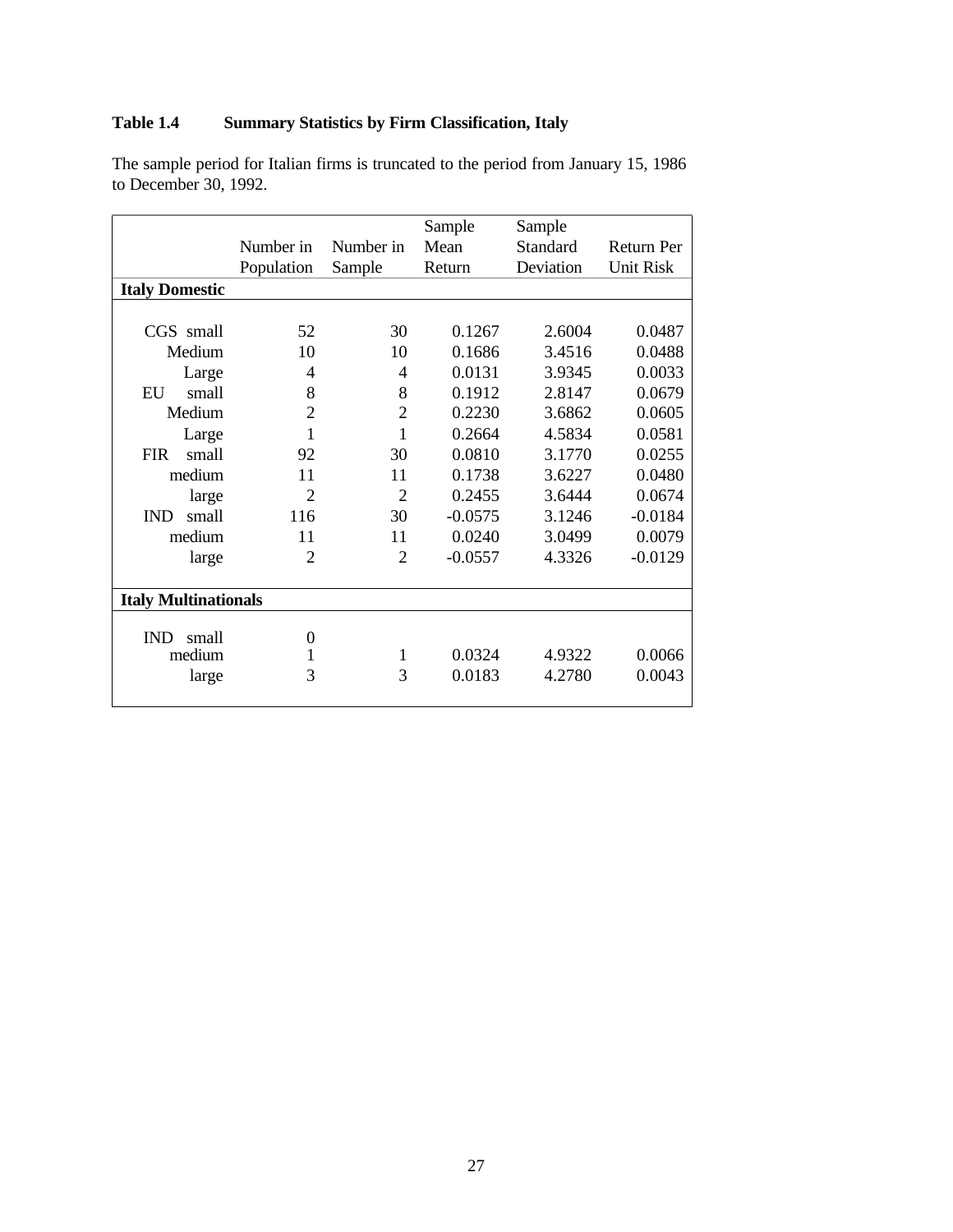|                             |                |                | Sample | Sample    |                  |
|-----------------------------|----------------|----------------|--------|-----------|------------------|
|                             | Number in      | Number in      | Mean   | Standard  | Return Per       |
|                             | Population     | Sample         | Return | Deviation | <b>Unit Risk</b> |
| <b>Japan Domestic</b>       |                |                |        |           |                  |
|                             |                |                |        |           |                  |
| CGS small                   | 503            | 30             | 0.2042 | 3.0438    | 0.0671           |
| medium                      | 44             | 30             | 0.1917 | 2.8543    | 0.0672           |
| large                       | 14             | 14             | 0.2058 | 2.9709    | 0.0693           |
| EU<br>small                 | 22             | 22             | 0.3055 | 3.8713    | 0.0789           |
| medium                      | $\overline{4}$ | 4              | 0.2563 | 4.0181    | 0.0638           |
| large                       | 3              | 3              | 0.2894 | 4.5289    | 0.0639           |
| <b>FIR</b><br>small         | 186            | 30             | 0.2775 | 3.3746    | 0.0822           |
| medium                      | 9              | 9              | 0.4806 | 4.5079    | 0.1066           |
| large                       | 6              | 6              | 0.4663 | 4.6552    | 0.1002           |
| <b>IND</b><br>small         | 1047           | 30             | 0.3427 | 3.5109    | 0.0976           |
| medium                      | 43             | 30             | 0.0630 | 2.8653    | 0.0220           |
| large                       | 5              | 5              | 0.0387 | 2.9733    | 0.0130           |
|                             |                |                |        |           |                  |
| <b>Japan Multinationals</b> |                |                |        |           |                  |
|                             |                |                |        |           |                  |
| CGS small                   | 3              | 3              | 0.2269 | 4.0778    | 0.0556           |
| medium                      | $\overline{4}$ | $\overline{4}$ | 0.1800 | 3.2821    | 0.0548           |
| large                       | 6              | 6              | 0.1997 | 3.3811    | 0.0591           |
| <b>IND</b><br>small         | 12             | 12             | 0.1492 | 2.9836    | 0.0500           |
| medium                      | 25             | 25             | 0.1176 | 2.9561    | 0.0398           |
| large                       | 12             | 12             | 0.0770 | 3.4700    | 0.0222           |
|                             |                |                |        |           |                  |

## **Table 1.5 Summary Statistics by Firm Classification, Japan**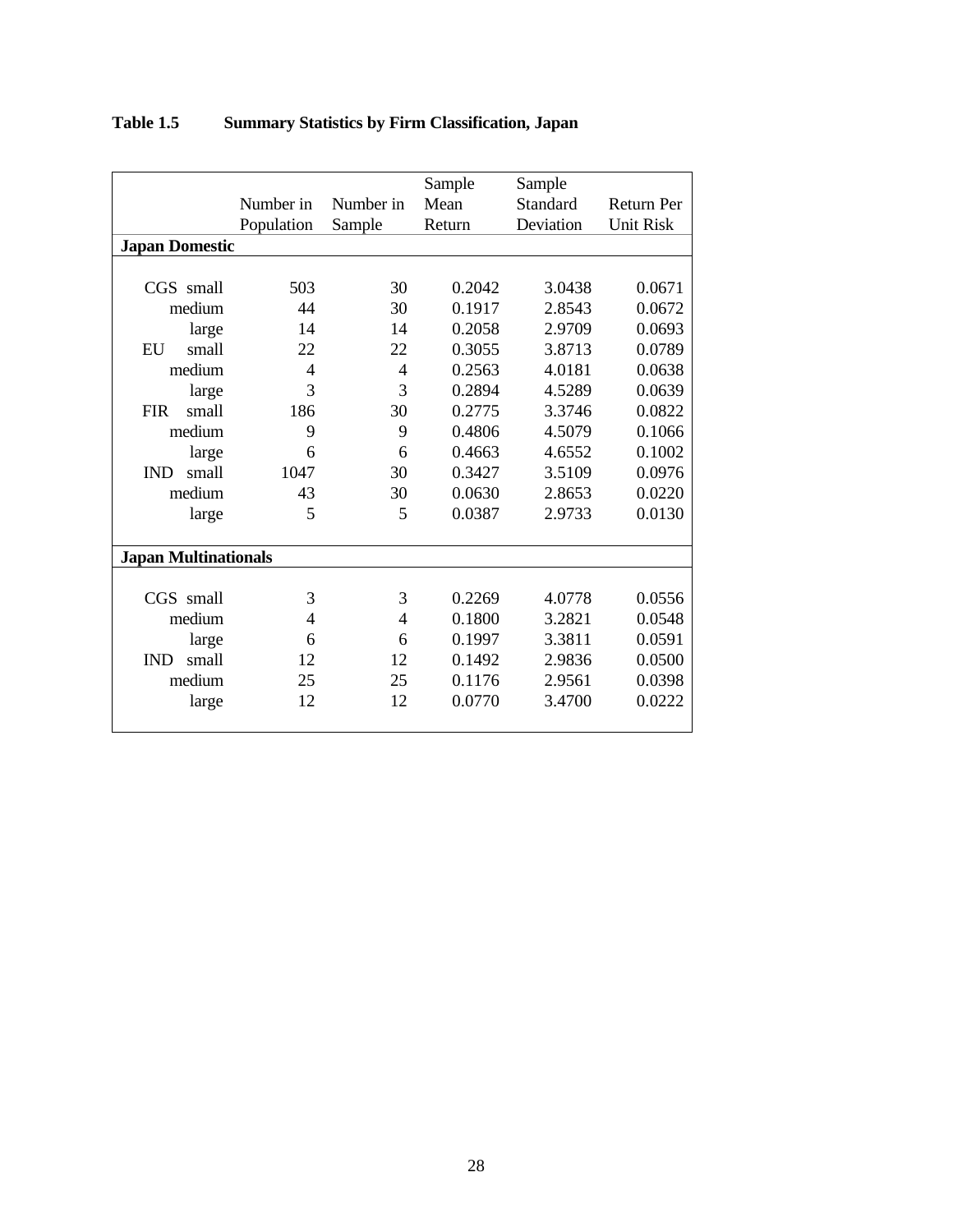## **Table 1.6 Summary Statistics by Firm Classification, United Kingdom**

| The sample period for UK firms is truncated to the period from December 17, 1986 |  |  |  |
|----------------------------------------------------------------------------------|--|--|--|
| to December 30, 1992.                                                            |  |  |  |

|                          | Number in      |                | Sample | Sample    |                  |
|--------------------------|----------------|----------------|--------|-----------|------------------|
|                          |                | Number in      | Mean   | Standard  | Return Per       |
|                          | Population     | Sample         | Return | Deviation | <b>Unit Risk</b> |
| <b>UK Domestic</b>       |                |                |        |           |                  |
|                          |                |                |        |           |                  |
| CGS small                | 548            | 30             | 0.2551 | 2.8449    | 0.0897           |
| medium                   | 16             | 16             | 0.3038 | 2.5175    | 0.1207           |
| large                    | 3              | 3              | 0.4219 | 3.1236    | 0.1351           |
| EU<br>small              | 45             | 30             | 0.7676 | 4.5137    | 0.1701           |
| medium                   | 3              | 3              | 0.3818 | 3.0976    | 0.1233           |
| large                    | $\overline{2}$ | $\overline{2}$ | 0.3628 | 3.0808    | 0.1178           |
| <b>FIR</b><br>small      | 196            | 30             | 0.2338 | 3.0886    | 0.0757           |
| medium                   | 10             | 10             | 0.2802 | 3.1639    | 0.0886           |
| large                    | 5              | 5              | 0.3315 | 3.2493    | 0.1020           |
| <b>IND</b><br>small      | 507            | 30             | 0.2508 | 3.0863    | 0.0813           |
| medium                   | 3              | 3              | 0.0057 | 3.9855    | 0.0014           |
| large                    | $\overline{2}$ | $\overline{2}$ | 0.3081 | 2.5320    | 0.1217           |
|                          |                |                |        |           |                  |
| <b>UK Multinationals</b> |                |                |        |           |                  |
|                          |                |                |        |           |                  |
| CGS small                | 9              | 9              | 0.2262 | 3.0532    | 0.0741           |
| medium                   | 4              | $\overline{4}$ | 0.2709 | 2.9260    | 0.0926           |
| large                    | 3              | 3              | 0.4173 | 2.8050    | 0.1488           |
| <b>IND</b><br>small      | 24             | 24             | 0.2309 | 3.0376    | 0.0760           |
| medium                   | 10             | 10             | 0.2869 | 2.9441    | 0.0975           |
| large                    | 1              | 1              | 0.1979 | 3.5385    | 0.0559           |
|                          |                |                |        |           |                  |
|                          |                |                |        |           |                  |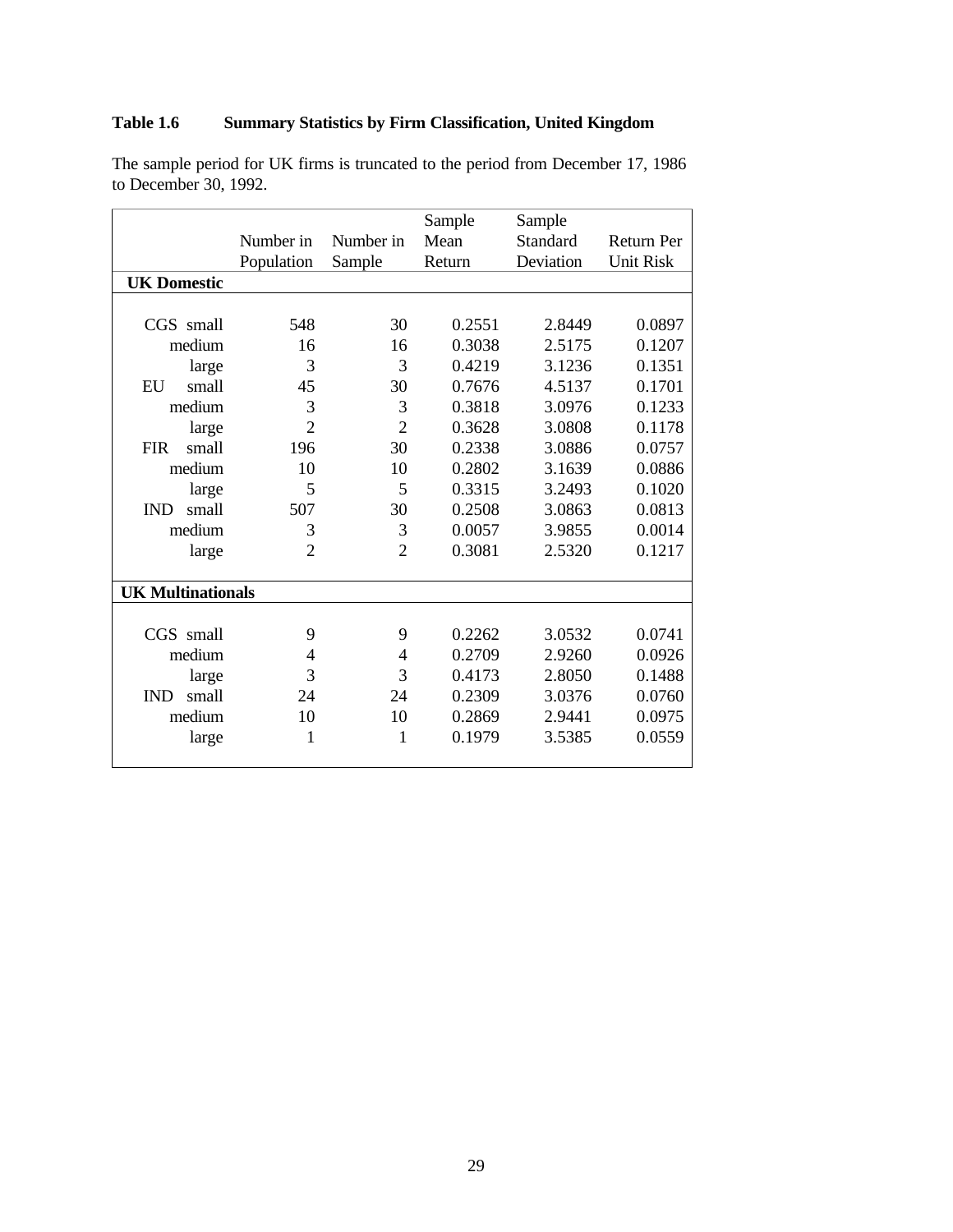|                          | Number in        | Number in      | Sample<br>Mean | Sample<br>Standard | Return Per       |
|--------------------------|------------------|----------------|----------------|--------------------|------------------|
|                          | Population       | Sample         | Return         | Deviation          | <b>Unit Risk</b> |
| <b>US Domestic</b>       |                  |                |                |                    |                  |
|                          |                  |                |                |                    |                  |
| CGS small                | 3481             | 30             | 0.4535         | 3.3831             | 0.1340           |
| medium                   | 76               | 30             | 0.4518         | 2.5904             | 0.1744           |
| large                    | 17               | 17             | 0.3811         | 2.6721             | 0.1426           |
| EU<br>small              | 609              | 30             | 0.2645         | 1.8616             | 0.1421           |
| medium                   | 30               | 30             | 0.3273         | 1.8153             | 0.1803           |
| large                    | 5                | 5              | 0.3773         | 2.3343             | 0.1616           |
| small<br><b>FIR</b>      | 2215             | 30             | 0.3352         | 2.5374             | 0.1321           |
| medium                   | 122              | 30             | 0.3356         | 2.4455             | 0.1372           |
| large                    | 20               | 20             | 0.3005         | 2.8592             | 0.1051           |
| <b>IND</b><br>small      | 3170             | 30             | 0.2022         | 3.4517             | 0.0586           |
| medium                   | 55               | 30             | 0.1875         | 2.6620             | 0.0704           |
| large                    | 6                | 6              | 0.1029         | 4.0015             | 0.0257           |
|                          |                  |                |                |                    |                  |
| <b>US Multinationals</b> |                  |                |                |                    |                  |
|                          |                  |                |                |                    |                  |
| CGS small                | 19               | 19             | 0.3749         | 2.6629             | 0.1408           |
| medium                   | 22               | 22             | 0.4014         | 2.4817             | 0.1617           |
| large                    | 15               | 15             | 0.4256         | 2.5398             | 0.1676           |
| <b>EU</b><br>small       | $\mathbf{0}$     |                |                |                    |                  |
| medium                   | $\boldsymbol{0}$ |                |                |                    |                  |
| large                    | $\mathbf{1}$     | $\mathbf{1}$   | 0.3404         | 2.7793             | 0.1225           |
| <b>FIR</b><br>small      | 3                | 3              | 0.4542         | 5.0945             | 0.0892           |
| medium                   | $\overline{0}$   |                |                |                    |                  |
| large                    | $\overline{4}$   | $\overline{4}$ | 0.2160         | 3.4676             | 0.0623           |
| <b>IND</b><br>small      | 77               | 30             | 0.2476         | 2.9035             | 0.0853           |
| medium                   | 50               | 30             | 0.3534         | 2.7932             | 0.1265           |
| large                    | 12               | 12             | 0.2168         | 2.0589             | 0.1053           |
|                          |                  |                |                |                    |                  |

## **Table 1.7 Summary Statistics by Firm Classification, United States**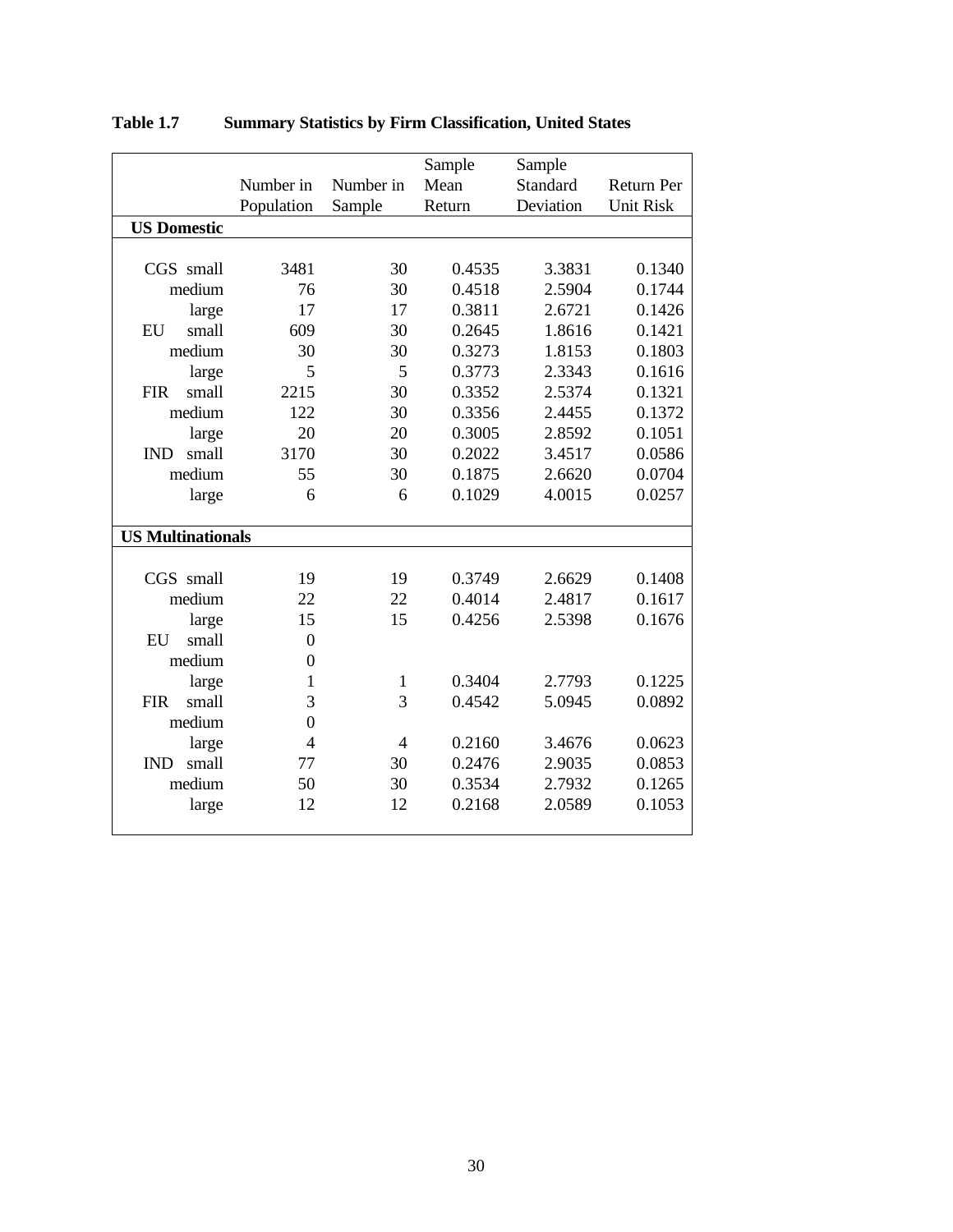### **Table 2 Summary Statistics by Country by Firm Classification by Subsample**

Unless otherwise noted, the first subsample period is from January 4, 1984 to June 29, 1988 and the second subsample is from July 6, 1988 until December 30, 1992. The returns are stated in percent return per week in the local currency. The return per unit risk is the sample mean return divided by the sample standard deviation.

|                              | <b>First Subsample</b> |                          |             |           | Second Subsample          |             |  |
|------------------------------|------------------------|--------------------------|-------------|-----------|---------------------------|-------------|--|
|                              |                        | January 1984 - June 1988 |             |           | July 1988 – December 1992 |             |  |
|                              | Sample                 | Sample                   | Return      | Sample    | Sample                    | Return      |  |
|                              | Mean                   | Standard                 | Per Unit    | Mean      | Standard                  | Per Unit    |  |
|                              | Return                 | Dev.                     | <b>Risk</b> | Return    | Dev.                      | <b>Risk</b> |  |
| <b>Canada Domestic</b>       |                        |                          |             |           |                           |             |  |
|                              |                        |                          |             |           |                           |             |  |
| CGS small                    | 0.4375                 | 3.5875                   | 0.1220      | 0.0428    | 2.6508                    | 0.0162      |  |
| medium                       | 0.2689                 | 2.1500                   | 0.1251      | 0.0482    | 1.8616                    | 0.0259      |  |
| large                        | 0.4346                 | 4.1110                   | 0.1057      | 0.1286    | 4.2276                    | 0.0304      |  |
| small<br>EU                  | 0.2393                 | 1.8119                   | 0.1321      | 0.1368    | 1.5758                    | 0.0868      |  |
| medium                       | 0.2599                 | 1.7872                   | 0.1454      | 0.1348    | 1.7101                    | 0.0788      |  |
| large                        | 0.1859                 | 1.9848                   | 0.0937      | 0.1706    | 1.6824                    | 0.1014      |  |
| FIR small                    | $-0.1071$              | 2.7117                   | $-0.0395$   | 0.1429    | 1.6462                    | 0.0868      |  |
| medium                       | 0.2136                 | 2.3665                   | 0.0903      | 0.1705    | 2.2148                    | 0.0770      |  |
| large                        | 0.2238                 | 2.7804                   | 0.0805      | 0.2616    | 2.5522                    | 0.1025      |  |
| <b>IND</b> small             | 0.1661                 | 2.9350                   | 0.0566      | $-0.1378$ | 2.2354                    | $-0.0617$   |  |
| medium                       | 0.0990                 | 3.0478                   | 0.0325      | 0.0048    | 1.8403                    | 0.0026      |  |
| large                        | 0.1628                 | 3.0823                   | 0.0528      | 0.0059    | 2.3003                    | 0.0026      |  |
|                              |                        |                          |             |           |                           |             |  |
| <b>Canada Multinationals</b> |                        |                          |             |           |                           |             |  |
|                              |                        |                          |             |           |                           |             |  |
| CGS small                    | 0.1039                 | 4.4124                   | 0.0236      | 0.0382    | 3.5123                    | 0.0109      |  |
| medium                       | 0.3879                 | 3.2333                   | 0.1200      | 0.2311    | 2.5705                    | 0.0899      |  |
| large                        | 0.3196                 | 3.1767                   | 0.1006      | 0.2175    | 2.2747                    | 0.0956      |  |
| <b>IND</b> small             | 0.5511                 | 4.7048                   | 0.1171      | $-0.1161$ | 2.6827                    | $-0.0433$   |  |
| medium                       | 0.3412                 | 3.2522                   | 0.1049      | $-0.0265$ | 2.9156                    | $-0.0091$   |  |
| large                        | 0.1148                 | 3.6970                   | 0.0311      | 0.2819    | 3.1854                    | 0.0885      |  |
|                              |                        |                          |             |           |                           |             |  |

### **Table 2.1 Subsample Summary Statistics by Firm Classification, Canada**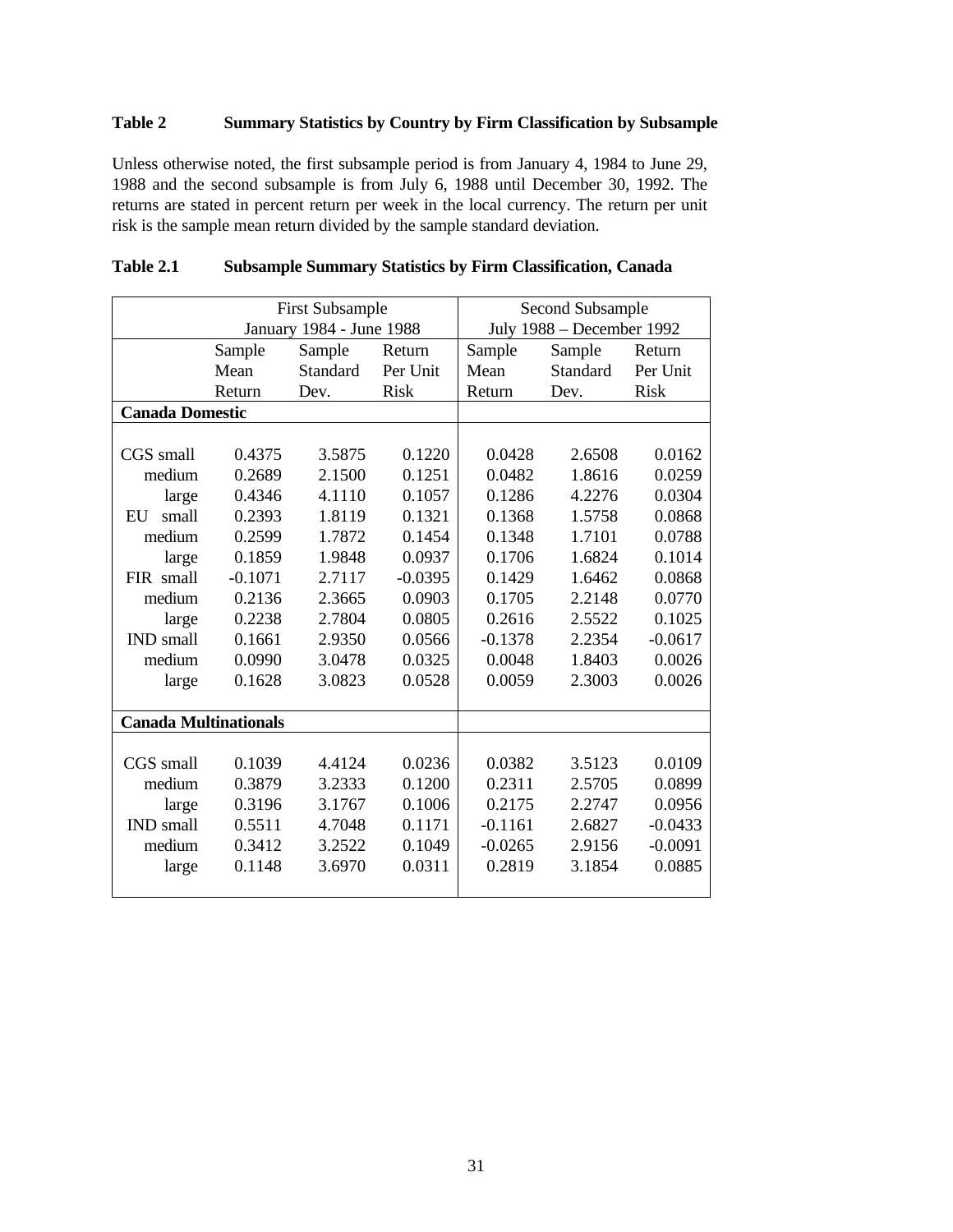|                              |           | <b>Truncated First Subsample</b> |             | Second Subsample |                           |             |
|------------------------------|-----------|----------------------------------|-------------|------------------|---------------------------|-------------|
|                              |           | July 24, 1985 - June 1988        |             |                  | July 1988 – December 1992 |             |
|                              | Sample    | Sample                           | Return      | Sample           | Sample                    | Return      |
|                              | Mean      | Standard                         | Per Unit    | Mean             | Standard                  | Per Unit    |
|                              | Return    | Dev.                             | <b>Risk</b> | Return           | Dev.                      | <b>Risk</b> |
| <b>France Domestic</b>       |           |                                  |             |                  |                           |             |
|                              |           |                                  |             |                  |                           |             |
| CGS small                    | 0.5665    | 4.2230                           | 0.1341      | 0.2215           | 2.0253                    | 0.1094      |
| medium                       | 0.2673    | 3.8179                           | 0.0700      | 0.2455           | 2.2686                    | 0.1082      |
| large                        | 0.4878    | 5.1781                           | 0.0942      | 0.2817           | 2.9138                    | 0.0967      |
| small<br>EU                  | 0.4965    | 5.6536                           | 0.0878      | 0.3067           | 3.2843                    | 0.0934      |
| medium                       |           |                                  |             |                  |                           |             |
| large                        | 0.7132    | 5.5333                           | 0.1289      | 0.3795           | 3.3374                    | 0.1137      |
| FIR small                    | 0.1036    | 2.2290                           | 0.0465      | 0.0722           | 1.6124                    | 0.0448      |
| medium                       | 0.2730    | 3.3047                           | 0.0826      | 0.1643           | 2.4696                    | 0.0665      |
| large                        | 0.3787    | 4.3955                           | 0.0862      | 0.0987           | 3.1372                    | 0.0315      |
| <b>IND</b> small             | 0.4459    | 4.2301                           | 0.1054      | 0.1745           | 2.9273                    | 0.0596      |
| medium                       | 0.4485    | 4.6374                           | 0.0967      | 0.1874           | 2.7135                    | 0.0691      |
| large                        | $-0.0676$ | 5.4690                           | $-0.0124$   | 0.6038           | 4.2745                    | 0.1413      |
|                              |           |                                  |             |                  |                           |             |
| <b>France Multinationals</b> |           |                                  |             |                  |                           |             |
|                              |           |                                  |             |                  |                           |             |
| CGS small                    | 0.0503    | 5.5928                           | 0.0090      | 0.1939           | 5.2692                    | 0.0368      |
| medium                       | 0.3762    | 4.3235                           | 0.0870      | 0.0058           | 3.0028                    | 0.0019      |
| large                        | 0.5454    | 4.2451                           | 0.1285      | 0.3512           | 2.7583                    | 0.1273      |
| <b>IND</b> small             | 0.3254    | 4.2366                           | 0.0768      | 0.2975           | 3.5366                    | 0.0841      |
| medium                       | 0.6896    | 4.4271                           | 0.1558      | 0.2032           | 2.8257                    | 0.0719      |
| large                        | 0.4002    | 3.9550                           | 0.1012      | 0.4320           | 2.9402                    | 0.1469      |
|                              |           |                                  |             |                  |                           |             |

**Table 2.2 Subsample Summary Statistics by Firm Classification, France**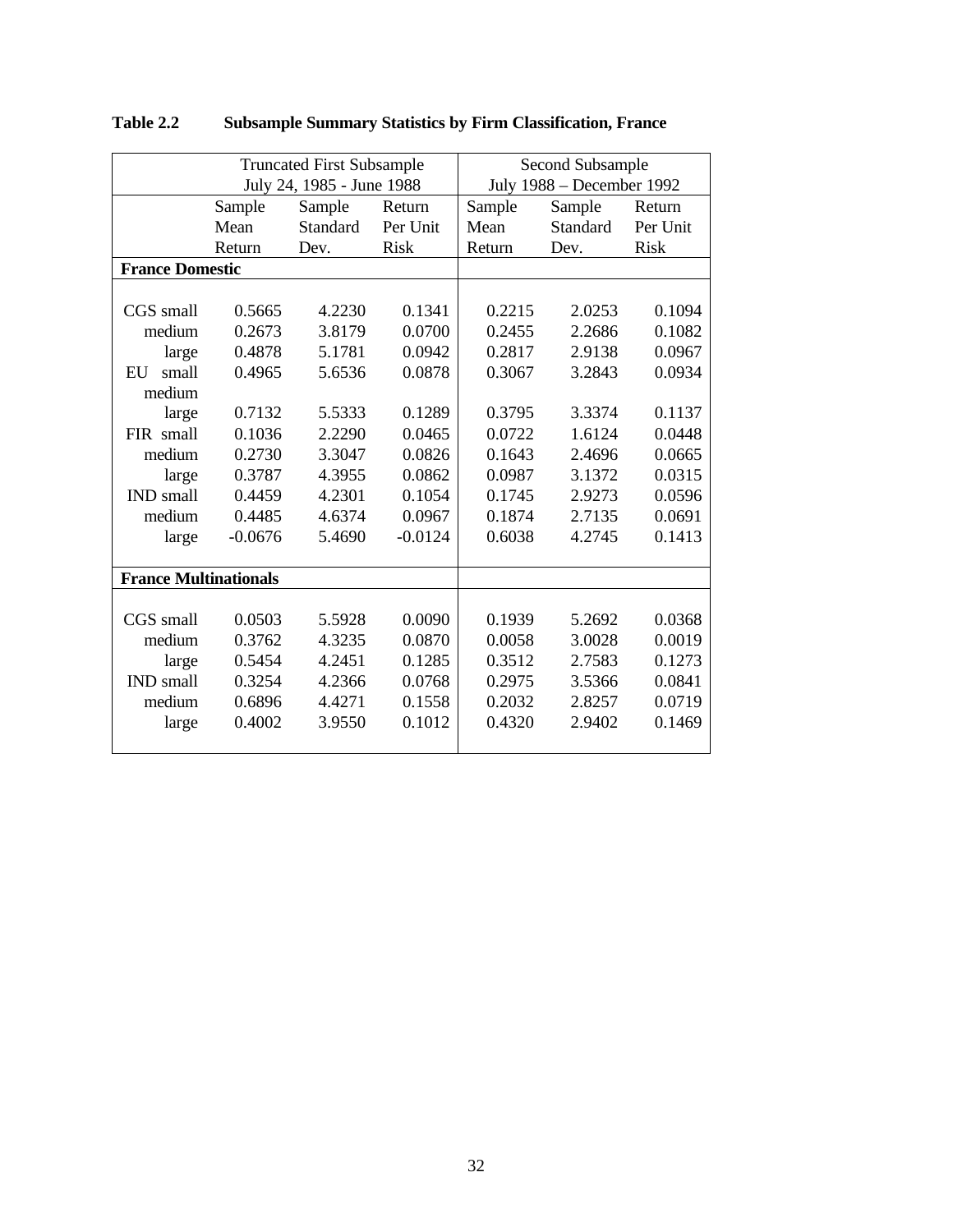|                         | <b>First Subsample</b>        |                          |             |        | <b>Second Subsample</b>   |             |  |
|-------------------------|-------------------------------|--------------------------|-------------|--------|---------------------------|-------------|--|
|                         |                               | January 1984 - June 1988 |             |        | July 1988 - December 1992 |             |  |
|                         | Sample                        | Sample                   | Return      | Sample | Sample                    | Return      |  |
|                         | Mean                          | Standard                 | Per Unit    | Mean   | Standard                  | Per Unit    |  |
|                         | Return                        | Dev.                     | <b>Risk</b> | Return | Dev.                      | <b>Risk</b> |  |
| <b>Germany Domestic</b> |                               |                          |             |        |                           |             |  |
|                         |                               |                          |             |        |                           |             |  |
| CGS small               | 0.1682                        | 2.8540                   | 0.0589      | 0.1789 | 1.8019                    | 0.0993      |  |
| medium                  | 0.1316                        | 2.7623                   | 0.0476      | 0.1310 | 2.3250                    | 0.0564      |  |
| large                   | 0.1978                        | 3.3643                   | 0.0588      | 0.0788 | 2.9877                    | 0.0264      |  |
| small<br>EU             | 0.2391                        | 1.4027                   | 0.1704      | 0.1497 | 1.3506                    | 0.1108      |  |
| medium                  | 0.2213                        | 2.1740                   | 0.1018      | 0.2479 | 2.3341                    | 0.1062      |  |
| large                   | 0.2170                        | 3.1146                   | 0.0697      | 0.3670 | 3.4503                    | 0.1064      |  |
| FIR small               | 0.2543                        | 2.8285                   | 0.0899      | 0.1202 | 2.0103                    | 0.0598      |  |
| medium                  | 0.3278                        | 3.7412                   | 0.0876      | 0.2577 | 2.9020                    | 0.0888      |  |
| large                   | 0.2210                        | 4.8883                   | 0.0452      | 0.0191 | 3.7440                    | 0.0051      |  |
| <b>IND</b> small        | 0.1613                        | 2.9218                   | 0.0552      | 0.1918 | 2.1846                    | 0.0878      |  |
| medium                  | 0.0417                        | 2.7432                   | 0.0152      | 0.0283 | 2.5514                    | 0.0111      |  |
| large                   |                               |                          |             |        |                           |             |  |
|                         |                               |                          |             |        |                           |             |  |
|                         | <b>Germany Multinationals</b> |                          |             |        |                           |             |  |
|                         |                               |                          |             |        |                           |             |  |
| CGS small               |                               |                          |             |        |                           |             |  |
| medium                  | 0.2389                        | 3.0783                   | 0.0776      | 0.2369 | 3.1454                    | 0.0753      |  |
| large                   | 0.2698                        | 3.5865                   | 0.0752      | 0.2560 | 2.5840                    | 0.0991      |  |
| small<br>EU             |                               |                          |             |        |                           |             |  |
| medium                  |                               |                          |             |        |                           |             |  |
| large                   | 0.3189                        | 2.9364                   | 0.1086      | 0.2366 | 3.1335                    | 0.0755      |  |
| FIR small               |                               |                          |             |        |                           |             |  |
| medium                  |                               |                          |             |        |                           |             |  |
| large                   | 0.3521                        | 3.8097                   | 0.0924      | 0.2709 | 3.0592                    | 0.0886      |  |
| <b>IND</b> small        | 0.0955                        | 3.0317                   | 0.0315      | 0.2430 | 3.1203                    | 0.0779      |  |
| medium                  | 0.2623                        | 2.9877                   | 0.0878      | 0.0728 | 2.8438                    | 0.0256      |  |
| large                   | 0.2013                        | 3.3238                   | 0.0606      | 0.1066 | 2.8212                    | 0.0378      |  |
|                         |                               |                          |             |        |                           |             |  |

**Table 2.3 Subsample Summary Statistics by Firm Classification, Germany**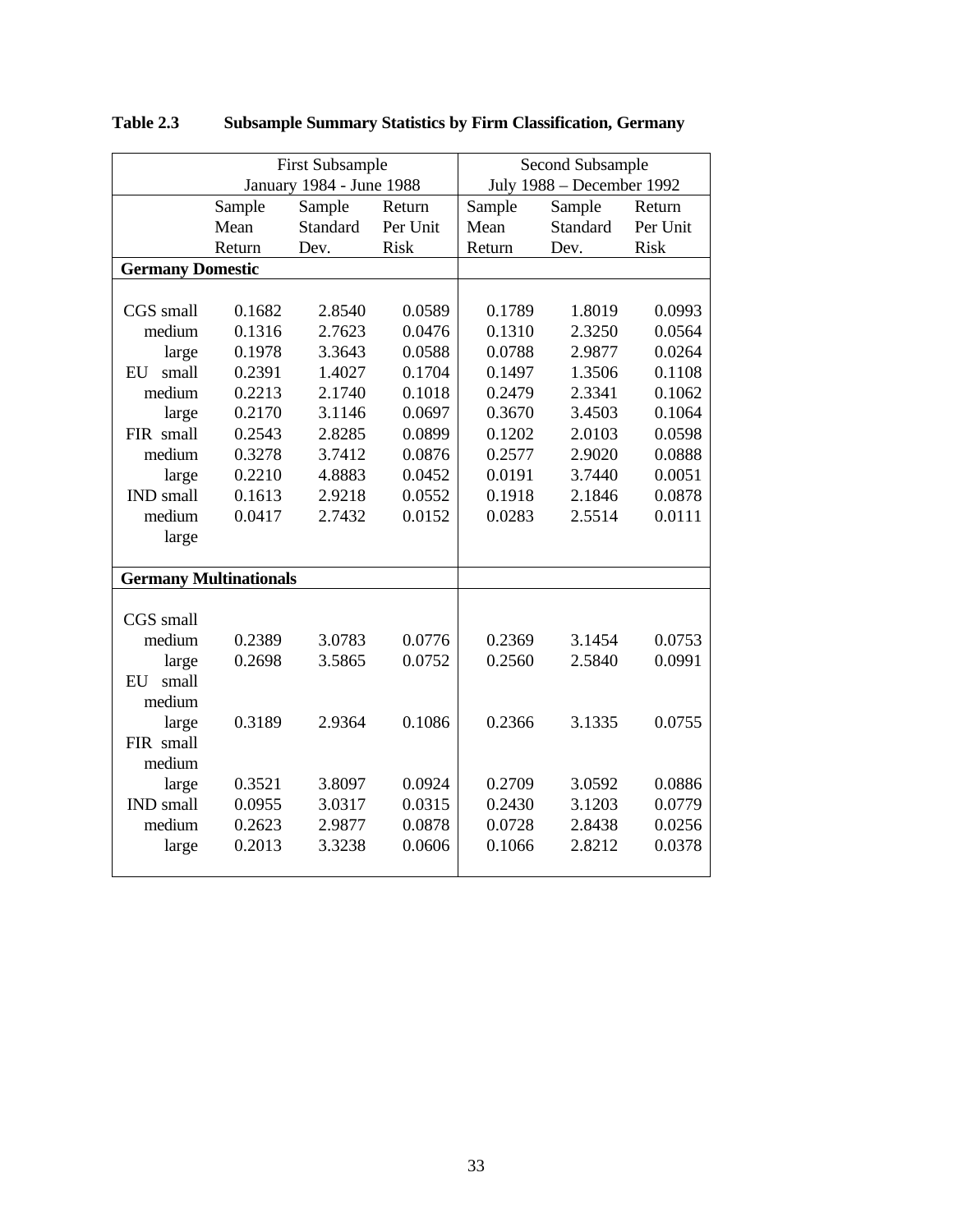|                             |           | <b>Truncated First Subsample</b> |             | Second Subsample          |                 |             |
|-----------------------------|-----------|----------------------------------|-------------|---------------------------|-----------------|-------------|
|                             |           | January 15, 1986 - June 1988     |             | July 1988 - December 1992 |                 |             |
|                             | Sample    | Sample                           | Return      | Sample                    | Sample          | Return      |
|                             | Mean      | <b>Standard</b>                  | Per Unit    | Mean                      | <b>Standard</b> | Per Unit    |
|                             | Return    | Dev.                             | <b>Risk</b> | Return                    | Dev.            | <b>Risk</b> |
| <b>Italy Domestic</b>       |           |                                  |             |                           |                 |             |
|                             |           |                                  |             |                           |                 |             |
| CGS small                   | 0.2328    | 3.4655                           | 0.0672      | 0.0684                    | 1.9776          | 0.0346      |
| medium                      | 0.3433    | 4.8156                           | 0.0713      | 0.0727                    | 2.4020          | 0.0303      |
| large                       | $-0.0682$ | 4.3447                           | $-0.0157$   | 2.4020                    | 3.6991          | 0.6493      |
| small<br>EU                 | $-0.1998$ | 3.0659                           | $-0.0652$   | 0.4058                    | 2.6491          | 0.1532      |
| medium                      | 0.0282    | 3.6657                           | 0.0077      | 0.3299                    | 3.7008          | 0.0891      |
| large                       | 0.1258    | 4.8433                           | 0.0260      | 0.3436                    | 4.4430          | 0.0773      |
| FIR small                   | 0.2946    | 4.0642                           | 0.0725      | $-0.0363$                 | 2.5659          | $-0.0141$   |
| medium                      | 0.1748    | 4.2241                           | 0.0414      | 0.1733                    | 3.2555          | 0.0532      |
| large                       | 0.5919    | 4.6340                           | 0.1277      | 0.0554                    | 2.9588          | 0.0187      |
| <b>IND</b> small            | $-0.0737$ | 3.4586                           | $-0.0213$   | $-0.0487$                 | 2.9329          | $-0.0166$   |
| medium                      | 0.1459    | 3.2665                           | 0.0447      | $-0.0429$                 | 2.9293          | $-0.0147$   |
| large                       | 0.3139    | 5.4468                           | 0.0576      | $-0.2586$                 | 3.5741          | $-0.0723$   |
|                             |           |                                  |             |                           |                 |             |
| <b>Italy Multinationals</b> |           |                                  |             |                           |                 |             |
|                             |           |                                  |             |                           |                 |             |
| <b>IND</b> small            |           |                                  |             |                           |                 |             |
| medium                      | $-0.2648$ | 6.5370                           | $-0.0405$   | 0.1956                    | 3.7798          | 0.0517      |
| large                       | 0.3813    | 5.3554                           | 0.0712      | $-0.1810$                 | 3.5482          | $-0.0510$   |
|                             |           |                                  |             |                           |                 |             |

**Table 2.4 Subsample Summary Statistics by Firm Classification, Italy**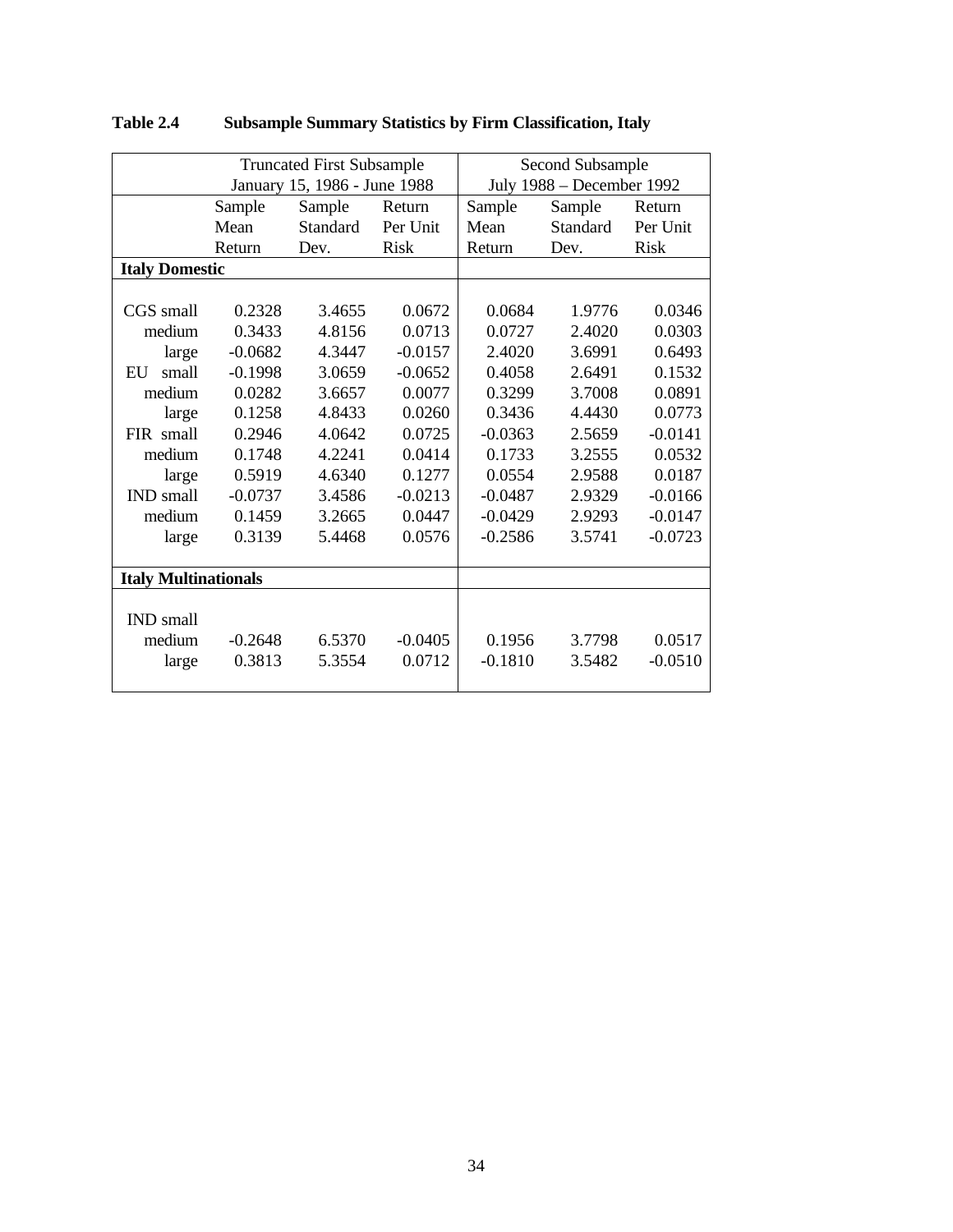|                             |        | <b>First Subsample</b>   |             |           | Second Subsample          |             |
|-----------------------------|--------|--------------------------|-------------|-----------|---------------------------|-------------|
|                             |        | January 1984 - June 1988 |             |           | July 1988 – December 1992 |             |
|                             | Sample | Sample                   | Return      | Sample    | Sample                    | Return      |
|                             | Mean   | Standard                 | Per Unit    | Mean      | Standard                  | Per Unit    |
|                             | Return | Dev.                     | <b>Risk</b> | Return    | Dev.                      | <b>Risk</b> |
| <b>Japan Domestic</b>       |        |                          |             |           |                           |             |
|                             |        |                          |             |           |                           |             |
| CGS small                   | 0.5524 | 2.8754                   | 0.1921      | $-0.1440$ | 3.1714                    | $-0.0454$   |
| medium                      | 0.4529 | 2.6686                   | 0.1697      | $-0.0695$ | 3.0118                    | $-0.0231$   |
| large                       | 0.5196 | 2.8886                   | 0.1799      | $-0.1079$ | 3.0246                    | $-0.0357$   |
| small<br>EU                 | 0.6236 | 4.0788                   | 0.1529      | $-0.0127$ | 3.6329                    | $-0.0035$   |
| medium                      | 0.6527 | 4.2328                   | 0.1542      | $-0.1400$ | 3.7587                    | $-0.0372$   |
| large                       | 0.9800 | 5.2122                   | 0.1880      | $-0.4012$ | 3.6033                    | $-0.1113$   |
| FIR small                   | 0.7199 | 3.8302                   | 0.1879      | $-0.1648$ | 2.7859                    | $-0.0592$   |
| medium                      | 0.9766 | 4.7766                   | 0.2045      | $-0.0154$ | 4.1736                    | $-0.0037$   |
| large                       | 0.9461 | 4.8113                   | 0.1966      | $-0.0134$ | 4.4524                    | $-0.0030$   |
| <b>IND</b> small            | 0.6025 | 2.8499                   | 0.2114      | 0.0829    | 4.0556                    | 0.0204      |
| medium                      | 0.2927 | 2.7464                   | 0.1066      | $-0.1667$ | 2.9675                    | $-0.0562$   |
| large                       | 0.2692 | 2.9630                   | 0.0909      | $-0.1919$ | 2.9720                    | $-0.0646$   |
|                             |        |                          |             |           |                           |             |
| <b>Japan Multinationals</b> |        |                          |             |           |                           |             |
|                             |        |                          |             |           |                           |             |
| CGS small                   | 0.6092 | 4.3443                   | 0.1402      | $-0.1553$ | 3.7632                    | $-0.0413$   |
| medium                      | 0.4991 | 3.0712                   | 0.1625      | $-0.1391$ | 3.4573                    | $-0.0402$   |
| large                       | 0.5966 | 3.6223                   | 0.1647      | $-0.1971$ | 3.0781                    | $-0.0640$   |
| <b>IND</b> small            | 0.4153 | 2.4136                   | 0.1721      | $-0.1169$ | 3.4459                    | $-0.0339$   |
| medium                      | 0.3802 | 2.8731                   | 0.1323      | $-0.1451$ | 3.0200                    | $-0.0480$   |
| large                       | 0.3069 | 3.7810                   | 0.0812      | $-0.1528$ | 3.1194                    | $-0.0490$   |
|                             |        |                          |             |           |                           |             |

**Table 2.5 Subsample Summary Statistics by Firm Classification, Japan**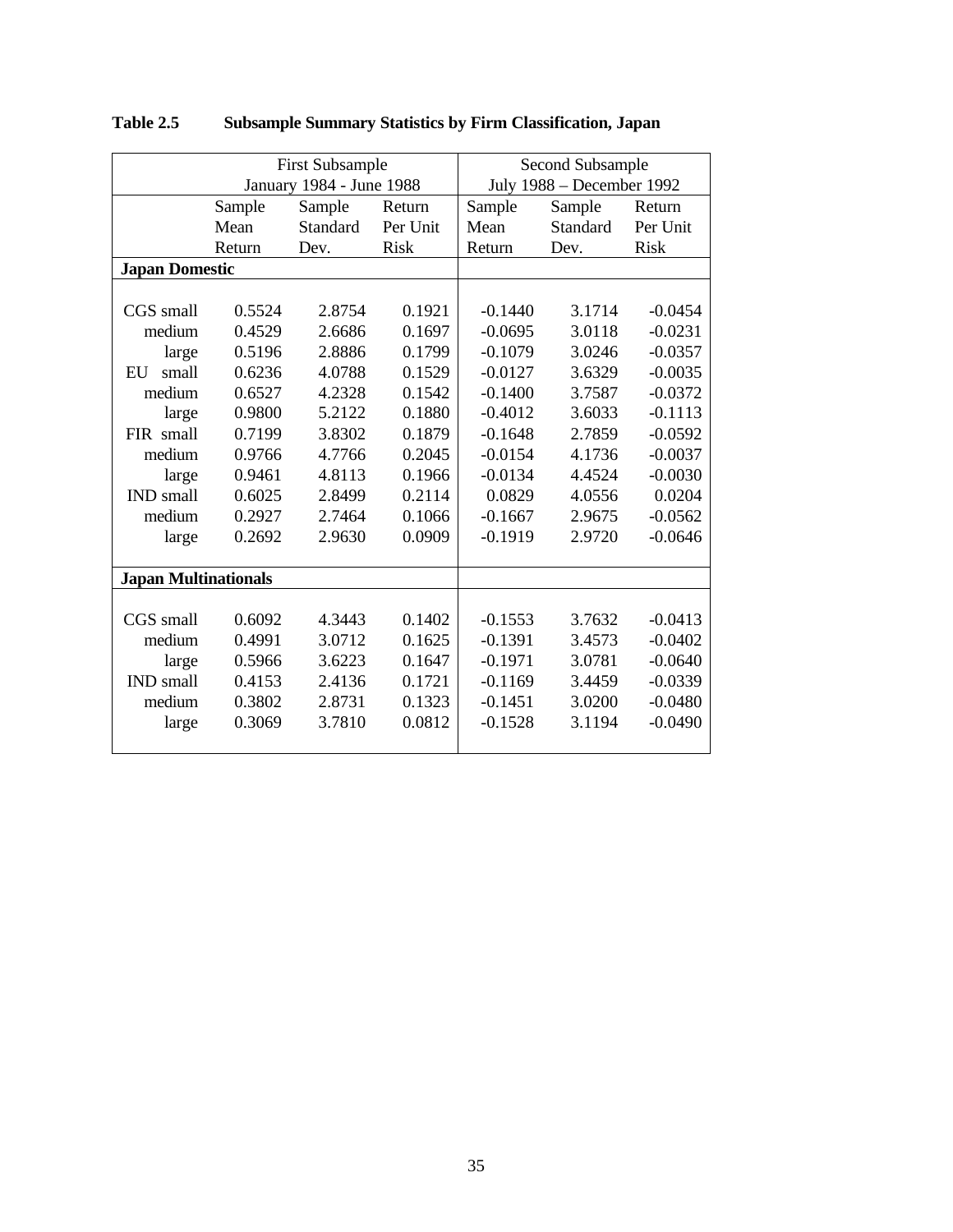|                          |        | <b>Truncated First Subsample</b> |             |           | Second Subsample          |             |
|--------------------------|--------|----------------------------------|-------------|-----------|---------------------------|-------------|
|                          |        | December 17, 1986 - June 1988    |             |           | July 1988 - December 1992 |             |
|                          | Sample | Sample                           | Return      | Sample    | Sample                    | Return      |
|                          | Mean   | Standard                         | Per Unit    | Mean      | Standard                  | Per Unit    |
|                          | Return | Dev.                             | <b>Risk</b> | Return    | Dev.                      | <b>Risk</b> |
| <b>UK Domestic</b>       |        |                                  |             |           |                           |             |
|                          |        |                                  |             |           |                           |             |
| CGS small                | 0.0992 | 4.0752                           | 0.0243      | 0.3081    | 2.2896                    | 0.1346      |
| medium                   | 0.2382 | 3.0930                           | 0.0770      | 0.3261    | 2.2962                    | 0.1420      |
| large                    | 0.0530 | 3.9889                           | 0.0133      | 0.5475    | 2.7674                    | 0.1978      |
| small<br>EU              | 1.2111 | 6.1885                           | 0.1957      | 0.6166    | 3.7840                    | 0.1629      |
| medium                   | 0.4043 | 3.6379                           | 0.1111      | 0.3741    | 2.8996                    | 0.1290      |
| large                    | 0.3859 | 3.6702                           | 0.1051      | 0.3550    | 2.8615                    | 0.1240      |
| FIR small                | 0.5720 | 3.8415                           | 0.1489      | 0.1186    | 2.7868                    | 0.0426      |
| medium                   | 0.3698 | 3.7598                           | 0.0984      | 0.2497    | 2.9422                    | 0.0849      |
| large                    | 0.2892 | 3.8046                           | 0.0760      | 0.3459    | 3.0463                    | 0.1136      |
| <b>IND</b> small         | 0.4040 | 3.9340                           | 0.1027      | 0.1986    | 2.7471                    | 0.0723      |
| medium                   | 0.3116 | 4.1348                           | 0.0754      | $-0.0985$ | 3.9370                    | $-0.0250$   |
| large                    | 0.1995 | 3.3630                           | 0.0593      | 0.3451    | 2.1862                    | 0.1578      |
|                          |        |                                  |             |           |                           |             |
| <b>UK Multinationals</b> |        |                                  |             |           |                           |             |
|                          |        |                                  |             |           |                           |             |
| CGS small                | 0.3818 | 4.0748                           | 0.0937      | 0.1732    | 2.6253                    | 0.0660      |
| medium                   | 0.5649 | 3.9594                           | 0.1427      | 0.1708    | 2.4812                    | 0.0689      |
| large                    | 0.2972 | 3.8226                           | 0.0778      | 0.4582    | 2.3703                    | 0.1933      |
| IND small                | 0.3602 | 3.9925                           | 0.0902      | 0.1869    | 2.6443                    | 0.0707      |
| medium                   | 0.2795 | 4.0159                           | 0.0696      | 0.2894    | 2.4873                    | 0.1164      |
| large                    | 0.2771 | 4.2371                           | 0.0654      | 0.1709    | 3.2768                    | 0.0521      |
|                          |        |                                  |             |           |                           |             |

**Table 2.6 Subsample Summary Statistics by Firm Classification, UK**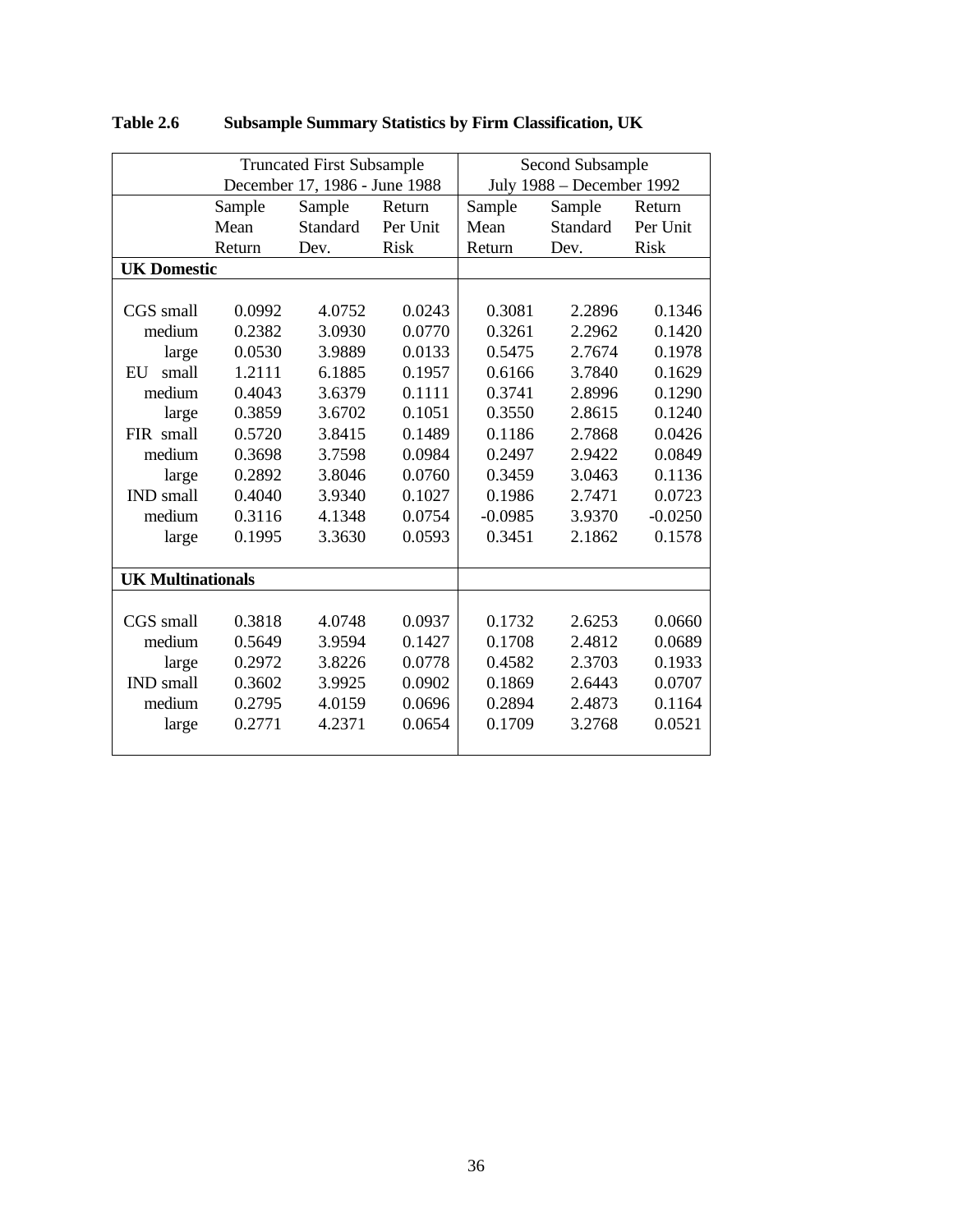|                          |           | <b>First Subsample</b>   |             | Second Subsample |                           |          |  |  |
|--------------------------|-----------|--------------------------|-------------|------------------|---------------------------|----------|--|--|
|                          |           | January 1984 - June 1988 |             |                  | July 1988 - December 1992 |          |  |  |
|                          | Sample    | Sample                   | Return      | Sample           | Sample                    | Return   |  |  |
|                          | Mean      | Standard                 | Per Unit    | Mean             | Standard                  | Per Unit |  |  |
|                          | Return    | Dev.                     | <b>Risk</b> | Return           | Dev.                      | Risk     |  |  |
| <b>US Domestic</b>       |           |                          |             |                  |                           |          |  |  |
|                          |           |                          |             |                  |                           |          |  |  |
| CGS small                | 0.5274    | 3.5856                   | 0.1471      | 0.3796           | 3.1737                    | 0.1196   |  |  |
| medium                   | 0.4773    | 2.8905                   | 0.1651      | 0.4262           | 2.2568                    | 0.1889   |  |  |
| large                    | 0.2793    | 2.8757                   | 0.0971      | 0.4829           | 2.4537                    | 0.1968   |  |  |
| small<br>EU              | 0.3107    | 2.1219                   | 0.1464      | 0.2183           | 1.5619                    | 0.1398   |  |  |
| medium                   | 0.3478    | 2.0349                   | 0.1709      | 0.3068           | 1.5694                    | 0.1955   |  |  |
| large                    | 0.4412    | 2.5010                   | 0.1764      | 0.3134           | 2.1582                    | 0.1452   |  |  |
| FIR small                | 0.3363    | 2.4458                   | 0.1375      | 0.3341           | 2.6310                    | 0.1270   |  |  |
| medium                   | 0.3168    | 2.6336                   | 0.1203      | 0.3543           | 2.2472                    | 0.1577   |  |  |
| large                    | 0.2717    | 3.0856                   | 0.0880      | 0.3293           | 2.6198                    | 0.1257   |  |  |
| <b>IND</b> small         | 0.0426    | 3.7472                   | 0.0114      | 0.3619           | 3.1284                    | 0.1157   |  |  |
| medium                   | 0.2582    | 3.0392                   | 0.0850      | 0.1169           | 2.2262                    | 0.0525   |  |  |
| large                    | $-0.1170$ | 4.4327                   | $-0.0264$   | 0.3228           | 3.5137                    | 0.0919   |  |  |
|                          |           |                          |             |                  |                           |          |  |  |
| <b>US Multinationals</b> |           |                          |             |                  |                           |          |  |  |
|                          |           |                          |             |                  |                           |          |  |  |
| CGS small                | 0.3256    | 2.8775                   | 0.1132      | 0.4241           | 2.4347                    | 0.1742   |  |  |
| medium                   | 0.4198    | 2.6995                   | 0.1555      | 0.3830           | 2.2486                    | 0.1703   |  |  |
| large                    | 0.3825    | 2.6847                   | 0.1425      | 0.4687           | 2.3911                    | 0.1960   |  |  |
| small<br>EU              |           |                          |             |                  |                           |          |  |  |
| medium                   |           |                          |             |                  |                           |          |  |  |
| large                    | 0.2934    | 2.8872                   | 0.1016      | 0.3874           | 2.6725                    | 0.1450   |  |  |
| FIR small                | 0.8193    | 7.0241                   | 0.1166      | 0.0892           | 1.5532                    | 0.0574   |  |  |
| medium                   |           |                          |             |                  |                           |          |  |  |
| large                    | 0.2425    | 3.3554                   | 0.0723      | 0.1895           | 3.5833                    | 0.0529   |  |  |
| <b>IND</b> small         | 0.3601    | 3.3688                   | 0.1069      | 0.1351           | 2.3499                    | 0.0575   |  |  |
| medium                   | 0.4643    | 3.1338                   | 0.1481      | 0.2426           | 2.4067                    | 0.1008   |  |  |
| large                    | 0.2622    | 2.3555                   | 0.1113      | 0.1714           | 1.7159                    | 0.0999   |  |  |
|                          |           |                          |             |                  |                           |          |  |  |

**Table 2.7 Subsample Summary Statistics by Firm Classification, US**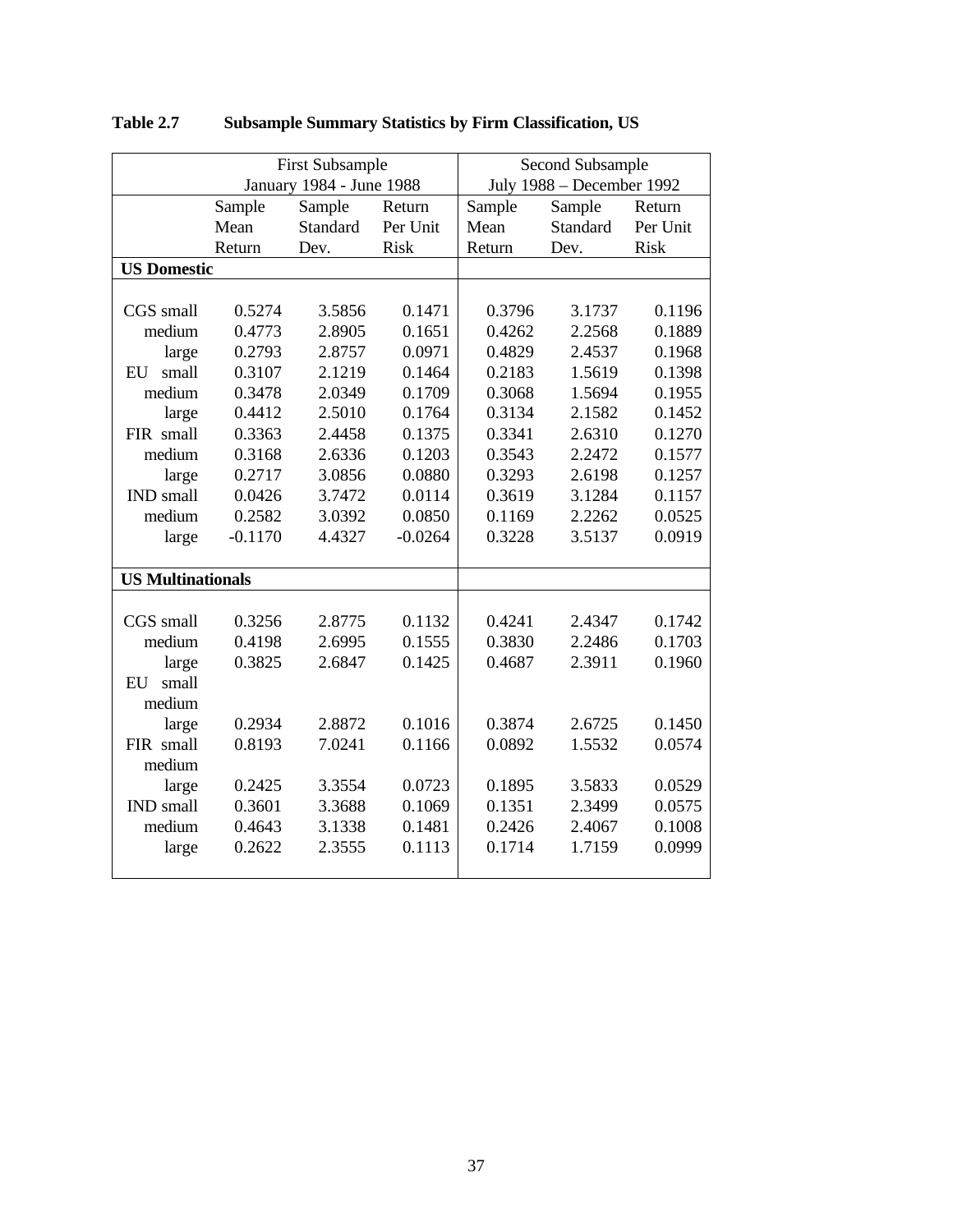## **Table 3.1 Summary Statistics for the Returns on the International Indices (Local Currency)**

| The rates of return are stated in percent return per week in the local currency. The return per unit risk is the sample mean |  |  |
|------------------------------------------------------------------------------------------------------------------------------|--|--|
| return divided by the sample standard deviation.                                                                             |  |  |

|                      |        | <b>Full Sample</b>    |          |        | <b>First Subsample</b> |          | Second Subsample      |          |           |
|----------------------|--------|-----------------------|----------|--------|------------------------|----------|-----------------------|----------|-----------|
|                      |        | Jan. 1984 – Dec. 1992 |          |        | Jan. 1984 - June 1988  |          | July 1988 - Dec. 1992 |          |           |
|                      | Sample | Sample                | Return   | Sample | Sample                 | Return   | Sample                | Sample   | Return    |
|                      | Mean   | Standard              | Per Unit | Mean   | Standard               | Per Unit | Mean                  | Standard | Per Unit  |
|                      | Return | Dev.                  | Risk     | Return | Dev.                   | Risk     | Return                | Dev.     | Risk      |
|                      |        |                       |          |        |                        |          |                       |          |           |
| Canada               | 0.1384 | 1.8398                | 0.0752   | 0.1908 | 2.1612                 | 0.0883   | 0.0860                | 1.4519   | 0.0592    |
| France               | 0.3416 | 2.8456                | 0.1200   | 0.4746 | 3.2826                 | 0.1446   | 0.2086                | 2.3276   | 0.0896    |
| Germany              | 0.1992 | 2.4850                | 0.0802   | 0.2305 | 2.6819                 | 0.0859   | 0.1678                | 2.2764   | 0.0737    |
| Italy                | 0.3012 | 2.9642                | 0.1016   | 0.5455 | 3.2911                 | 0.1658   | 0.0569                | 2.5805   | 0.0220    |
| Japan                | 0.1784 | 2.7538                | 0.0648   | 0.5248 | 2.5621                 | 0.2048   | $-0.1680$             | 2.8972   | $-0.0580$ |
| United Kingdom       | 0.3547 | 2.2281                | 0.1592   | 0.4192 | 2.4240                 | 0.1729   | 0.2902                | 2.0165   | 0.1439    |
| <b>United States</b> | 0.3030 | 2.1543                | 0.1406   | 0.3069 | 2.3979                 | 0.1280   | 0.2992                | 1.8846   | 0.1588    |
|                      |        |                       |          |        |                        |          |                       |          |           |

| Summary Statistics for the Returns on the International Indices (US Dollars) | <b>Table 3.2</b> |  |  |  |  |  |  |  |
|------------------------------------------------------------------------------|------------------|--|--|--|--|--|--|--|
|------------------------------------------------------------------------------|------------------|--|--|--|--|--|--|--|

|                      |        | <b>Full Sample</b>    |          |        | <b>First Subsample</b> |             |                       | Second Subsample |           |  |
|----------------------|--------|-----------------------|----------|--------|------------------------|-------------|-----------------------|------------------|-----------|--|
|                      |        | Jan. 1984 - Dec. 1992 |          |        | Jan. 1984 - June 1988  |             | July 1988 - Dec. 1992 |                  |           |  |
|                      | Sample | Sample                | Return   | Sample | Sample                 | Return      | Sample                | Sample           | Return    |  |
|                      | Mean   | Standard              | Per Unit | Mean   | Standard               | Per Unit    | Mean                  | Standard         | Per Unit  |  |
|                      | Return | Dev.                  | Risk     | Return | Dev.                   | <b>Risk</b> | Return                | Dev.             | Risk      |  |
|                      |        |                       |          |        |                        |             |                       |                  |           |  |
| Canada               | 0.1377 | 2.0136                | 0.0684   | 0.2036 | 2.3170                 | 0.0879      | 0.0717                | 1.6583           | 0.0433    |  |
| France               | 0.4406 | 3.1318                | 0.1407   | 0.6156 | 3.5285                 | 0.1745      | 0.2656                | 2.6733           | 0.0994    |  |
| Germany              | 0.3202 | 2.7690                | 0.1156   | 0.4069 | 2.7708                 | 0.1469      | 0.2335                | 2.7704           | 0.0843    |  |
| Italy                | 0.3393 | 3.2903                | 0.1031   | 0.6428 | 3.5271                 | 0.1823      | 0.0357                | 3.0121           | 0.0119    |  |
| Japan                | 0.3273 | 3.2630                | 0.1003   | 0.7751 | 2.9985                 | 0.2585      | $-0.1205$             | 3.4564           | $-0.0349$ |  |
| United Kingdom       | 0.3786 | 2.7448                | 0.1379   | 0.5084 | 2.9987                 | 0.1695      | 0.2489                | 2.4644           | 0.1010    |  |
| <b>United States</b> | 0.3030 | 2.1543                | 0.1406   | 0.3069 | 2.3979                 | 0.1280      | 0.2992                | 1.8846           | 0.1588    |  |
|                      |        |                       |          |        |                        |             |                       |                  |           |  |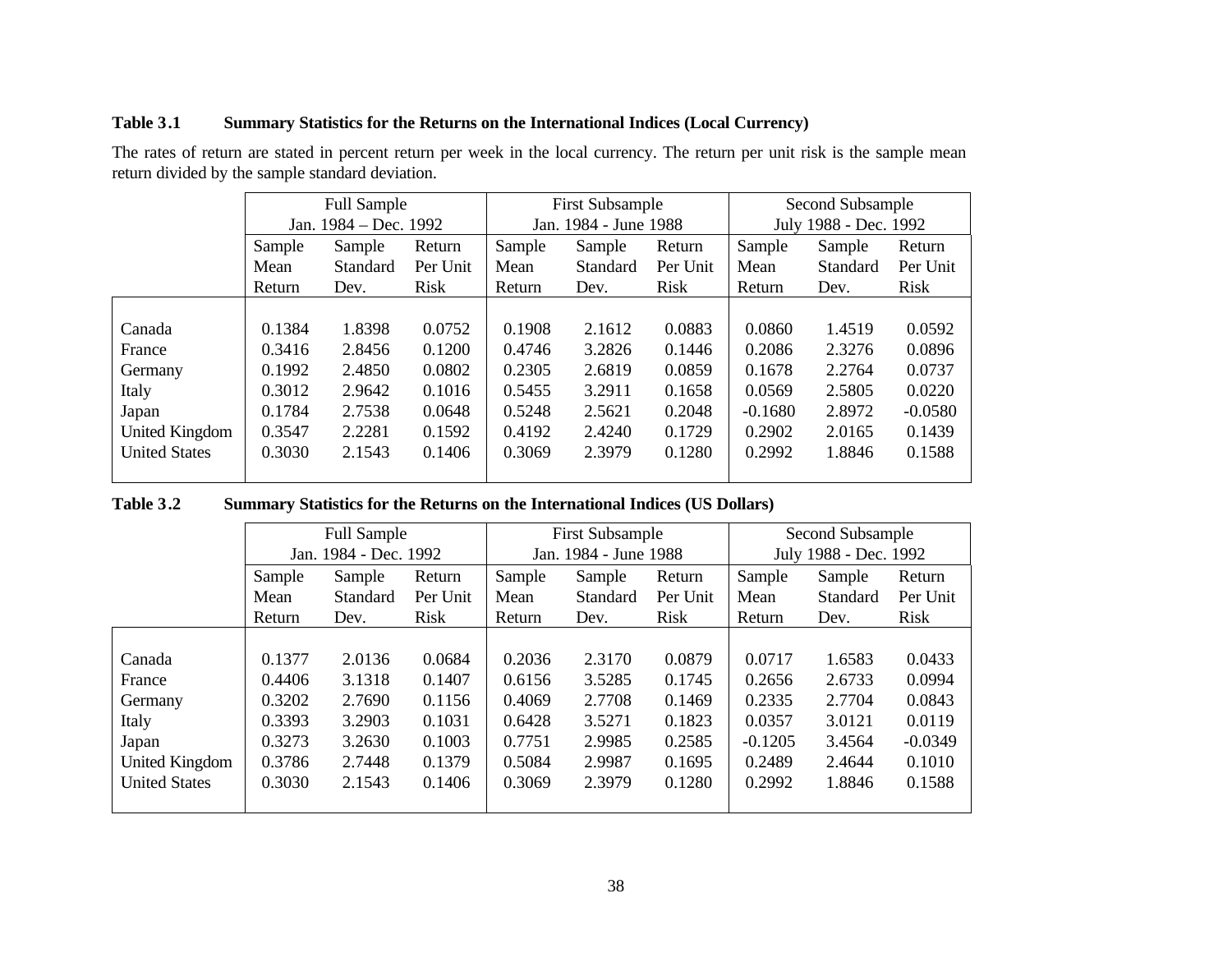## **Table 4 Sample Correlations of the Returns on the International Indices**

|           | Canada | France | Germany | Italy | Japan | <b>UK</b> | <b>US</b> |
|-----------|--------|--------|---------|-------|-------|-----------|-----------|
|           |        |        |         |       |       |           |           |
| Canada    | 1.00   | 0.43   | 0.39    | 0.24  | 0.33  | 0.56      | 0.77      |
| France    |        | 1.00   | 0.54    | 0.40  | 0.32  | 0.45      | 0.47      |
| Germany   |        |        | 1.00    | 0.38  | 0.30  | 0.43      | 0.43      |
| Italy     |        |        |         | 1.00  | 0.22  | 0.34      | 0.27      |
| Japan     |        |        |         |       | 1.00  | 0.34      | 0.39      |
| <b>UK</b> |        |        |         |       |       | 1.00      | 0.58      |
| <b>US</b> |        |        |         |       |       |           | 1.00      |
|           |        |        |         |       |       |           |           |

Table 4.1 Full Sample: January 4, 1984 to December 30, 1992

Table 4.2 First Subsample: January 4, 1984 to June 29, 1984

|           | Canada | France | Germany | Italy | Japan | UK   | <b>US</b> |
|-----------|--------|--------|---------|-------|-------|------|-----------|
|           |        |        |         |       |       |      |           |
| Canada    | 1.00   | 0.43   | 0.39    | 0.23  | 0.36  | 0.61 | 0.79      |
| France    |        | 1.00   | 0.43    | 0.34  | 0.35  | 0.39 | 0.45      |
| Germany   |        |        | 1.00    | 0.29  | 0.32  | 0.40 | 0.39      |
| Italy     |        |        |         | 1.00  | 0.21  | 0.29 | 0.24      |
| Japan     |        |        |         |       | 1.00  | 0.32 | 0.46      |
| <b>UK</b> |        |        |         |       |       | 1.00 | 0.61      |
| <b>US</b> |        |        |         |       |       |      | 1.00      |
|           |        |        |         |       |       |      |           |

Table 4.3 Second Subsample: July 6, 1988 to December 30, 1992

|           | Canada | France | Germany | Italy | Japan | <b>UK</b> | <b>US</b> |
|-----------|--------|--------|---------|-------|-------|-----------|-----------|
|           |        |        |         |       |       |           |           |
| Canada    | 1.00   | 0.40   | 0.40    | 0.25  | 0.32  | 0.48      | 0.75      |
| France    |        | 1.00   | 0.73    | 0.51  | 0.29  | 0.55      | 0.50      |
| Germany   |        |        | 1.00    | 0.51  | 0.28  | 0.47      | 0.48      |
| Italy     |        |        |         | 1.00  | 0.23  | 0.42      | 0.32      |
| Japan     |        |        |         |       | 1.00  | 0.38      | 0.33      |
| <b>UK</b> |        |        |         |       |       | 1.00      | 0.53      |
| <b>US</b> |        |        |         |       |       |           | 1.00      |
|           |        |        |         |       |       |           |           |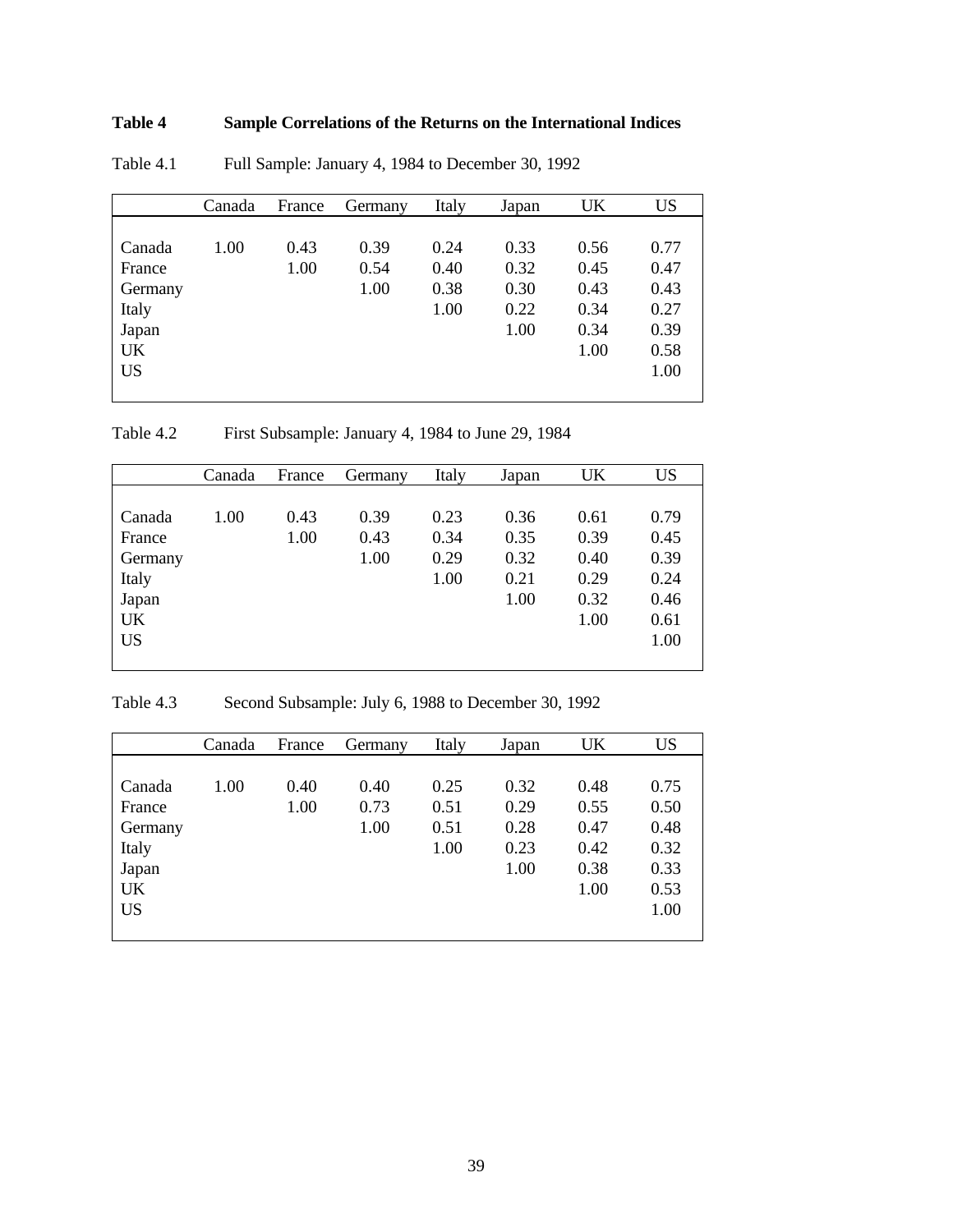## **Table 5 Summary Statistics for Exchange Rates**

The exchange rates are stated as pounds per unit of local currency. The exchange rate for Italy and Japan are stated per 100 units of lire and yen, respectively.

|                           |                    |             |                        |                  | Second      |          |
|---------------------------|--------------------|-------------|------------------------|------------------|-------------|----------|
|                           | <b>Full Sample</b> |             | <b>First Subsample</b> |                  | Subsample   |          |
|                           |                    | Jan. 1984 - |                        | Jan. 1984 -      | July 1988 - |          |
|                           |                    | Dec. 1992   |                        | <b>June 1988</b> | Dec. 1992   |          |
|                           | Mean               | Standard    | Mean                   | Standard         | Mean        | Standard |
|                           | Rate<br>Dev.       |             | Rate                   | Dev.             |             | Dev.     |
|                           |                    |             |                        |                  |             |          |
| Canada                    | 0.50248            | 0.05304     | 0.51506                | 0.06532          | 0.49038     | 0.03269  |
| France                    | 0.09723            | 0.00800     | 0.09376                | 0.00742          | 0.10160     | 0.00766  |
| Germany                   | 0.32059            | 0.03643     | 0.30001                | 0.03471          | 0.34438     | 0.02599  |
| $(per 100$ lire)<br>Italy | 0.04482            | 0.00268     | 0.04418                | 0.00319          | 0.04546     | 0.00184  |
| Japan (per 100 yen)       | 0.40163            | 0.05091     | 0.37660                | 0.05193          | 0.43193     | 0.03924  |
| <b>United States</b>      | 0.63268            | 0.08997     | 0.68776                | 0.09276          | 0.58040     | 0.04294  |
|                           |                    |             |                        |                  |             |          |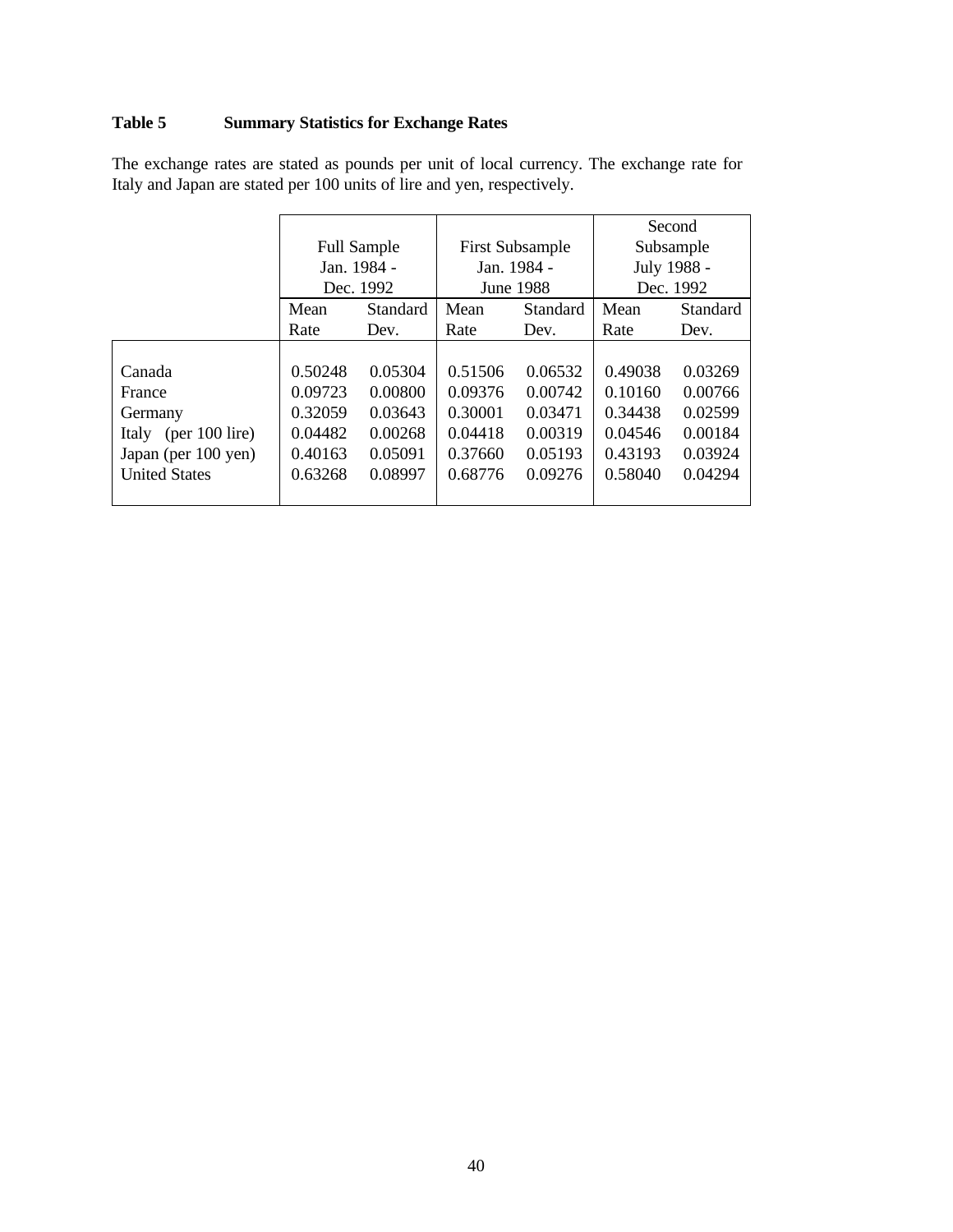### **Table 6.1 Mean-Variance Spanning Tests and the Utility Gain from MNC Diversification**

The benchmark set is the set of domestic assets in each country. The extended set is the set of multinationals in that country.

|                                                  | Canada  | France  | Germany | Italy          | Japan   | <b>UK</b> | <b>US</b> |
|--------------------------------------------------|---------|---------|---------|----------------|---------|-----------|-----------|
|                                                  |         |         |         |                |         |           |           |
| <b>Full Sample: January 1984 - December 1992</b> |         |         |         |                |         |           |           |
| test statistic                                   | 19.4621 | 13.8068 | 28.1248 | 4.0475         | 18.3476 | 10.2991   | 27.6034   |
| p-value                                          | 0.0780  | 0.3132  | 0.0137  | 0.3996         | 0.1055  | 0.5897    | 0.0684    |
| #obs                                             | 470     | 390     | 470     | 364            | 470     | 316       | 470       |
| df                                               | 12      | 12      | 14      | $\overline{4}$ | 12      | 12        | 18        |
| <b>Utility gain (percent)</b>                    |         |         |         |                |         |           |           |
| $(\gamma=2,\theta=2)$                            | 5.71    | 13.55   | 5.38    | 3.08           | 5.47    | 5.89      | 15.33     |
| $(\gamma=5, \theta=2)$                           | 2.50    | 7.04    | 2.58    | 1.29           | 3.78    | 3.55      | 8.52      |
| First Subsample: January 1984 - Dec 1987         |         |         |         |                |         |           |           |
| test statistic                                   | 14.1690 | 9.8459  | 18.6841 | 5.1594         | 10.8895 | 6.7541    | 16.0336   |
| p-value                                          | 0.2900  | 0.6295  | 0.1774  | 0.2713         | 0.5384  | 0.8734    | 0.5902    |
| #obs                                             | 235     | 155     | 235     | 129            | 235     | 80        | 235       |
| df                                               | 12      | 12      | 14      | $\overline{4}$ | 12      | 12        | 18        |
| Utility gain (percent)                           |         |         |         |                |         |           |           |
| $(\gamma=2,\theta=2)$                            | 11.53   | 19.00   | 9.54    | 4.37           | 7.02    | 18.56     | 20.07     |
| $(\gamma=5, \theta=2)$                           | 6.08    | 10.26   | 4.44    | 2.37           | 3.85    | 14.35     | 11.44     |
| Second Subsample: July 1988 - December 1992      |         |         |         |                |         |           |           |
| test statistic                                   | 11.2047 | 12.3546 | 15.4451 | 1.7860         | 10.4148 | 9.8053    | 28.2152   |
| p-value                                          | 0.5115  | 0.4176  | 0.3484  | 0.7750         | 0.5796  | 0.6330    | 0.0589    |
| #obs                                             | 235     | 235     | 235     | 235            | 235     | 235       | 235       |
| df                                               | 12      | 12      | 14      | $\overline{4}$ | 12      | 12        | 18        |
| Utility gain (percent)                           |         |         |         |                |         |           |           |
| $(\gamma=2,\theta=2)$                            | 13.49   | 24.21   | 13.64   | 4.66           | 10.30   | 10.93     | 24.58     |
| $(\gamma=5, \theta=2)$                           | 6.42    | 14.14   | 7.14    | 3.01           | 8.48    | 5.99      | 14.28     |

Notes: The sample data for France, Italy and the United Kingdom are not available for the entire time series. The data series for France begins on July 24, 1985. The data series for Italy begins on January 15, 1986 and the data series for the United Kingdom begins on December 24, 1986.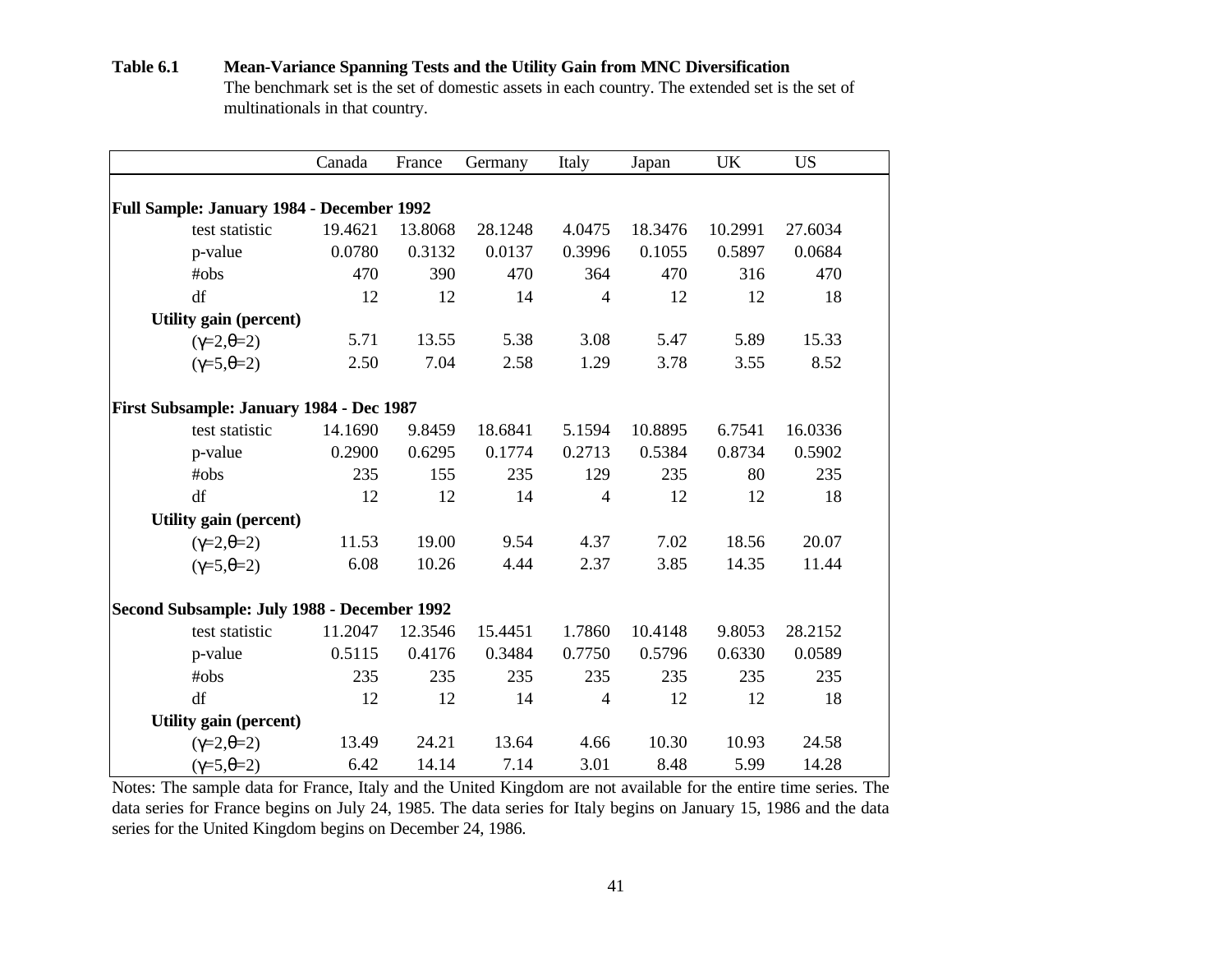|                                                  | Canada  | France  | Germany | Italy  | Japan   | <b>UK</b>      | <b>US</b> |
|--------------------------------------------------|---------|---------|---------|--------|---------|----------------|-----------|
|                                                  |         |         |         |        |         |                |           |
| <b>Full Sample: January 1984 - December 1992</b> |         |         |         |        |         |                |           |
| test statistic                                   | 22.0751 | 16.2801 | 24.6120 | 4.3481 | 15.1807 | 8.7452         | 23.9776   |
| p-value                                          | 0.0367  | 0.1787  | 0.0386  | 0.3609 | 0.2317  | 0.7245         | 0.1558    |
| #obs                                             | 470     | 389     | 470     | 364    | 470     | 315            | 470       |
| df                                               | 12      | 12      | 12      | 12     | 12      | 12             | 12        |
| <b>Utility gain (percent)</b>                    |         |         |         |        |         |                |           |
| $(\gamma=2,\theta=2)$                            | 3.73    | 12.44   | 4.95    | 0.11   | 2.81    | 1.39           | 12.07     |
| $(\gamma=5, \theta=2)$                           | 2.04    | 6.51    | 2.55    | 0.15   | 1.60    | 1.34           | 7.22      |
| <b>First Subsample</b>                           |         |         |         |        |         |                |           |
| test statistic                                   | 14.9551 | 9.7592  | 14.5080 | 2.8967 | 8.1803  | 6.7133         | 16.2905   |
| p-value                                          | 0.2439  | 0.6371  | 0.4126  | 0.5753 | 0.7709  | 0.8760         | 0.5723    |
| #obs                                             | 235     | 154     | 235     | 129    | 235     | 80             | 235       |
| df                                               | 12      | 12      | 12      | 12     | 12      | $\overline{2}$ | 12        |
| Utility gain (percent)                           |         |         |         |        |         |                |           |
| $(\gamma=2,\theta=2)$                            | 9.56    | 21.54   | 6.70    | 1.17   | 8.67    | 0.75           | 15.92     |
| $(\gamma=5, \theta=2)$                           | 5.70    | 13.53   | 3.44    | 1.14   | 4.83    | 0.87           | 9.53      |
| <b>Second Subsample</b>                          |         |         |         |        |         |                |           |
| test statistic                                   | 13.3531 | 12.1170 | 16.9174 | 1.2413 | 13.8614 | 10.2333        | 26.6747   |
| p-value                                          | 0.3439  | 0.4363  | 0.2606  | 0.8713 | 0.3096  | 0.5955         | 0.0853    |
| #obs                                             | 235     | 235     | 235     | 235    | 235     | 235            | 235       |
| df                                               | 12      | 12      | 12      | 12     | 12      | 12             | 12        |
| <b>Utility gain (percent)</b>                    |         |         |         |        |         |                |           |
| $(\gamma = 2, \theta = 2)$                       | 11.15   | 22.45   | 11.59   | 2.20   | 2.28    | 8.96           | 16.92     |
| $(\gamma=5, \theta=2)$                           | 6.28    | 14.66   | 7.31    | 1.45   | 1.47    | 5.58           | 11.20     |

### **Table 6.2 Mean-Variance Spanning Tests and the Utility Gain from MNC Diversification**

The benchmark set is the domestic assets and an equally-weighted portfolio of the six international indices. The extended set is the set of multinationals in that country.

Notes: The sample data for France, Italy and the United Kingdom are not available for the entire time series. The data series for France begins on July 24, 1985. The data series for Italy begins on January 15, 1986 and the data series for the United Kingdom begins on December 24, 1986.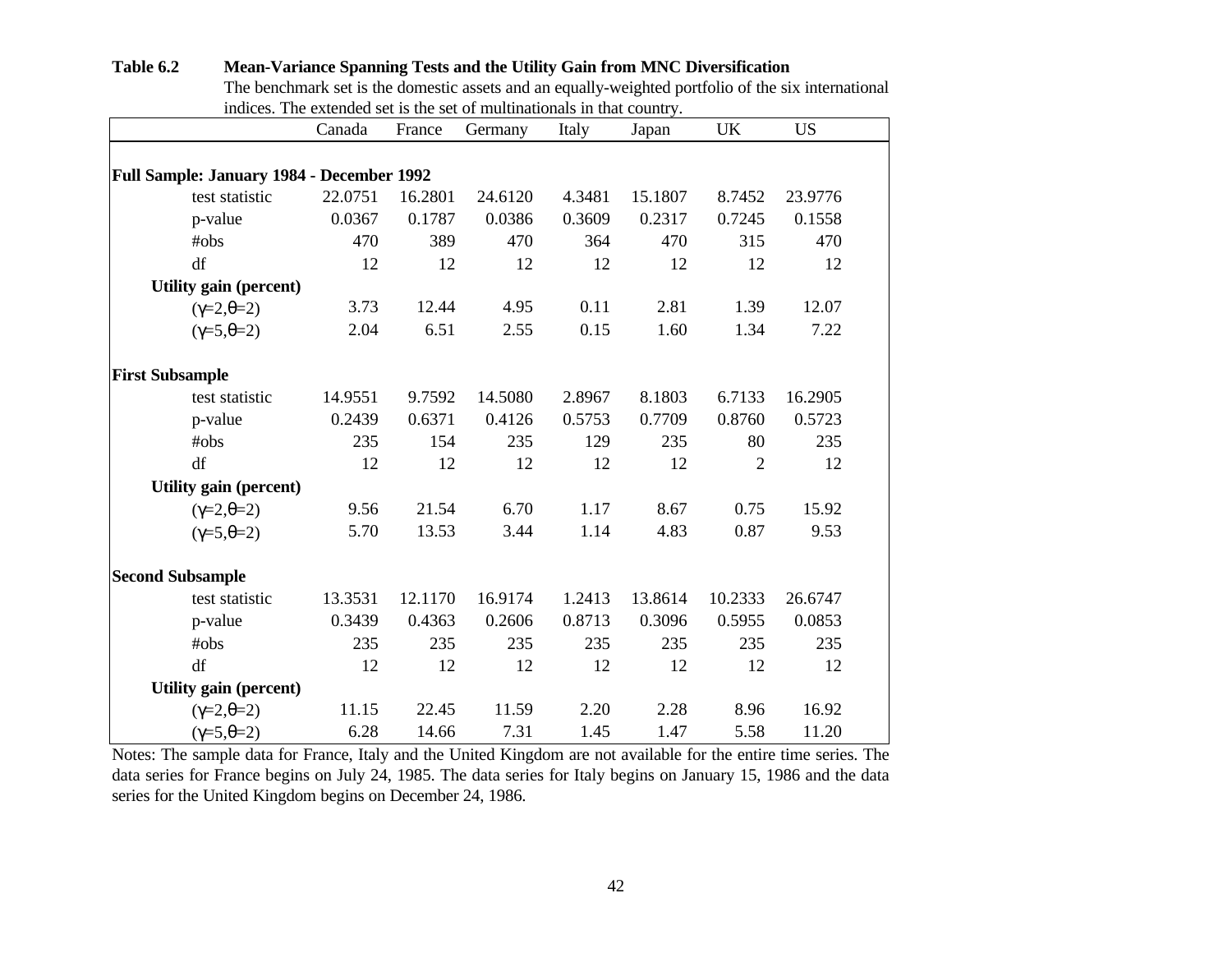## **Table 7.1 Mean-Variance Spanning Tests and the Utility Gain from MNC Diversification, Canada**

|                                             |                  |                |                                  |                |                |                | Equal-Wt       | All     |
|---------------------------------------------|------------------|----------------|----------------------------------|----------------|----------------|----------------|----------------|---------|
|                                             | France<br>Canada | Germany        | Italy                            | Japan          | <b>UK</b>      | <b>US</b>      | Index          | Indices |
| Full Sample: January 1984 - December 1992   |                  |                |                                  |                |                |                |                |         |
| test statistic                              | 19.8060          | 19.8255        | 21.1321                          | 20.0647        | 19.6541        | 23.7088        | 22.1807        | 22.0751 |
| p-value                                     | 0.0708           | 0.0705         | 0.0485                           | 0.0659         | 0.0739         | 0.0223         | 0.0355         | 0.0367  |
| #obs                                        |                  | 470            | 470<br>470                       | 470            | 470            | 470            | 470            | 470     |
| df                                          |                  | $\overline{2}$ | $\overline{2}$<br>$\overline{2}$ | $\overline{2}$ | $\overline{2}$ | $\overline{2}$ | $\overline{2}$ | 12      |
| Utility gain (percent)                      |                  |                |                                  |                |                |                |                |         |
| $(\gamma=2,\theta=2)$                       |                  | 5.51<br>4.95   | 5.13                             | 5.36           | 4.47           | 4.34           | 4.19           | 3.73    |
| $(\gamma=5, \theta=2)$                      |                  | 2.29<br>2.49   | 2.24                             | 2.38           | 2.05           | 2.38           | 1.99           | 2.04    |
| First Subsample: January 1984 - June 1988   |                  |                |                                  |                |                |                |                |         |
| test statistic                              | 13.5852          | 13.0308        | 15.4854                          | 15.3606        | 14.6768        | 14.8490        | 16.3938        | 14.9551 |
| p-value                                     | 0.3280           | 0.3668         | 0.2160                           | 0.2223         | 0.2596         | 0.2498         | 0.1739         | 0.2439  |
| #obs                                        |                  | 235            | 235<br>235                       | 235            | 235            | 235            | 235            | 235     |
| df                                          |                  | $\overline{2}$ | $\overline{2}$<br>$\overline{2}$ | $\overline{2}$ | $\overline{2}$ | $\overline{2}$ | $\overline{2}$ | 12      |
| Utility gain (percent)                      |                  |                |                                  |                |                |                |                |         |
| $(\gamma=2,\theta=2)$                       |                  | 11.24<br>11.14 | 11.19                            | 9.69           | 10.41          | 11.23          | 10.05          | 9.56    |
| $(\gamma=5, \theta=2)$                      |                  | 6.00<br>6.14   | 6.03                             | 5.75           | 5.79           | 6.25           | 5.93           | 5.70    |
| Second Subsample: July 1988 - December 1992 |                  |                |                                  |                |                |                |                |         |
| test statistic                              | 11.3586          | 11.3516        | 11.5743                          | 11.1655        | 11.4215        | 13.1472        | 11.6699        | 13.3531 |
| p-value                                     | 0.4985           | 0.4991         | 0.4804                           | 0.5148         | 0.4932         | 0.3584         | 0.4725         | 0.3439  |
| #obs                                        |                  | 235            | 235<br>235                       | 235            | 235            | 235            | 235            | 235     |
| df                                          |                  | $\overline{2}$ | $\overline{2}$<br>$\overline{2}$ | $\overline{2}$ | $\overline{2}$ | $\overline{2}$ | $\overline{2}$ | 12      |
| Utility gain (percent)                      |                  |                |                                  |                |                |                |                |         |
| $(\gamma=2,\theta=2)$                       |                  | 13.68<br>13.72 | 13.73                            | 12.86          | 12.93          | 11.88          | 13.38          | 11.15   |
| $(\gamma=5, \theta=2)$                      |                  | 6.60<br>6.63   | 6.54                             | 6.24           | 6.33           | 6.20           | 6.37           | 6.28    |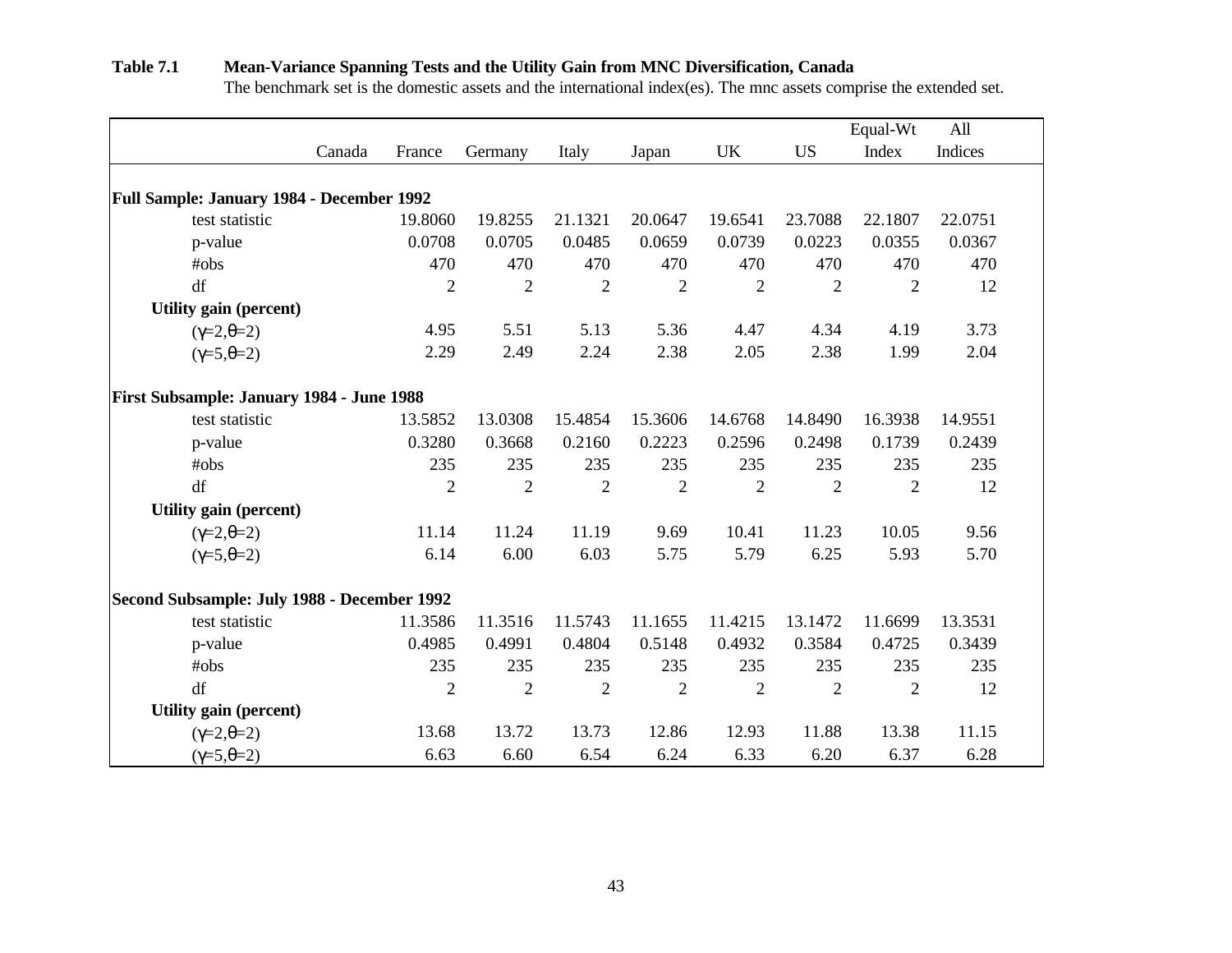## **Table 7.2 Mean-Variance Spanning Tests and the Utility Gain from MNC Diversification, France**

|                                                      |                |        |                |                |                |                |                | Equal-Wt       | All     |
|------------------------------------------------------|----------------|--------|----------------|----------------|----------------|----------------|----------------|----------------|---------|
|                                                      | Canada         | France | Germany        | Italy          | Japan          | <b>UK</b>      | <b>US</b>      | Index          | Indices |
| Truncated Full Sample: July 24, 1985 - December 1992 |                |        |                |                |                |                |                |                |         |
| test statistic                                       | 15.7800        |        | 14.2898        | 15.1258        | 12.3724        | 14.6595        | 13.5123        | 15.3984        | 16.2801 |
| p-value                                              | 0.2015         |        | 0.2826         | 0.2346         | 0.4163         | 0.2606         | 0.3329         | 0.2204         | 0.1787  |
| #obs                                                 | 389            |        | 389            | 389            | 389            | 389            | 389            | 389            | 389     |
| df                                                   | $\overline{2}$ |        | $\overline{2}$ | $\overline{2}$ | $\sqrt{2}$     | $\mathfrak{2}$ | $\overline{2}$ | $\overline{2}$ | 12      |
| Utility gain (percent)                               |                |        |                |                |                |                |                |                |         |
| $(\gamma=2,\theta=2)$                                | 14.11          |        | 13.48          | 13.56          | 13.32          | 12.43          | 13.23          | 13.23          | 12.44   |
| $(\gamma=5, \theta=2)$                               | 7.20           |        | 6.85           | 7.01           | 6.86           | 6.20           | 6.76           | 6.59           | 6.51    |
| Truncated First Subsample: July 24, 1985 - June 1988 |                |        |                |                |                |                |                |                |         |
| test statistic                                       | 9.0877         |        | 8.8908         | 9.8626         | 9.0460         | 8.2888         | 8.8734         | 8.4315         | 9.7592  |
| p-value                                              | 0.6954         |        | 0.7122         | 0.6280         | 0.6990         | 0.7622         | 0.7137         | 0.7506         | 0.6371  |
| #obs                                                 | 154            |        | 154            | 154            | 154            | 154            | 154            | 154            | 154     |
| df                                                   | $\overline{2}$ |        | $\overline{2}$ | $\overline{2}$ | $\overline{2}$ | $\overline{2}$ | $\overline{2}$ | $\overline{2}$ | 12      |
| Utility gain (percent)                               |                |        |                |                |                |                |                |                |         |
| $(\gamma=2,\theta=2)$                                | 19.09          |        | 18.89          | 18.52          | 23.04          | 17.80          | 19.10          | 18.99          | 21.54   |
| $(\gamma=5, \theta=2)$                               | 10.29          |        | 9.93           | 9.96           | 14.13          | 9.26           | 10.27          | 10.23          | 13.53   |
| Second Subsample: July 1988 - December 1992          |                |        |                |                |                |                |                |                |         |
| test statistic                                       | 13.6893        |        | 11.1288        | 11.9199        | 11.7348        | 12.8774        | 12.6823        | 12.1934        | 12.1170 |
| p-value                                              | 0.3210         |        | 0.5179         | 0.4521         | 0.4672         | 0.3780         | 0.3926         | 0.4303         | 0.4363  |
| #obs                                                 | 235            |        | 235            | 235            | 235            | 235            | 235            | 235            | 235     |
| df                                                   | $\overline{2}$ |        | $\overline{2}$ | $\overline{2}$ | $\overline{2}$ | $\overline{2}$ | $\overline{2}$ | $\overline{2}$ | 12      |
| Utility gain (percent)                               |                |        |                |                |                |                |                |                |         |
| $(\gamma=2,\theta=2)$                                | 24.47          |        | 24.24          | 23.33          | 25.29          | 23.63          | 23.75          | 24.75          | 22.45   |
| $(\gamma = 5, \theta = 2)$                           | 14.28          |        | 14.16          | 13.92          | 15.14          | 13.60          | 13.92          | 14.43          | 14.66   |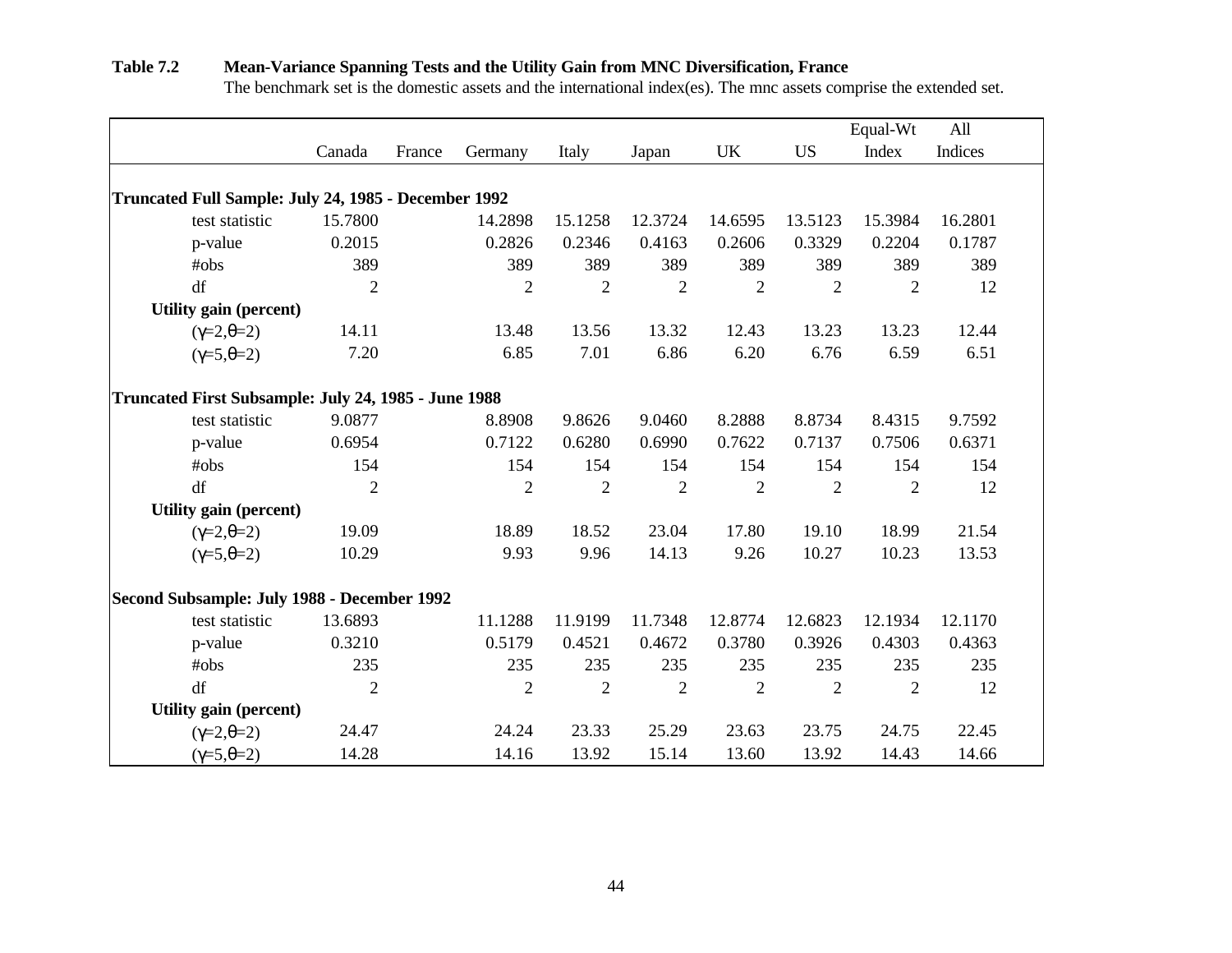## **Table 7.3 Mean-Variance Spanning Tests and the Utility Gain from MNC Diversification, Germany**

|                                             |                |                |         |                |                |                |                | Equal-Wt       | All     |
|---------------------------------------------|----------------|----------------|---------|----------------|----------------|----------------|----------------|----------------|---------|
|                                             | Canada         | France         | Germany | Italy          | Japan          | <b>UK</b>      | <b>US</b>      | Index          | Indices |
|                                             |                |                |         |                |                |                |                |                |         |
| Full Sample: January 1984 - December 1992   |                |                |         |                |                |                |                |                |         |
| test statistic                              | 23.1864        | 28.1496        |         | 27.7492        | 28.1446        | 24.1440        | 26.6922        | 26.9885        | 24.6120 |
| p-value                                     | 0.0573         | 0.0136         |         | 0.0154         | 0.0136         | 0.0440         | 0.0211         | 0.0193         | 0.0386  |
| #obs                                        | 470            | 470            |         | 470            | 470            | 470            | 470            | 470            | 470     |
| df                                          | $\overline{2}$ | $\overline{2}$ |         | $\overline{2}$ | $\overline{2}$ | $\overline{2}$ | $\overline{2}$ | $\overline{2}$ | 12      |
| Utility gain (percent)                      |                |                |         |                |                |                |                |                |         |
| $(\gamma=2,\theta=2)$                       | 6.13           | 4.22           |         | 5.17           | 5.29           | 5.19           | 5.15           | 4.91           | 4.95    |
| $(\gamma=5, \theta=2)$                      | 2.88           | 2.10           |         | 2.45           | 2.52           | 2.46           | 2.43           | 2.29           | 2.55    |
| First Subsample: January 1984 - June 1988   |                |                |         |                |                |                |                |                |         |
| test statistic                              | 15.6694        | 17.6148        |         | 17.1077        | 17.4108        | 13.9054        | 16.4307        | 14.6920        | 14.5080 |
| p-value                                     | 0.3340         | 0.2249         |         | 0.2505         | 0.2349         | 0.4568         | 0.2878         | 0.3995         | 0.4126  |
| #obs                                        | 235            | 235            |         | 235            | 235            | 235            | 235            | 235            | 235     |
| df                                          | $\overline{2}$ | $\overline{2}$ |         | $\overline{2}$ | $\overline{2}$ | $\overline{2}$ | $\overline{2}$ | $\overline{2}$ | 12      |
| Utility gain (percent)                      |                |                |         |                |                |                |                |                |         |
| $(\gamma=2,\theta=2)$                       | 10.83          | 7.02           |         | 8.35           | 6.79           | 8.31           | 10.44          | 6.75           | 6.70    |
| $(\gamma=5, \theta=2)$                      | 4.94           | 3.33           |         | 3.89           | 3.42           | 3.76           | 4.67           | 3.03           | 3.44    |
| Second Subsample: July 1988 - December 1992 |                |                |         |                |                |                |                |                |         |
| test statistic                              | 13.8242        | 15.9167        |         | 15.2031        | 15.2859        | 15.2925        | 15.2872        | 16.1016        | 16.9174 |
| p-value                                     | 0.4629         | 0.3185         |         | 0.3644         | 0.3589         | 0.3585         | 0.3588         | 0.3072         | 0.2606  |
| #obs                                        | 235            | 235            |         | 235            | 235            | 235            | 235            | 235            | 235     |
| df                                          | $\overline{2}$ | $\overline{2}$ |         | $\overline{2}$ | $\overline{2}$ | $\overline{2}$ | $\overline{2}$ | $\overline{2}$ | 12      |
| Utility gain (percent)                      |                |                |         |                |                |                |                |                |         |
| $(\gamma=2,\theta=2)$                       | 12.99          | 13.74          |         | 13.96          | 11.45          | 14.05          | 15.86          | 13.23          | 11.59   |
| $(\gamma=5, \theta=2)$                      | 6.97           | 7.25           |         | 7.40           | 6.38           | 7.41           | 8.54           | 7.09           | 7.31    |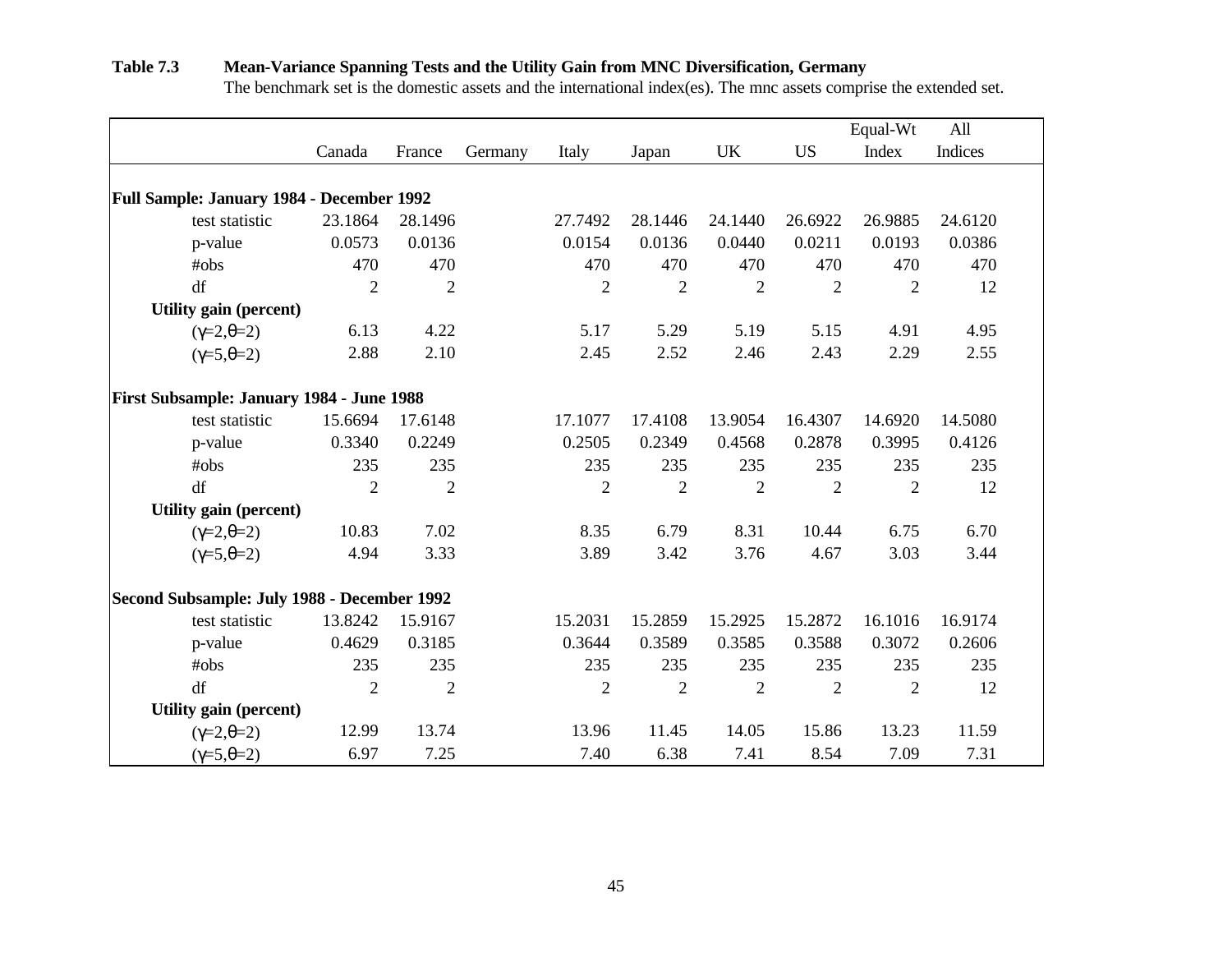## **Table 7.4 Mean-Variance Spanning Tests and the Utility Gain from MNC Diversification, Italy**

|                                                        |                |                |                |       |                |                |                | Equal-Wt       | All     |
|--------------------------------------------------------|----------------|----------------|----------------|-------|----------------|----------------|----------------|----------------|---------|
|                                                        | Canada         | France         | Germany        | Italy | Japan          | <b>UK</b>      | <b>US</b>      | Index          | Indices |
| Truncated Full Sample: January 15 1986 - December 1992 |                |                |                |       |                |                |                |                |         |
| test statistic                                         | 3.9602         | 6.1537         | 6.2935         |       | 4.3453         | 3.9904         | 4.7492         | 5.1622         | 4.3481  |
| p-value                                                | 0.4114         | 0.1880         | 0.1783         |       | 0.3613         | 0.4073         | 0.3140         | 0.2711         | 0.3609  |
| #obs                                                   | 364            | 364            | 364            |       | 364            | 364            | 364            | 364            | 364     |
| df                                                     | $\overline{2}$ | $\overline{2}$ | $\overline{2}$ |       | $\overline{2}$ | $\overline{2}$ | $\overline{2}$ | $\overline{2}$ | 12      |
| Utility gain (percent)                                 |                |                |                |       |                |                |                |                |         |
| $(\gamma=2,\theta=2)$                                  | 3.08           | 3.27           | 3.23           |       | 3.18           | 3.76           | 2.98           | 3.28           | 0.11    |
| $(\gamma=5, \theta=2)$                                 | 1.27           | 1.54           | 1.49           |       | 1.37           | 1.78           | 1.23           | 1.48           | 0.15    |
| Truncated First Sample: January 15 1986 - June 88      |                |                |                |       |                |                |                |                |         |
| test statistic                                         | 5.2560         | 5.7119         | 7.5593         |       | 5.7124         | 4.5509         | 6.5773         | 6.4713         | 2.8967  |
| p-value                                                | 0.2620         | 0.2217         | 0.1091         |       | 0.2217         | 0.3366         | 0.1600         | 0.1666         | 0.5753  |
| #obs                                                   | 129            | 129            | 129            |       | 129            | 129            | 129            | 129            | 129     |
| df                                                     | $\overline{2}$ | $\overline{2}$ | $\overline{2}$ |       | $\overline{2}$ | $\overline{2}$ | $\overline{2}$ | $\overline{2}$ | 12      |
| Utility gain (percent)                                 |                |                |                |       |                |                |                |                |         |
| $(\gamma=2,\theta=2)$                                  | 3.86           | 5.42           | 5.50           |       | 2.87           | 3.95           | 4.53           | 4.77           | 1.17    |
| $(\gamma=5, \theta=2)$                                 | 1.86           | 3.53           | 3.33           |       | 1.52           | 1.83           | 2.37           | 2.62           | 1.14    |
| Second Subsample: July 1988 - December 1992            |                |                |                |       |                |                |                |                |         |
| test statistic                                         | 1.9519         | 2.0979         | 2.2686         |       | 1.9636         | 2.6697         | 1.6800         | 2.4149         | 1.2413  |
| p-value                                                | 0.7446         | 0.7178         | 0.6865         |       | 0.7424         | 0.6145         | 0.7943         | 0.6599         | 0.8713  |
| #obs                                                   | 235            | 235            | 235            |       | 235            | 235            | 235            | 235            | 235     |
| df                                                     | $\overline{2}$ | $\overline{2}$ | $\overline{2}$ |       | $\overline{2}$ | $\overline{2}$ | $\overline{2}$ | $\overline{2}$ | 12      |
| Utility gain (percent)                                 |                |                |                |       |                |                |                |                |         |
| $(\gamma=2,\theta=2)$                                  | 4.63           | 3.68           | 3.96           |       | 5.37           | 4.25           | 4.34           | 4.59           | 2.20    |
| $(\gamma=5, \theta=2)$                                 | 3.01           | 2.11           | 2.26           |       | 3.42           | 2.64           | 2.71           | 2.70           | 1.45    |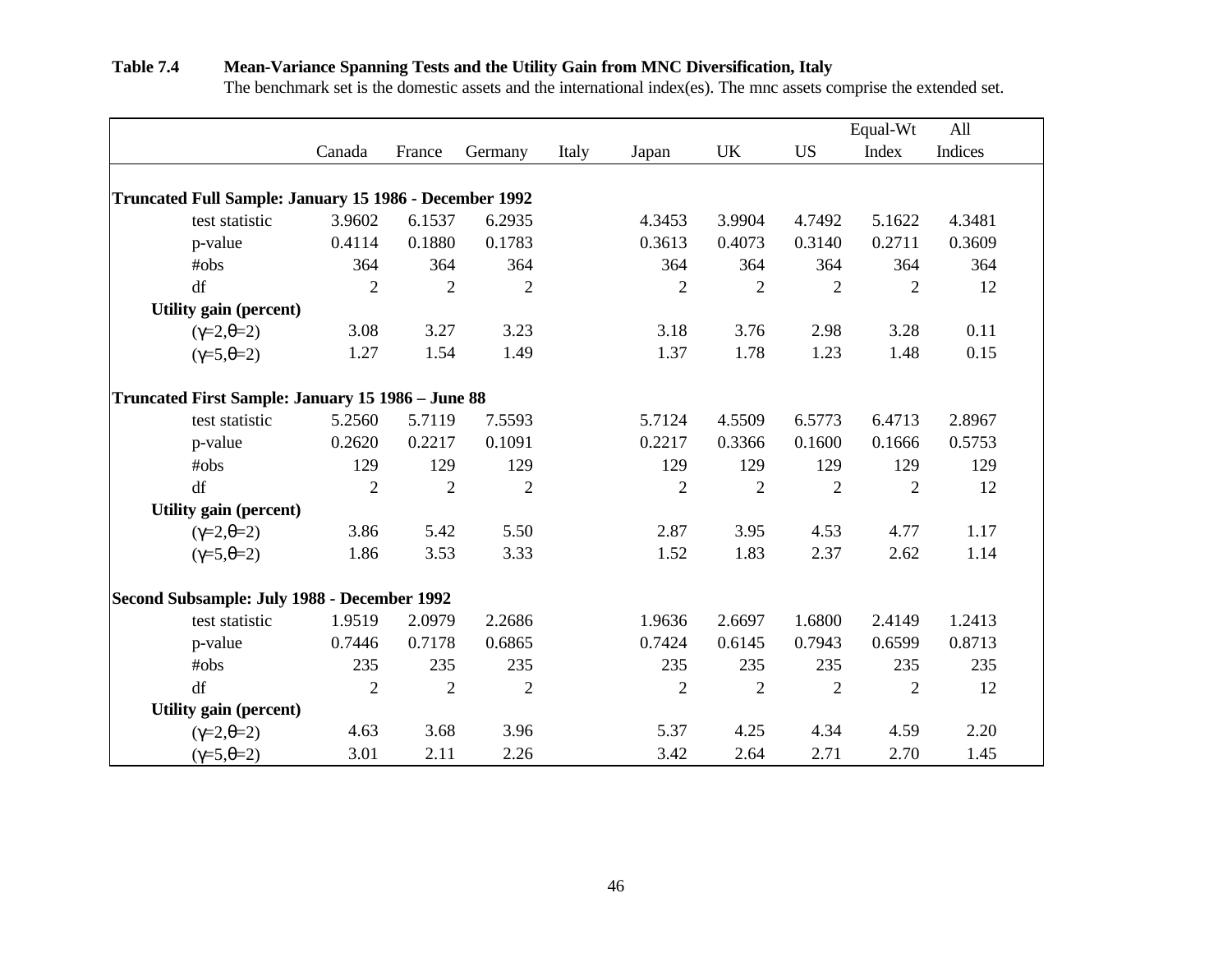## **Table 7.5 Mean-Variance Spanning Tests and the Utility Gain from MNC Diversification, Japan**

|                                                  |                |                |                |                |       |                |                | Equal-Wt       | All     |
|--------------------------------------------------|----------------|----------------|----------------|----------------|-------|----------------|----------------|----------------|---------|
|                                                  | Canada         | France         | Germany        | Italy          | Japan | <b>UK</b>      | <b>US</b>      | Index          | Indices |
| <b>Full Sample: January 1984 - December 1992</b> |                |                |                |                |       |                |                |                |         |
| test statistic                                   | 12.2032        | 15.5102        | 13.7891        | 18.8215        |       | 18.5063        | 12.1229        | 15.8749        | 15.1807 |
| p-value                                          | 0.4295         | 0.2147         | 0.3144         | 0.0929         |       | 0.1012         | 0.4359         | 0.1970         | 0.2317  |
| #obs                                             | 470            | 470            | 470            | 470            |       | 470            | 470            | 470            | 470     |
| df                                               | $\overline{2}$ | $\overline{2}$ | $\mathfrak{2}$ | $\overline{2}$ |       | $\overline{2}$ | $\overline{2}$ | $\overline{2}$ | 12      |
| Utility gain (percent)                           |                |                |                |                |       |                |                |                |         |
| $(\gamma=2,\theta=2)$                            | 5.17           | 3.14           | 3.96           | 4.49           |       | 3.64           | 3.40           | 3.20           | 2.81    |
| $(\gamma=5, \theta=2)$                           | 2.78           | 1.96           | 2.37           | 2.86           |       | 2.15           | 1.81           | 1.67           | 1.60    |
| <b>First Subsample: January 1984 - June 1988</b> |                |                |                |                |       |                |                |                |         |
| test statistic                                   | 9.8595         | 9.7344         | 7.5088         | 9.6056         |       | 10.4935        | 10.3018        | 8.4688         | 8.1803  |
| p-value                                          | 0.6283         | 0.6392         | 0.8222         | 0.6505         |       | 0.5728         | 0.5895         | 0.7475         | 0.7709  |
| #obs                                             | 235            | 235            | 235            | 235            |       | 235            | 235            | 235            | 235     |
| df                                               | $\overline{2}$ | $\overline{2}$ | $\overline{2}$ | $\overline{2}$ |       | $\overline{2}$ | $\overline{2}$ | $\overline{2}$ | 12      |
| Utility gain (percent)                           |                |                |                |                |       |                |                |                |         |
| $(\gamma=2,\theta=2)$                            | 9.04           | 7.01           | 7.50           | 7.00           |       | 7.52           | 9.80           | 8.12           | 8.67    |
| $(\gamma=5, \theta=2)$                           | 4.98           | 3.68           | 4.07           | 3.76           |       | 3.96           | 5.21           | 4.20           | 4.83    |
| Second Subsample: July 1988 - December 1992      |                |                |                |                |       |                |                |                |         |
| test statistic                                   | 12.3757        | 11.0778        | 9.1695         | 10.6564        |       | 11.3700        | 11.1557        | 14.2879        | 13.8614 |
| p-value                                          | 0.4160         | 0.5223         | 0.6884         | 0.5586         |       | 0.4975         | 0.5156         | 0.2827         | 0.3096  |
| #obs                                             | 235            | 235            | 235            | 235            |       | 235            | 235            | 235            | 235     |
| df                                               | $\overline{2}$ | $\overline{2}$ | $\mathfrak{2}$ | $\overline{2}$ |       | $\overline{2}$ | $\overline{2}$ | $\overline{2}$ | 12      |
| Utility gain (percent)                           |                |                |                |                |       |                |                |                |         |
| $(\gamma = 2, \theta = 2)$                       | 2.77           | 2.90           | 2.84           | 5.77           |       | 3.65           | 1.48           | 1.82           | 2.28    |
| $(\gamma=5, \theta=2)$                           | 1.88           | 2.25           | 2.18           | 4.53           |       | 2.76           | 1.02           | 1.17           | 1.47    |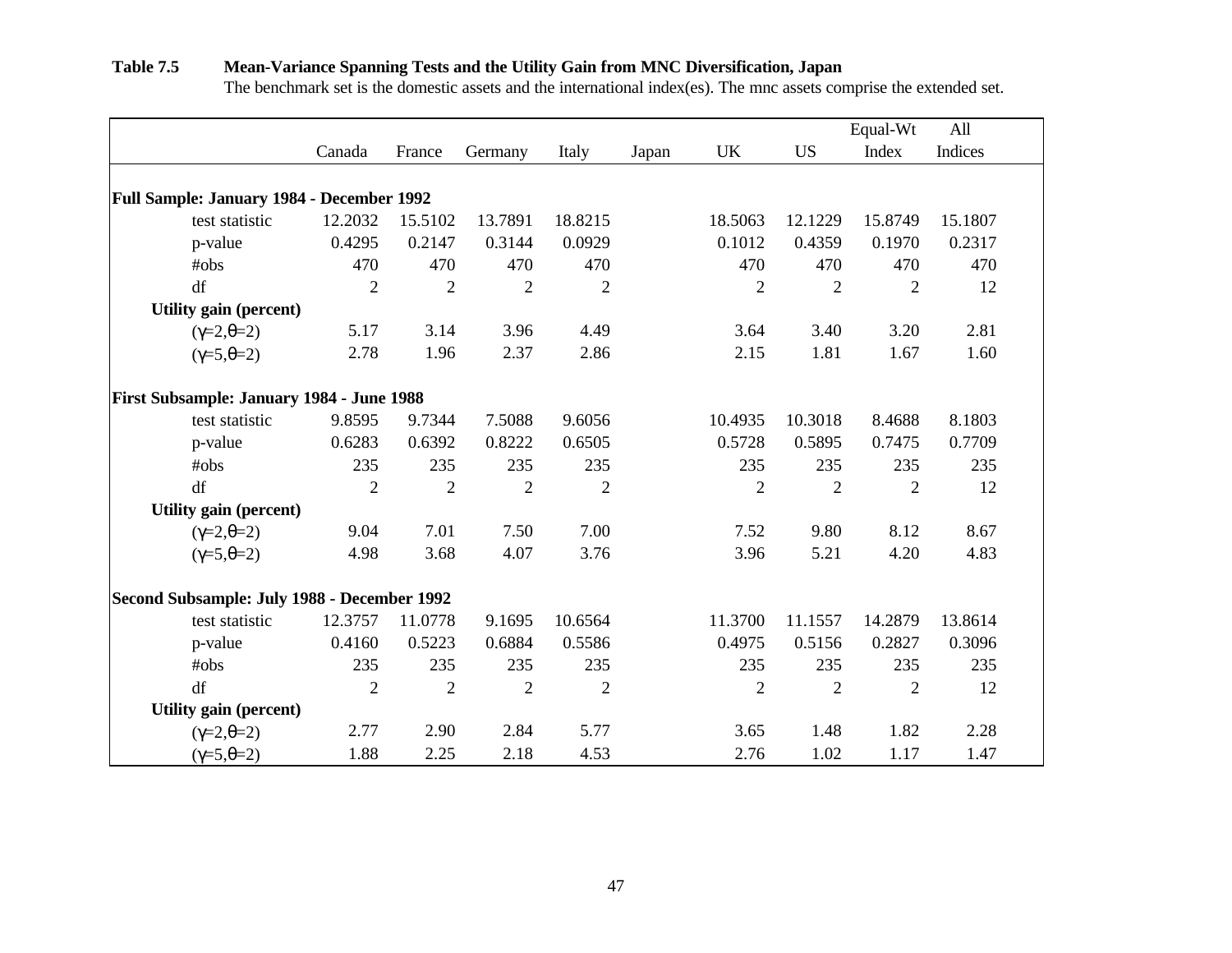|                                                           |                |                |                |                |                |    |                | Equal-Wt       | All            |  |
|-----------------------------------------------------------|----------------|----------------|----------------|----------------|----------------|----|----------------|----------------|----------------|--|
|                                                           | Canada         | France         | Germany        | Italy          | Japan          | UK | <b>US</b>      | <b>Index</b>   | Indices        |  |
| Truncated Full Sample: December 24, 1986 to December 1992 |                |                |                |                |                |    |                |                |                |  |
| test statistic                                            | 9.5948         | 7.7668         | 7.7255         | 9.5930         | 7.6287         |    | 7.9282         | 7.4648         | 8.7452         |  |
| p-value                                                   | 0.6515         | 0.8031         | 0.8062         | 0.6516         | 0.8134         |    | 0.7907         | 0.8254         | 0.7245         |  |
| #obs                                                      | 315            | 315            | 315            | 315            | 315            |    | 315            | 315            | 315            |  |
| df                                                        | $\overline{2}$ | $\overline{2}$ | $\overline{2}$ | $\overline{2}$ | $\overline{2}$ |    | $\overline{2}$ | $\overline{2}$ | 12             |  |
| Utility gain (percent)                                    |                |                |                |                |                |    |                |                |                |  |
| $(\gamma=2,\theta=2)$                                     | 6.79           | 6.37           | 7.06           | 5.84           | 7.90           |    | 6.55           | 8.01           | 1.39           |  |
| $(\gamma=5, \theta=2)$                                    | 3.95           | 3.66           | 3.94           | 3.61           | 4.50           |    | 3.78           | 4.41           | 1.34           |  |
| Truncated First Subsample: December 24, 1986 - June 88    |                |                |                |                |                |    |                |                |                |  |
| test statistic                                            | 6.7228         | 6.3505         | 7.1358         | 5.6764         | 5.3565         |    | 5.6909         | 5.8185         | 6.7133         |  |
| p-value                                                   | 0.8754         | 0.8974         | 0.8485         | 0.9315         | 0.9450         |    | 0.9309         | 0.9250         | 0.8760         |  |
| #obs                                                      | 80             | 80             | 80             | 80             | 80             |    | 80             | 80             | 80             |  |
| df                                                        | $\overline{2}$ | $\overline{2}$ | $\overline{2}$ | $\overline{2}$ | $\overline{2}$ |    | $\overline{2}$ | $\overline{2}$ | $\overline{2}$ |  |
| Utility gain (percent)                                    |                |                |                |                |                |    |                |                |                |  |
| $(\gamma=2,\theta=2)$                                     | 18.55          | 21.80          | 16.60          | 19.74          | 17.87          |    | 18.62          | 20.73          | 0.75           |  |
| $(\gamma=5, \theta=2)$                                    | 14.40          | 16.77          | 13.88          | 16.12          | 13.15          |    | 14.32          | 15.73          | 0.87           |  |
| Second Subsample: July 1988 - December 1992               |                |                |                |                |                |    |                |                |                |  |
| test statistic                                            | 9.1053         | 9.3901         | 8.6429         | 11.0049        | 9.8559         |    | 8.4607         | 8.6364         | 10.2333        |  |
| p-value                                                   | 0.6939         | 0.6693         | 0.7331         | 0.5285         | 0.6286         |    | 0.7482         | 0.7336         | 0.5955         |  |
| #obs                                                      | 235            | 235            | 235            | 235            | 235            |    | 235            | 235            | 235            |  |
| df                                                        | $\overline{2}$ | $\overline{2}$ | $\overline{2}$ | $\overline{2}$ | $\overline{2}$ |    | $\overline{2}$ | $\overline{2}$ | 12             |  |
| Utility gain (percent)                                    |                |                |                |                |                |    |                |                |                |  |
| $(\gamma = 2, \theta = 2)$                                | 11.06          | 10.99          | 11.21          | 10.30          | 13.14          |    | 11.38          | 12.30          | 8.96           |  |
| $(\gamma = 5, \theta = 2)$                                | 6.37           | 5.97           | 6.01           | 5.84           | 7.61           |    | 6.21           | 6.84           | 5.58           |  |

## **Table 7.6 Mean-Variance Spanning Tests and the Utility Gain from MNC Diversification, United Kingdom**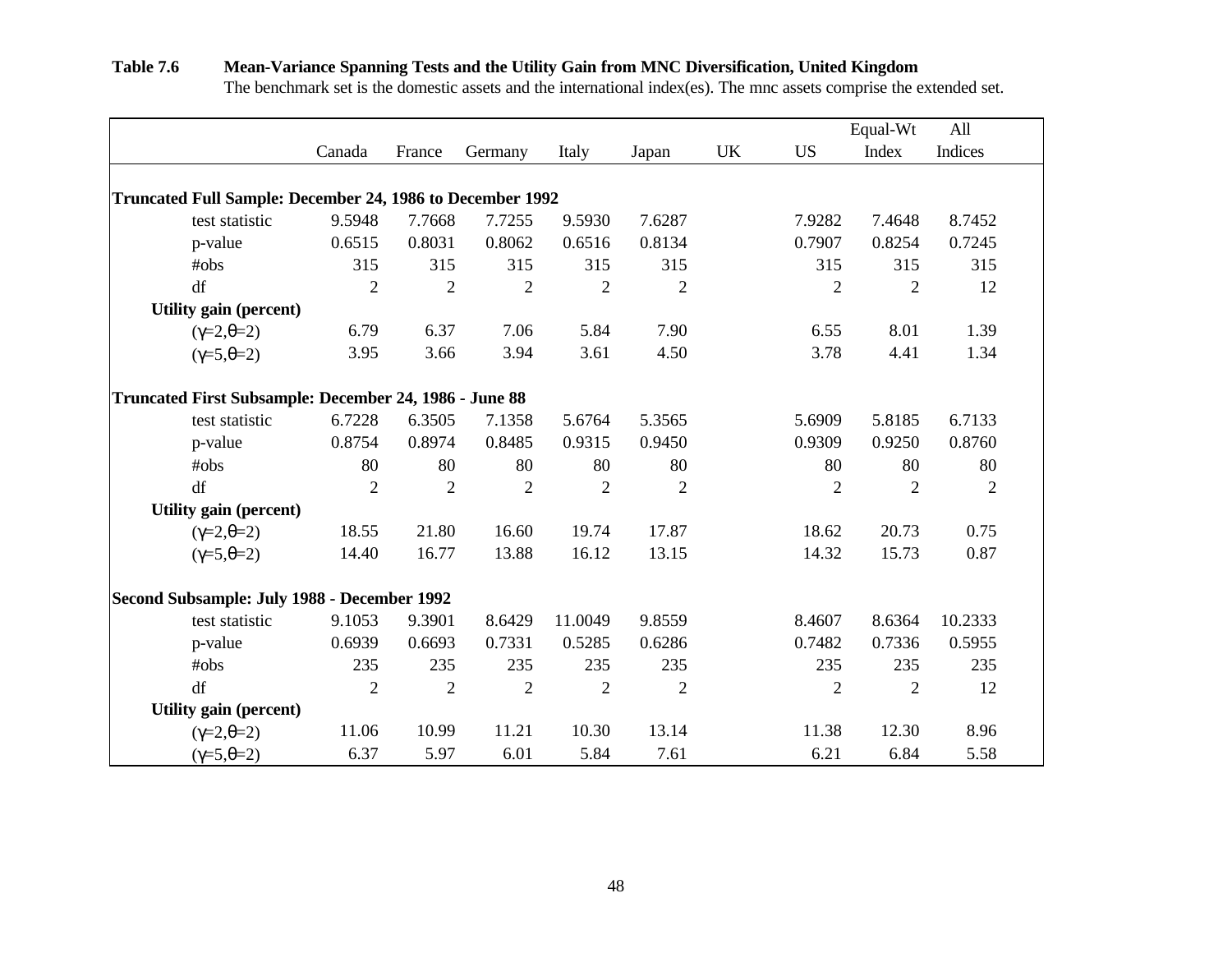|                                                           |                |                |                |                |                |                |           | Equal-Wt       | All     |  |
|-----------------------------------------------------------|----------------|----------------|----------------|----------------|----------------|----------------|-----------|----------------|---------|--|
|                                                           | Canada         | France         | Germany        | Italy          | Japan          | <b>UK</b>      | <b>US</b> | <b>Index</b>   | Indices |  |
| Truncated Full Sample: December 24, 1986 to December 1992 |                |                |                |                |                |                |           |                |         |  |
| test statistic                                            | 25.2602        | 27.8704        | 27.4132        | 27.1586        | 26.9986        | 26.8083        |           | 26.4764        | 23.9776 |  |
| p-value                                                   | 0.1179         | 0.0641         | 0.0716         | 0.0761         | 0.0790         | 0.0827         |           | 0.0894         | 0.1558  |  |
| #obs                                                      | 470            | 470            | 470            | 470            | 470            | 470            |           | 470            | 470     |  |
| df                                                        | $\overline{2}$ | $\overline{2}$ | $\mathfrak{2}$ | $\overline{2}$ | $\overline{2}$ | $\overline{2}$ |           | $\overline{2}$ | 12      |  |
| Utility gain (percent)                                    |                |                |                |                |                |                |           |                |         |  |
| $(\gamma=2,\theta=2)$                                     | 13.86          | 14.53          | 15.39          | 15.32          | 15.42          | 15.32          |           | 15.38          | 12.07   |  |
| $(\gamma=5, \theta=2)$                                    | 8.17           | 8.01           | 8.53           | 8.48           | 8.55           | 8.43           |           | 8.47           | 7.22    |  |
| Truncated First Subsample: December 24, 1986 - June 88    |                |                |                |                |                |                |           |                |         |  |
| test statistic                                            | 15.0145        | 16.4453        | 16.6118        | 16.0890        | 16.8067        | 15.5776        |           | 16.3227        | 16.2905 |  |
| p-value                                                   | 0.6610         | 0.5615         | 0.5499         | 0.5863         | 0.5364         | 0.6220         |           | 0.5700         | 0.5723  |  |
| #obs                                                      | 235            | 235            | 235            | 235            | 235            | 235            |           | 235            | 235     |  |
| df                                                        | $\overline{2}$ | $\overline{2}$ | $\overline{2}$ | $\overline{2}$ | $\overline{2}$ | $\overline{2}$ |           | $\overline{2}$ | 12      |  |
| Utility gain (percent)                                    |                |                |                |                |                |                |           |                |         |  |
| $(\gamma=2,\theta=2)$                                     | 20.21          | 18.36          | 21.29          | 18.85          | 18.30          | 19.59          |           | 19.80          | 15.92   |  |
| $(\gamma=5, \theta=2)$                                    | 11.70          | 10.46          | 12.36          | 10.66          | 10.47          | 11.11          |           | 11.41          | 9.53    |  |
| Second Subsample: July 1988 - December 1992               |                |                |                |                |                |                |           |                |         |  |
| test statistic                                            | 27.6172        | 26.6097        | 27.7044        | 25.2395        | 24.4299        | 23.4240        |           | 26.1306        | 26.6747 |  |
| p-value                                                   | 0.0681         | 0.0866         | 0.0667         | 0.1185         | 0.1414         | 0.1748         |           | 0.0968         | 0.0853  |  |
| #obs                                                      | 235            | 235            | 235            | 235            | 235            | 235            |           | 235            | 235     |  |
| df                                                        | $\overline{2}$ | $\overline{2}$ | $\overline{2}$ | $\overline{2}$ | $\overline{2}$ | $\overline{2}$ |           | $\overline{2}$ | 12      |  |
| Utility gain (percent)                                    |                |                |                |                |                |                |           |                |         |  |
| $(\gamma = 2, \theta = 2)$                                | 19.99          | 24.52          | 24.38          | 21.03          | 23.46          | 24.38          |           | 22.30          | 16.92   |  |
| $(\gamma=5, \theta=2)$                                    | 12.67          | 14.28          | 14.24          | 12.57          | 14.18          | 14.25          |           | 13.42          | 11.20   |  |

## **Table 7.7 Mean-Variance Spanning Tests and the Utility Gain from MNC Diversification, United States**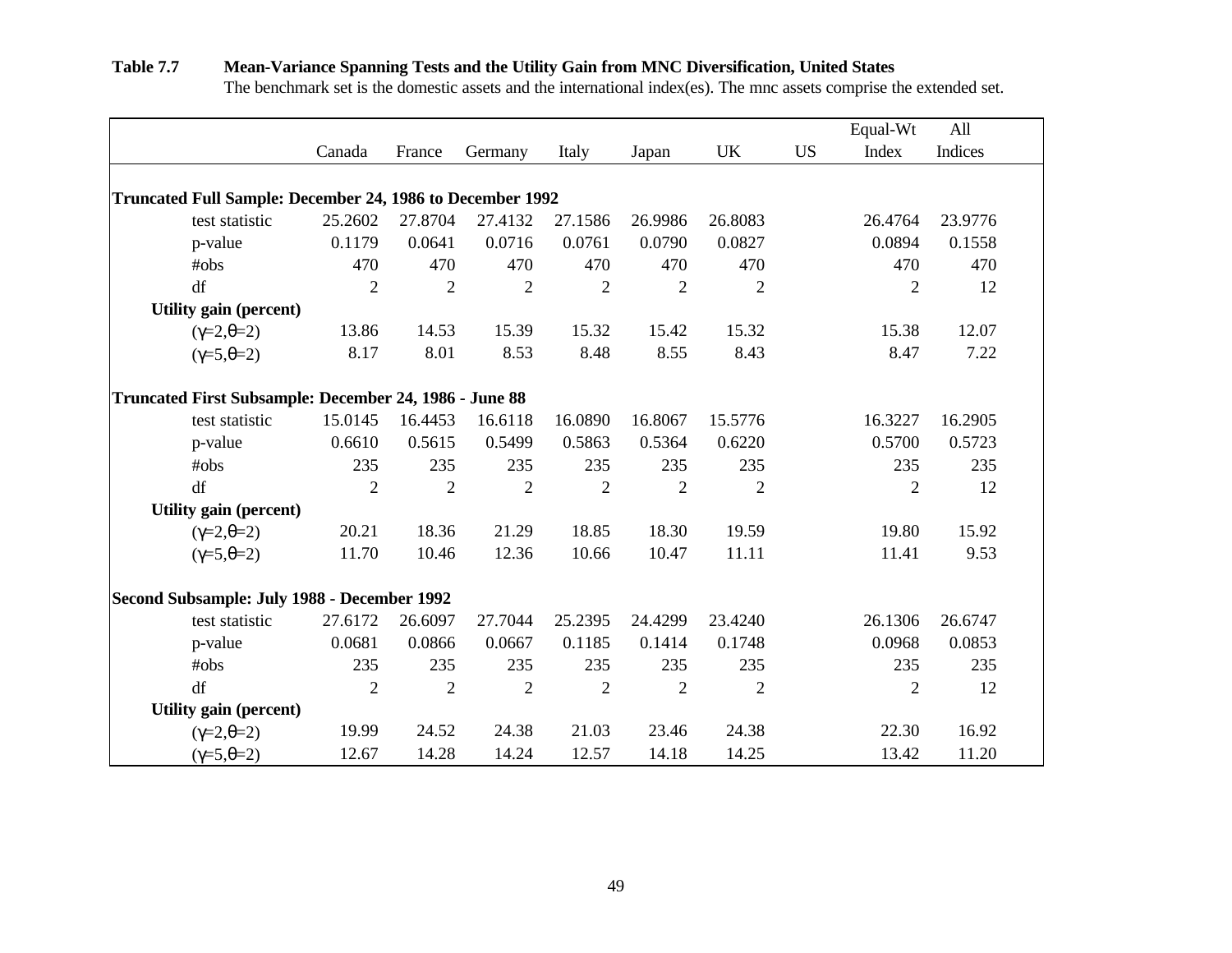### **Appendix A**

### **Equity Classification Methodology**

Datastream classifies firms according to country of origin and industry. The primary classification is by country of origin. American depository receipts, global depository receipts and cross-listed securities are omitted from Datastream's country-specific classification of firms.<sup>15</sup> We follow Datastream's classification hierarchy and use four broad industry categories as defined by Datastream: consumer goods and services (CGS), energy and utilities (EU), finance and real estate (FIR) and industrials (IND). Firms that do not have a valid Datastream industry classification are assigned the industry classification other (OTHER).<sup>16</sup> Firms that are classified as OTHER may have unobservable characteristics that distinguish them from the firms in the four categories. If the OTHER category remains distinct, the portfolio selection process may be biased. To reduce this potential bias, the OTHER category is incorporated into the four industry categories. The methodology is explained below.<sup>17</sup>

We construct the firm size classification within each industry by using a size-sorting algorithm based on the annual observations of each firm's market capitalization denominated in the local currency. If a firm has no market capitalization during the sample period, it is dropped from the sample. A firm may have a reported market capitalization of zero. Datastream measures market capitalization in millions of local currency units. We assume that a firm that has a reported market capitalization of zero either has a true capitalization equal to zero or has a true capitalization that is positive and a reported capitalization of zero due to rounding. Including firms with reported market capitalizations equal to zero and true market capitalizations greater than zero biases the size sorting algorithm such that the marginal firm in a size category is classified as smaller than it actually is.

<sup>&</sup>lt;sup>15</sup> Datastream documentation states that the lists of firms by country do not include cross-listed securities. (Find specific reference.) We performed a secondary check to ensure that cross-listed securities are not omitted from the sample.

<sup>&</sup>lt;sup>16</sup> For example, a firm whose trading has been suspended is classified by Datastream as a suspended firm. This designation overlays the industry classification. As a result, the industry classification cannot be determined from the information available from Datastream.

 $17$  Firms whose trading has been suspended comprise the majority of the firms that are included in the OTHER category. We infer from this status that the firms are poor performers. If the OTHER category contains a disproportionately high number of poor performers, the four other categories contain a disproportionately low number of poor performers. We assume that the investor cannot identify poor performers a priori, therefore, the investor could not construct the OTHER category a priori.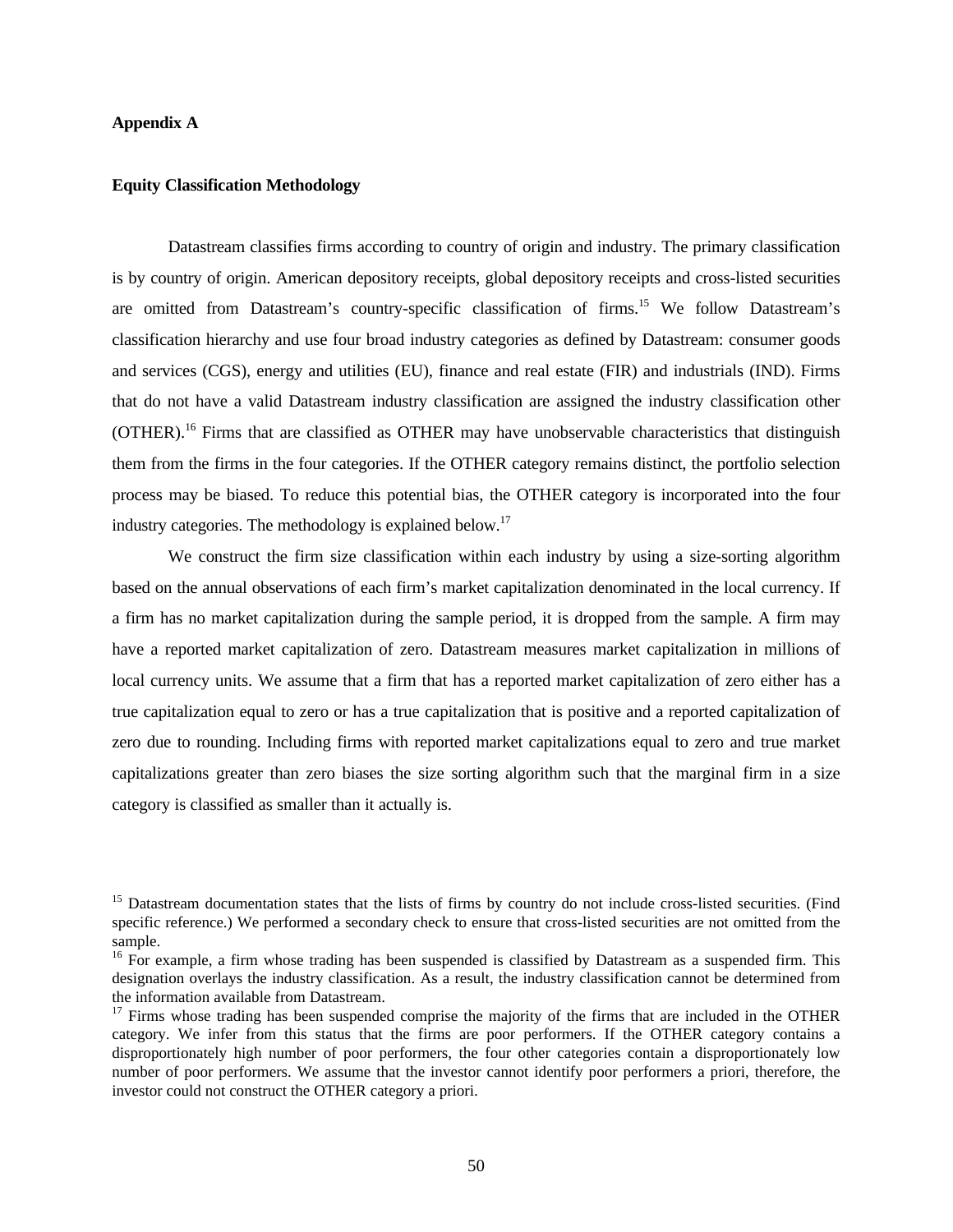The firms are classified into small, medium and large categories such that approximately one third of the total industry market capitalization falls into each size category. If each size category contains exactly one third of the industry's market capitalization, the value-weighted portfolio weights for each size category in each industry are equal to one third. This methodology provides a reference point for a comparison of the weights derived from mean-variance optimization and the value-weighted portfolio weights.

To allocate firms in this way, the total market capitalization for each industry category is calculated for each set of annual observations. The firms within each industry are sorted by market capitalization in descending order. Beginning with the largest firm in each industry and proceeding with progressively smaller firms, the market capitalizations are summed until the accumulated total is greater than or equal to one third of the industry market capitalization. The market capitalization of the last firm that is added to the accumulated total is the reference point that partitions the medium-sized firms from the large-sized firms. Denote the market capitalization of this firm at time t as  $M_t^{ML}$ . The process of summing the market capitalizations continues until the accumulated total is greater than or equal to two thirds of the industry market capitalization. The market capitalization of the last firm that is added to the accumulated total is the reference point that partitions the small-sized firms from the medium-sized firms. Denote the market capitalization of this firm as  $M_t^{S/M}$ .

The methodology described above is used to calculate the values of  $M_t^{SM}$  and  $M_t^{ML}$  conditional on the market capitalizations of firms that begin trading prior to the first year of the sample or begin trading in the first year of the sample. As new firms begin trading and old firms cease trading over time, the market capitalization of each industry changes. Rather than recalculate  $M_t^{S/M}$  and  $M_t^{ML}$  at each point in time conditional on the market capitalizations of all firms at time t, the values of  $M_t^{SM}$  and  $M_t^{ML}$  for time periods after the first year of the sample are scaled to reflect the growth rate in the market capitalization of the industry. For example, if the consumer goods and services industry's market capitalization grows by five percent from the first year to the second year,  $M_2^{SM}$  is equal to  $M_1^{SM}$  times 1.05. As a result, a firm's size is determined only once during the sample and a firm's size classification cannot change during the sample period.

If  $M_t^{SM}$  and  $M_t^{ML}$  were recalculated each year using the market capitalizations of all firms at time t, a small successful firm with an increasing market capitalization could be reclassified as a larger firm and an unsuccessful firm with a diminishing market capitalization could be reclassified as a smaller firm. If the size classification of a firm is permitted to vary with the firm's success or failure, the portfolio weights would be a function of the size classification. The investor would hold relatively more of the large, i.e.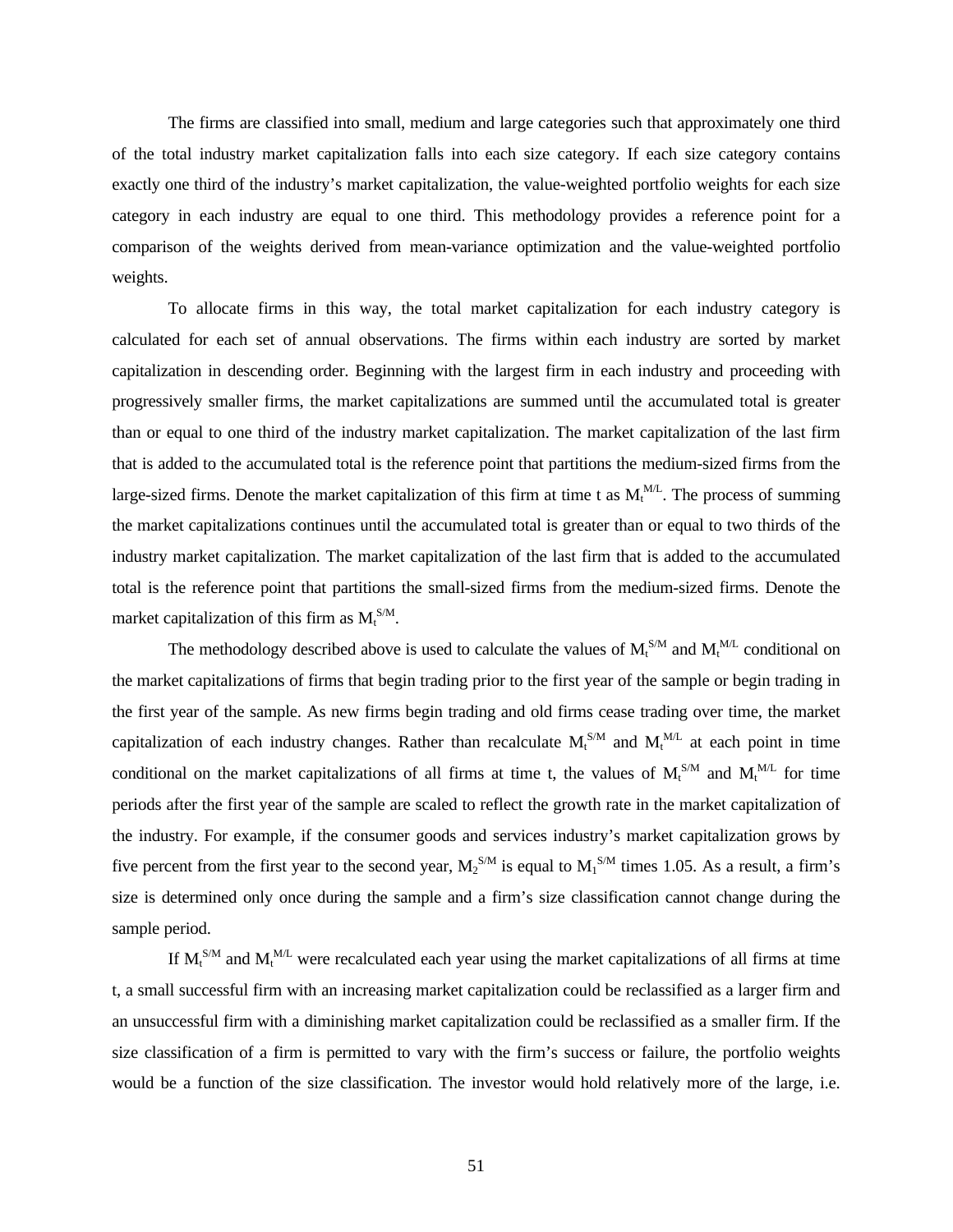successful, firms and relatively less of the small, i.e. unsuccessful, firms. The portfolio weights would be a function of survivorship bias. By classifying the size of the firm only once, the effects of survivorship bias are reduced.

A firm is designated as a domestic or multinational firm conditional on the listing of multinational corporations in Worldwide Branch Locations of Multinational Companies (1994). The primary criteria for inclusion in the listing is the existence of one or more branches, subsidiaries, manufacturing plants or other holdings located in countries other than the country in which the corporation is headquartered. This selection criteria for multinational corporations is relatively narrow. A broader definition would include all firms with a large percentage of corporate sales outside the country in which the corporation is headquartered. We assume the list of firms with one or more branches, subsidiaries, manufacturing plants or other holdings located in countries other than the country in which the corporation is headquartered is highly correlated with the list of firms that fulfill the broader definition of a multinational firm.

The list includes five hundred multinational corporations. Approximately two hundred are headquartered in the United States and the majority of the remaining three hundred are headquartered in Canada, France, Germany, Japan, the United Kingdom and Sweden. This classification methodology captures the largest and most prominent multinational corporations. Because these firms have a physical presence in other countries, the firms are directly affected by international economic conditions. Firms that have international sales and no international physical presence are less directly affected by international economic conditions.

### **Sample Selection and Sample Construction Methodology**

Conditional on the classification of the firms, a random sample is drawn for each category. Define the initial set of the firms for each category as the population and the random sample from each category as the sample.<sup>18</sup> The maximum number of firms in the sample for each category is arbitrary set at thirty firms. If the number of firms in a category population is less than thirty, all of the firms are included in the sample portfolio.<sup>19</sup> The size of the category sample is reported in the second column of Table 1. For example, the sample size for medium, domestic, finance-and-real-estate firms in Canada is 7.

Datastream provides returns data on firms that are currently traded and firms that are not currently traded but were traded in the past. For firms that are no longer traded, Datastream does not, however,

<sup>&</sup>lt;sup>18</sup> The database of firms that are available from Datastream is not the true population of firms. For ease of discussion, consider it the population of Datastream firms.

<sup>&</sup>lt;sup>19</sup> The names of the firms included in each category subsample are available from the authors upon request.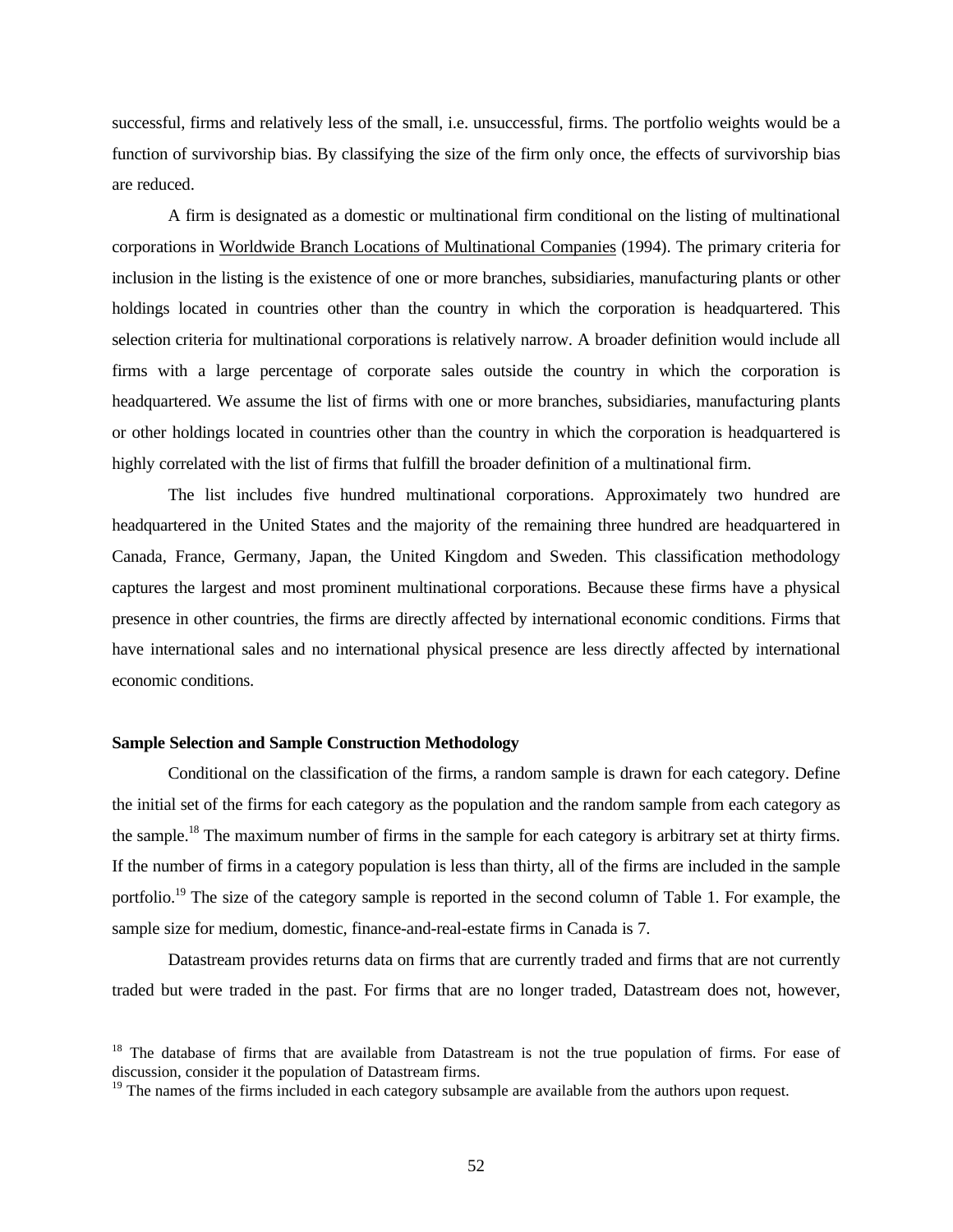provide information regarding the disposition of the firm on the last day that it was traded. This shortcoming implies that a bankrupt firm can be easily be distinguished from a firm that has been acquired by another firm. As a result, the return series must be edited to reflect the final status of the firm. If the firm went bankrupt, the investor is assumed to have lost the entire amount of the investment and the last return observation is set equal to minus one. If the firm merged with another firm or was acquired by another firm, the investor is assumed to receive the amount of the investment on the day of the last observed return. The investor is assumed to reinvest the proceeds in the portfolio. The last observed return as stated by Datastream, which reflects the capital appreciation and any dividend disbursement over the last period, is not altered.

The primary source used to determine the final status of individual firms is Standard & Poor's Standard Corporate Descriptions (1996). Standard & Poor reports the final disposition of individual securities. In addition to Standard & Poor, Canada Stockwatch, an on-line securities database, is used to verify the final status of some Canadian firms. If these sources do not provide the needed information, the final status of the firm is inferred from the return series and the price series for each individual firm. As a rule of thumb, the firm is assumed to be bankrupt if the time series of prices for the firm's equity approaches zero as the date approaches the final day of trading. The firm is assumed to be acquired by another firm or merged with another firm if the time series of prices for the firm's equity is significantly different from zero as the date approaches the final day of trading. In cases such that the final status of the firm is ambiguous, the firm is assumed to be bankrupt. $20$ 

Conditional on the random sample of firms by category, a value-weighted portfolio is constructed for each category sample. The firms are chosen randomly from the list of firms for each category. A firm is included in the list if its equity traded during any part of the time series of returns. This selection methodology biases the sample portfolio because firms that trade for a short period of time are overrepresented in the list of firms and firms that trade for a long period of time are under-represented in the list of firms. To demonstrate this bias, consider an example. Suppose the sample for small, domestic, industrial firms in Canada is comprised of fifty firms. Forty-five of the firms are traded for six months of the sample time period and five firms are traded for five years of the sample time period. The sample of thirty firms is chosen from the list of fifty firms. This selection methodology implies that each firm is equally likely to be included in the subsample portfolio. If the sample portfolio is constructed on a period-by-period basis however, each firm does not have an equal probability of being included in the sample portfolio. The firms

 $20$  A summary of the status for all firms, both currently traded and not traded, is available from the authors upon request.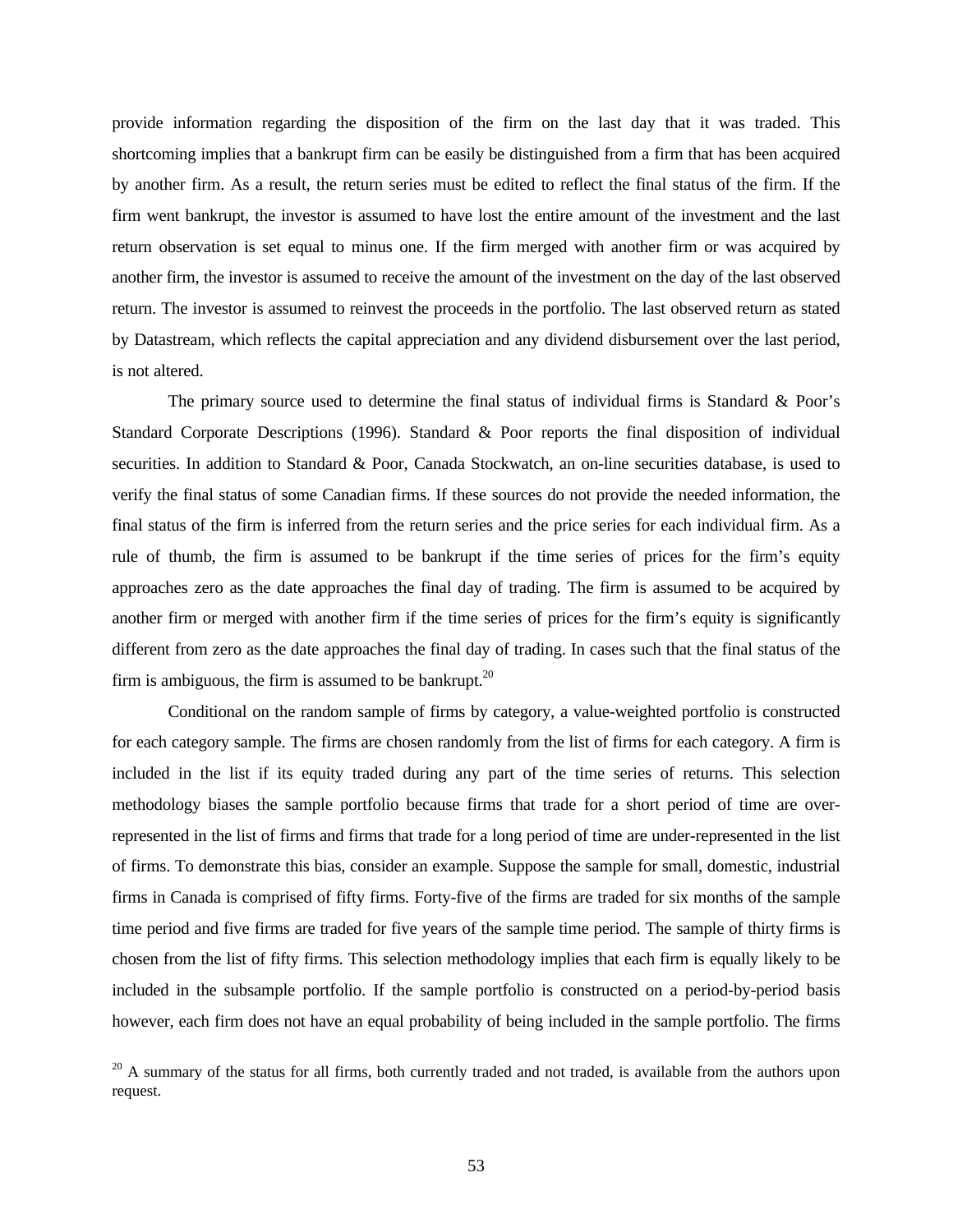that trade for a long period of time have a higher probability of being traded at any point in time and therefore have a higher probability of inclusion in the period-specific subsample portfolio. To reduce the bias of the sample selection methodology, the weights of the sample portfolio are a function of the value of the firm relative to the total value of all the firms in the category and the relative length of the time series of returns for each firm. The weight for each equity in the sample portfolio is equal to

(A.1) 
$$
\omega_{it} = \left[\frac{mv_{it}}{\sum_{i=1}^{N_s}mv_{it}}\right] \left[\frac{n_i}{\sum_{i=1}^{N_s}n_i}\right] \lambda_t \quad \forall i = 1,...N_s
$$

where  $\omega_{t}$  is equal to the portfolio weight on asset i at time t, mv<sub>it</sub> is equal to the market value of firm i at time t,  $n_i$  is equal to the number of observations in the time series of returns for firm i,  $N_s$  is the number of firms in the sample and  $\lambda_t$  is an adjustment factor that ensures that the weights of the portfolio sum to one for each time period. Combining the time series of returns for the firms in each sample yields one time series of returns for each category.

The portfolio for each category is augmented to incorporate the return series of the OTHER category because the characteristics of the firms in the OTHER category may not be readily identifiable apriori. The three size classifications of the OTHER category are individually incorporated into the size categories of the other four industry classifications. For example, the small OTHER category is incorporated into the small categories of the other four industry categories. The return series are combined conditional on the relative market value of each category. The augmented return series is a linear combination of the industry return series and the return series of the OTHER category,

(A.2) 
$$
r_{it}^{A} = r_{it} \omega_{it}^{A} + r_{0t} (1 - \omega_{it}^{A})
$$

where  $r_{it}^A$  is the augmented return of industry category i at time t,  $r_{it}$  is the return of industry i at time t,  $\omega_t^A$ is the augmented weight on industry i at time t, and  $(1 - \omega_t^A)$  is the augmented weight on the other category at time t.  $21$ 

Constructing the augmented weight on industry i is a two step process. The first step is the calculation of the percent of total market value of each size category for each industry:

$$
\begin{aligned}\n\text{(A.3)}\\ \n\mathbf{Z}_{it} &= \frac{\sum_{j=1}^{N_{\text{ccs}}}\text{mv}_{jt}}{\sum_{j=1}^{N_{\text{ccs}}}\text{mv}_{jt} + \sum_{j=1}^{N_{\text{EU}}}\text{mv}_{jt} + \sum_{j=1}^{N_{\text{HR}}}\text{mv}_{jt} + \sum_{j=1}^{N_{\text{IND}}}\text{mv}_{jt} + \sum_{j=1}^{N_{\text{OTHER}}} \text{mv}_{jt}}\n\end{aligned}
$$

 $21$  The size category subscript is omitted in this derivation for notational clarity.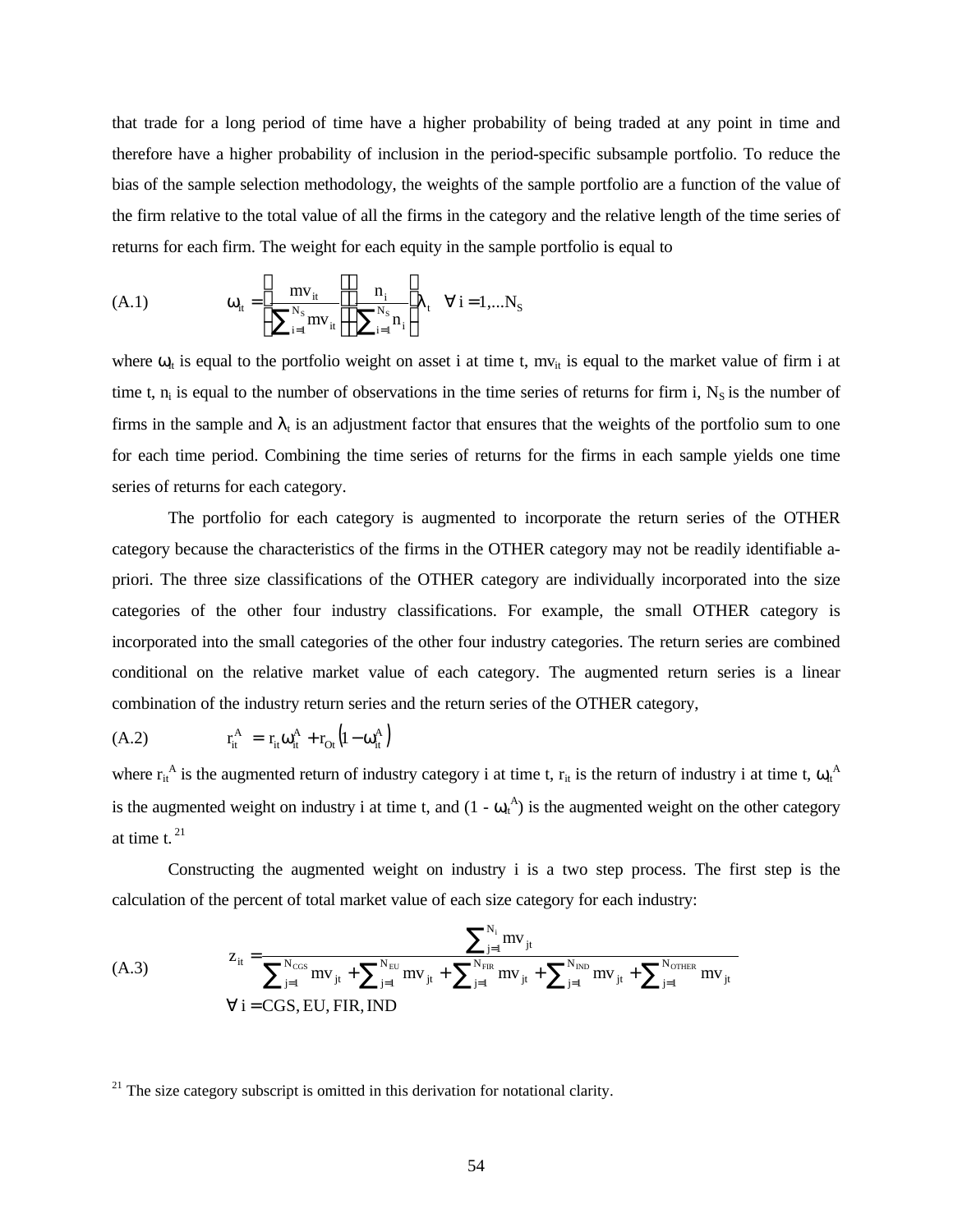where  $z_{it}$  is the percent of total market value of industry i, mv<sub>it</sub> is the market value of firm j at time t, and N<sub>i</sub> is the number of firms in the sample of industry j. For categories where the number of firms in the population is greater than thirty, the total market value of the category is approximated as the average market value of a firm in the category sample times the number of firms in the category's population.

(A.4) 
$$
\sum_{j=1}^{N_i} m v_{jt} \cong N_i \left[ \frac{1}{\overline{N}_i} \sum_{j=1}^{\overline{N}_i} m v_{jt} \right]
$$

 $N_i$  is the number of firms in the category sample. For example, suppose that the  $z_i$  for the medium sized CGS, EU, FIR, IND and OTHER categories are 0.30, 0.10, 0.20, 0.35 and 0.05, respectively. For this example, the IND category is the largest category as measured by market capitalization and the OTHER category is the smallest.

The second step in the construction of the augmented weight is to apportion the return series of the OTHER category to each of the four industry categories in proportion to their percent market value. Therefore, the augmented weight for industry i at time t,  $w_{it}^A$ , is equal to

$$
\text{(A.5)} \quad \omega_{it}^{\text{A}} = \frac{z_{it}}{z_{it} + z_{it} z_{0t}}
$$

where  $z_{\text{Ot}}$  is the percent of total market value of the OTHER category. Using this apportionment methodology and the example percentages from step 1, twenty percent of the return series of the OTHER category, which comprises five percent of the total, is apportioned to the CGS category. The weights for combining the CGS category and the OTHER category would be 0.9524 and 0.0476, respectively. Therefore the augmented return for the CGS category would be

$$
(A.6) \t r_{\text{CS}t}^{A} = r_{\text{CS}t}(0.9524) + r_{\text{O}t}(0.0476).
$$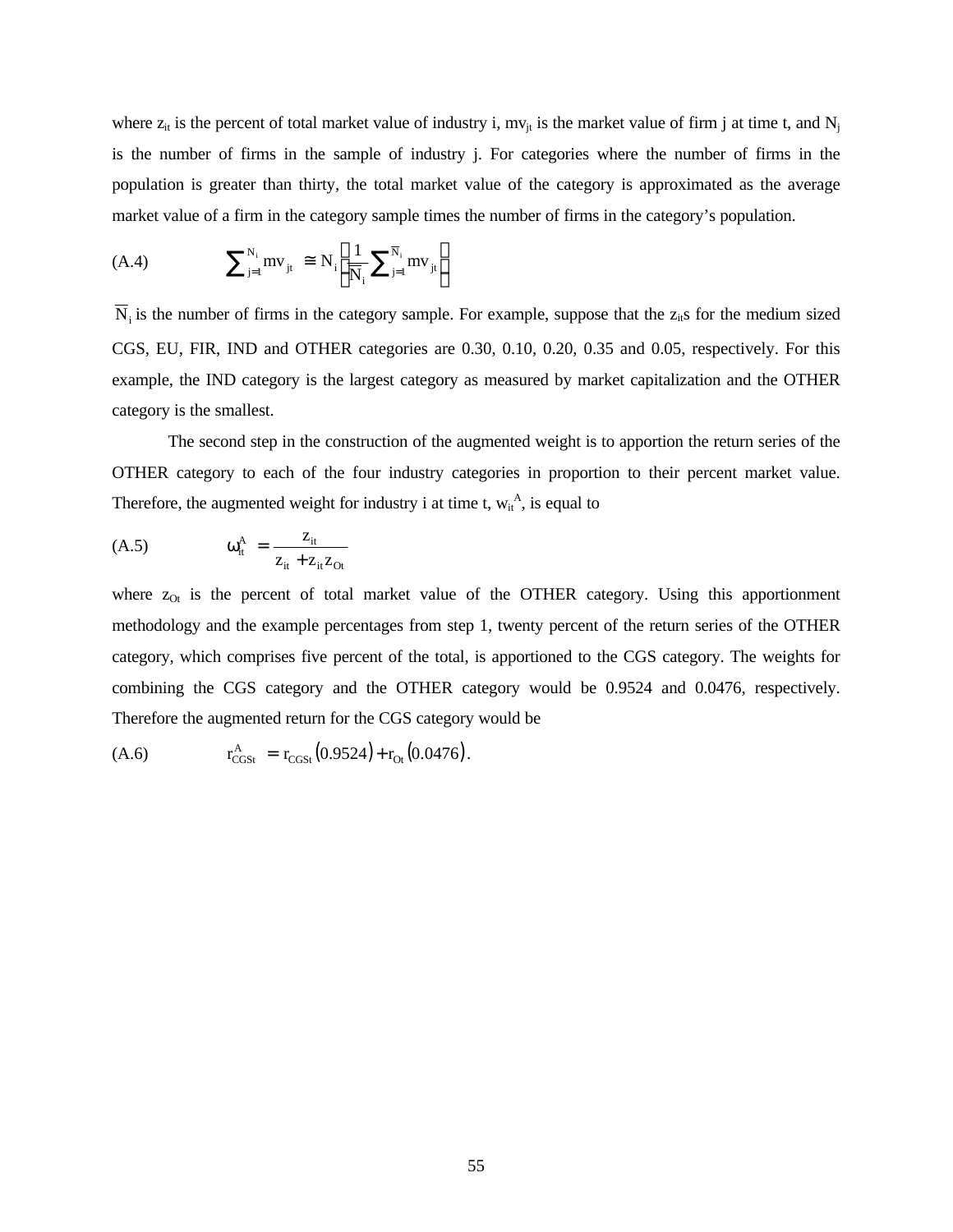### **Appendix B**

### **Geographical Listing of Multinational Corporation Headquarters Source: Worldwide Branch Locations of Multinational Companies**

\* Data not available from Datastream database.

### **Canada (11 Firms)**

Abitibi-Price, Inc. Alcan Aluminium Ltd. Dominion textile, Inc. Inco Ltd.\* Ivanco, Inc. John Labatt Ltd. Moore Corp. Ltd. Northern Telecom Ltd. Quebecor, Inc. The Seagram Company Ltd. Thomson Corporation

### **France (22 firms)**

L'air Liquide SA Alcatel Alsthom BSN Groupe Bull SA Cap Gemini Sogeti Holding Company Club Mediterranee SA Dumez SA Groupe Pernod Ricard Hachette SA Lafarge Coupee SA LVMH Moet Hennessy Louis Vuitton L'Oral SA\* Pechiney SA Peugeot SA Regie Nationale Des Usines Renault SA\* Rhone-Poulenc SA Saint-Gobain Salamon SA Societe Bic SA Societe Nationale Elf Aquitaine Source Perrier SA\* Total Compagnie Francaise des Petroles

## **Germany (32 firms)**

Allianz Aktiengesellschaft BASF Aktiengesellschaft Bayer AG Bayerische Motoren Werke AG Beiersdorf AG Bertelsmann AG\* Continental AG Daimler-Benz AG Degussa AG Deutch Babcock AG\* Deutch Bank Dywidag-Systems International GmbH\* FAG Kugelfischer Georg Schaefer KGAA Feldmuhle Nobel AG\* Franz Haniel & Cie GmbH\* Freudenberg & Co.\* Fried. Krupp GmbH\* Fuchs Petrolub AG OEL & Chemie Grundig AG\* Hoechst Kloecknet-Werke AG Mannesmann AG Philipp Holzmann AG Preussag AG Robert Bosch GmbH\* Schering AG Siemens AG Siemens Nixdorf Informationssysteme AG SMS AG\* Veba AG Volkswagen AG Wella AG\*

### **Italy (6 Firms)**

Alfa Romeo SpA\* Benetton Group SpA Fiat SpA Ing. C. Olivetti & C. SpA Montedison SpA Pirelli SpA\*

### **Japan (68 firms)**

Advantest Corp. Ajinomoto Co., Inc. Alps Electric Co., Ltd. Anritsu Corp. Asahi Chemical Industry Co., Ltd. Bridgestone Corp. Brothers Industries Ltd. C. Itoh & Co., Ltd.\* Canon Inc. Citizen Watch Company Dai Nippon Printing Co., Ltd. The Daiei, Inc. Daihatsu Motor Co. Dainippon Ink and Chemicals, Inc. Dentsu Inc.\* Fuji Heavy Industries Ltd. Fuji Photo Film Co., Ltd. Fujitsu Ltd. Furukawa Electric Co. Hakuhodo, Inc.\* Haseko Corp. Hitachi Ltd. Honda Motor Co., Ltd. Ishikawajima-Harima Heavy Industries Co., Ltd. Kajima Corp. Kanematsu Corp. Kao Corp. Kawasaki Heavy Industries, Ltd. Kikkoman Corp. Kirin Brewery Co., Ltd. Kobe Steel Ltd. Komatsu Ltd.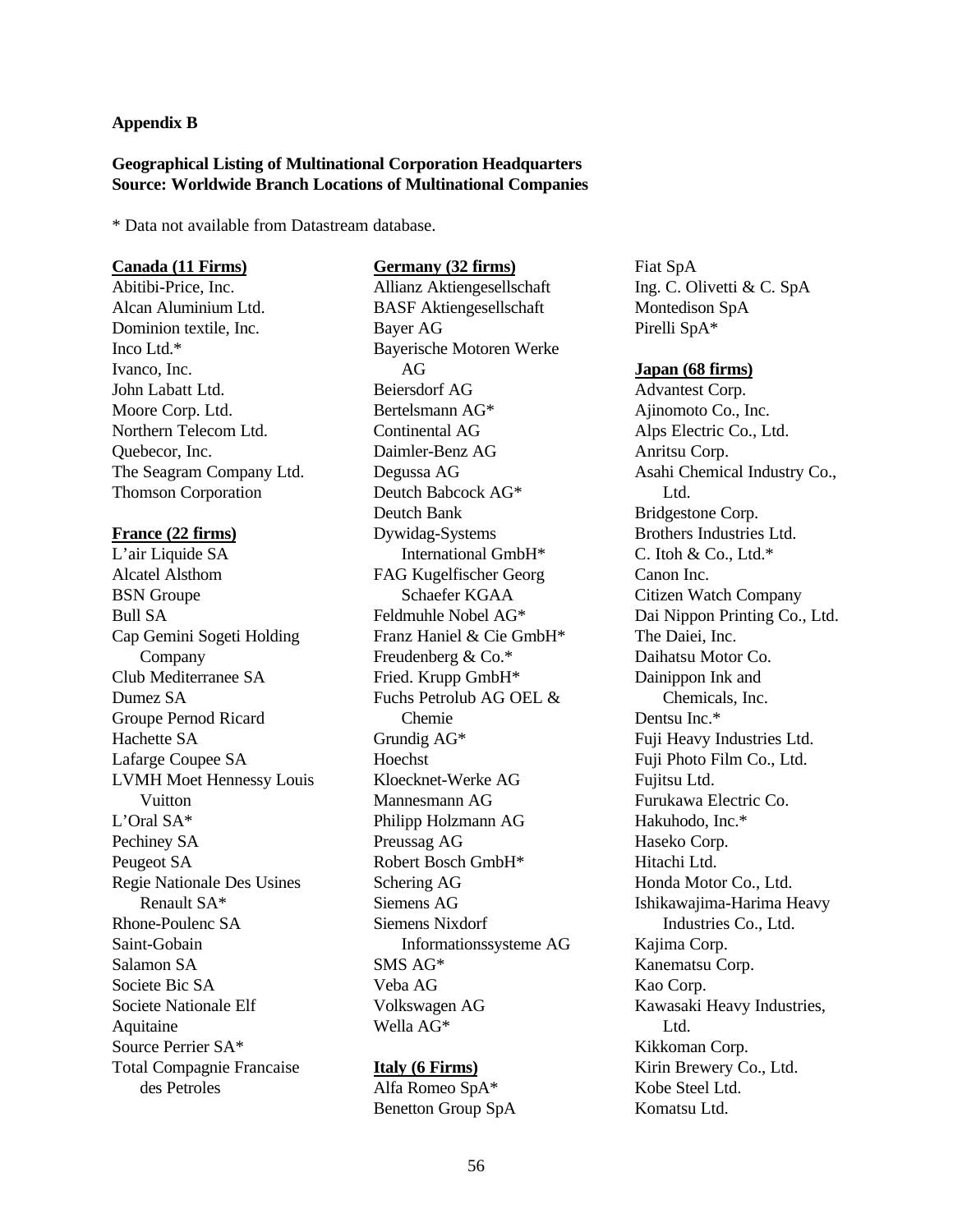Konica Corp. Kubota Ltd. Kyocera Corp. Marubeni Corp.\* Matsushita Electric Industrial Co., Ltd. Minolta Camera Co. Mitsubishi Electric Corp. Mitsubishi Heavy Industries Mitsui & Co., Ltd. NEC Corp. NGK Insulators Nippon Mining Co., Ltd.\* Nippon Steel Corp. Nissan Motor Co., Ltd. Nissho Iwai Corp. NTN Corp. Oki Electric Industry Co., Ltd. Omron Tatesi Elecronics Co. Pioneer Electronic Corp. Ricoh Co., Ltd. Sanyo Electric Co., Ltd. Seiko Epson Corp. Sharp Corp. Shimuzu Corp. Sony Corp. Sumitomo Chemical Co. Sumitomo Corp. Sumitomo Heavy Industries Ltd. Suntory Ltd.\* Suzuki Motor Corp. Takeda Chemical Industries TDK Corp. Toshiba Corp. Toyota Corp. Yamaha Corp. Yoshida Kogyo KK\*

### **United Kingdom (58 firms)**

ADT Group Plc\* Allied Lyons Plc\* Amec Plc APV Plc Associated British Foods Plc\* BBA Group Plc BET Plc

BICC Plc Blue Circle Industries Plc The BOC Group Plc Booker Plc Bowater Plc Bowthorpe Holdings Plc British Aerospace Plc British Petroleum Co. Plc Bunzl Plc The Burmah Oil Plc Cadbury Schweppes Plc Coats Viyella Plc Delta Plc Dowty Group Plc Eagle Star Insurance Co. Ltd.\* ECC Group Plc Ferranti International Plc\* FKI-Electricals Plc GKN Plc Grand Metropolitan Plc Halma Plc Hanson Plc Hawker Siddeley Group Plc Ibstock Johnson Plc ICL Plc\* IMI Plc Imperial Chemical Industries Plc Johnson Matthey Plc Laporte Plc Lonrho Plc Lucas Aerospace Ltd. Pearson Plc Racal Electronics Plc The Rank Organisation Plc Reckitt & Colman Plc Redland Plc Reed International Plc RMC Group Plc Rolls-Royce Plc The RTZ Corp. Plc Saatchi & Saatchi Plc Scapa group Plc Shandwick Plc Smithkline Beecham Tarmac Plc Tate and Lyle Plc Thorn EMI PLV

Towers, Perrin, Forster & Crosby Inc.\* Unilever Plc United Biscuits (Holdings) Plc Vickers Plc

#### **United States (214 firms)**

Abbott Laboratories Air Products and Chemicals, Inc. ALCO Standard Corp. Allied-Signal Inc. Amax Inc. Amdahl Corp. American Cyanamid Co. American Express Co. American Greetings Corp. American Home Products Corp. Amoco Corp. AMP Inc. Amway Corp. Anixter Bros., Inc. Apple Computer, Inc. Armstrong World Industries, Inc. Arvin Industries, Inc. Ashland Oil, Inc. Atari Corp. Atlantic Richfield Co. Avery International Corp. Avis Rent A Car System, Inc. Avnet, Inc. Avon Products, Inc. Baker Hughes, Inc. Bausch and Lomb, Inc. Bechtel Group, Inc. Berlitz International, Inc. BF Goodrich Black & Decker Corp. The Boeing Co. Boise Cascade Corp. Borden, Inc. Bozell, Inc. Briggs & Stratton Corp. Bristol –Meyers Squibb Co. Burson-Marsteller Campbell Soup Co.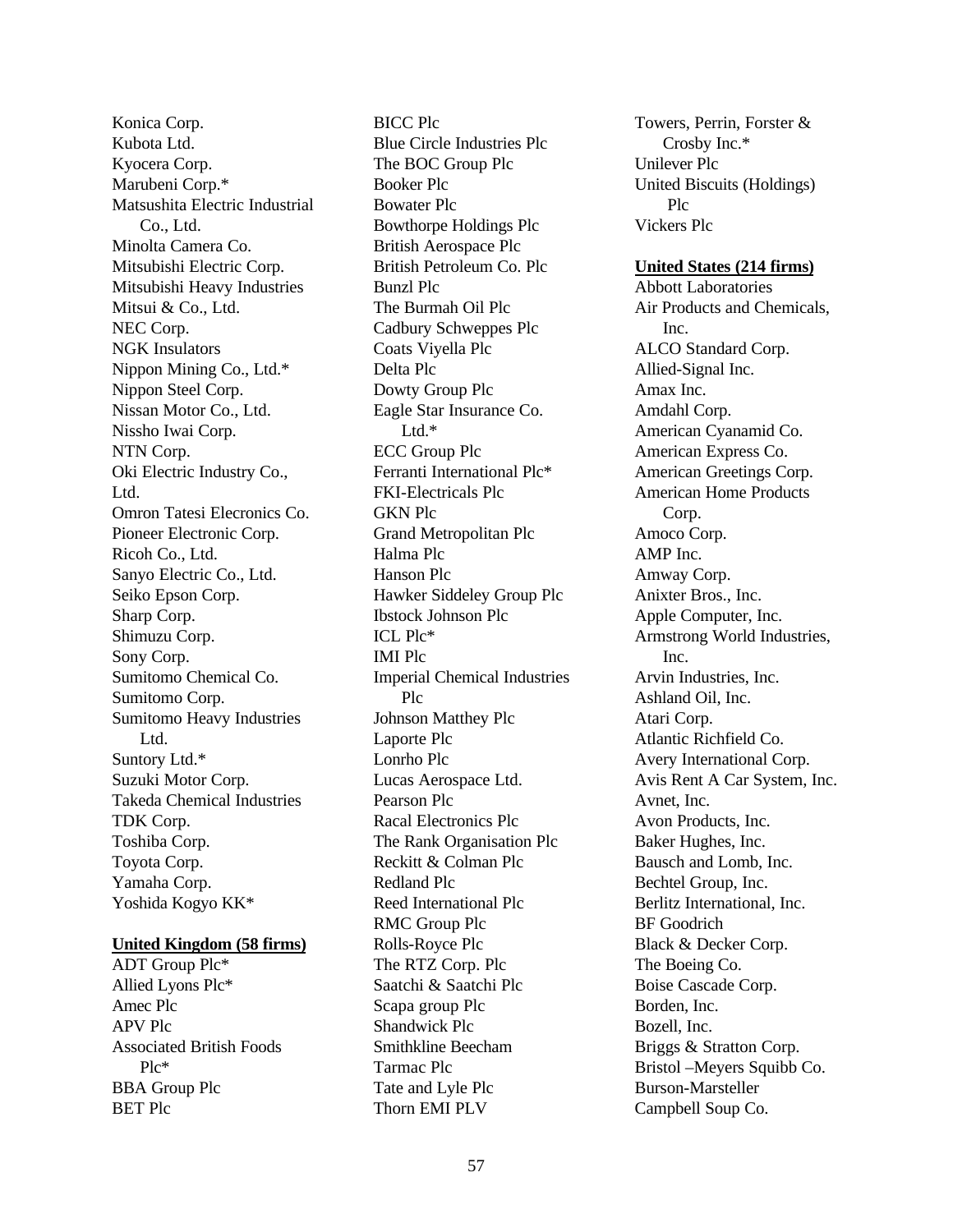Caterpillar, Inc. CBI Industries, Inc. CBS, Inc. Champion International Corp. Chevron Corp. Chrysler Corp. Cigna Worldwide, Inc. The Coca Cola Co. Colgate-Palmolive Co. Coltec Industries, Inc. Communications Satellite Corp. Compaq Computer Corp. Control Data Corp. Cooper Industries, Inc. Corning, Inc. CPC International Crown Cork & Seal Co., Inc. Cummins Engine Co. Ltd. Dana Corp. D'Arcy Masuis Benton & Bowles, Inc. Data General Corp. Deere and Co. Digital Equipment Corp. Dover Corp. Dow Chemical Co. Dow Jones & Co., Inc. Dresser Industries, Inc. Du Pont Dun & Bradstreet Corp. The Dynatech Corp Eastman Kodac Co. Eaton Corp. EG & G, Inc. Eli Lilly and Co. Encore Computer Corp. Ethyl Corp. Exxon Corp. Ferro Corp. Fluor Corp. FMC Corp. Foote, Cone, & Belding Communications, Inc. Ford Motor Co. Foster Wheel Corp. Frank B. Hall international, Inc.

The Franklin Mint General Dynamic Corp. General Electric Co. General Mills, Inc. General Motors Corp. General Signal Corp. Georgia-Pacific Corp. The Gillette Co. The Goodyear Tire & Rubber Co. Grey Advertising Inc. GTE Corp. Hasbro, Inc. H.B. Fuller Co. Hercules, Inc. Hershey Foods Corp. Hewlett-Packard Co. H.J. Heinz Co. Honeywell, Inc. Hosokawa Micron International Inc. Ingersoll-Rand Co. International Business Machines Inc. International Paper Co. ITT Corp. James River Corp. Johnson Controls, Inc. Johnson & Johnson Kaiser Aluminum & Chemical Corp. Kellogg Co. Kimberly-Clark Corp. Levi Strauss & Co. Litton Inc. The Lubrizol Corp. Manville Corp. Martin Marietta Corp. Mary Kay Cosmetics, Inc. Mattel, Inc. McCann-Erickson Worldwide McDonald's Corp. McDonnell Douglas Corp. The Mead Corp. Measurex Corp. Medtronic, Inc. Merck and Co., Inc.

Merrill Lynch, Pierce, Fenner, & Smith Minnesota Mining and Manufacturing Mobil Corp. Molex Inc. Monsanto Morton International, Inc. Motorola, Inc. Murphy Oil Corp. National Semiconductor National Starch and Chemical Co. NCR Corp. Neutrogena Corp. Newmont Mining Corp. Occidental Petroleum Corp. Olin Corp. Omnicom Group, Inc. Owens-Corning Fiberglass Corp. Paccar, Inc. Parker Hannifin Corp. The Penn Central Corp. Pepsico, Inc The Perkin-Elmer Corp. Pfizer, Inc. Phelps Dodge Corp. Phillip Morris Cos., Inc. Phillips Petroleum Co. Phillips-Van Heusen Corp. Pioneer Hi-Bred International, Inc. Pitney Bowes, Inc. Polaroid Corp. PPG Industries, Inc. Precision Valve Corp. Premark International The Prudential Insurance Co. of America Quaker Oats Co. Quaker State Corp. Ralston Purina Co. Raychem Corp. Rayovac Corp. Raytheon Co. The Reader's Digest Assn., Inc. Reynolds Metals Co.